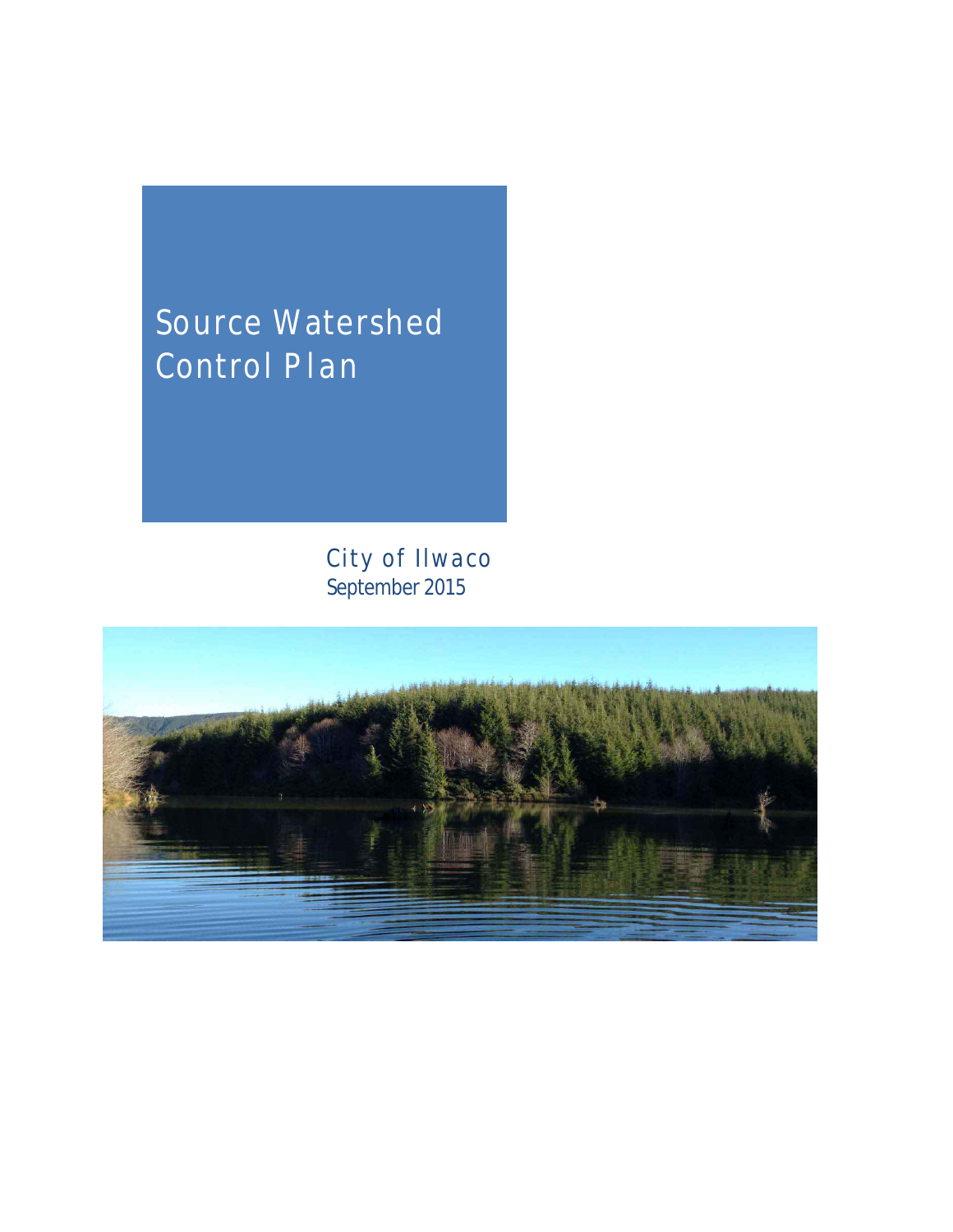*Ilwaco Source Water Control Plan 2015*

**Prepared for:** 



#### **Prepared by:**



Columbia River Estuary Study Taskforce 818 Commercial Street, Suite 203 Astoria, OR 97103

#### **Prepared with funding from:**

Washington State Department of Health

#### **Special thanks to the following contributors:**

Rick Gray, City of Ilwaco Daryl Gardner, City of Ilwaco Dave Mckee, City of Ilwaco Nadia Gardner, Columbia Land Trust Darin Stringer, Pacific Stewardship LLC Tom Kollasch, The Nature Conservancy Nick Somero, USDA NRCS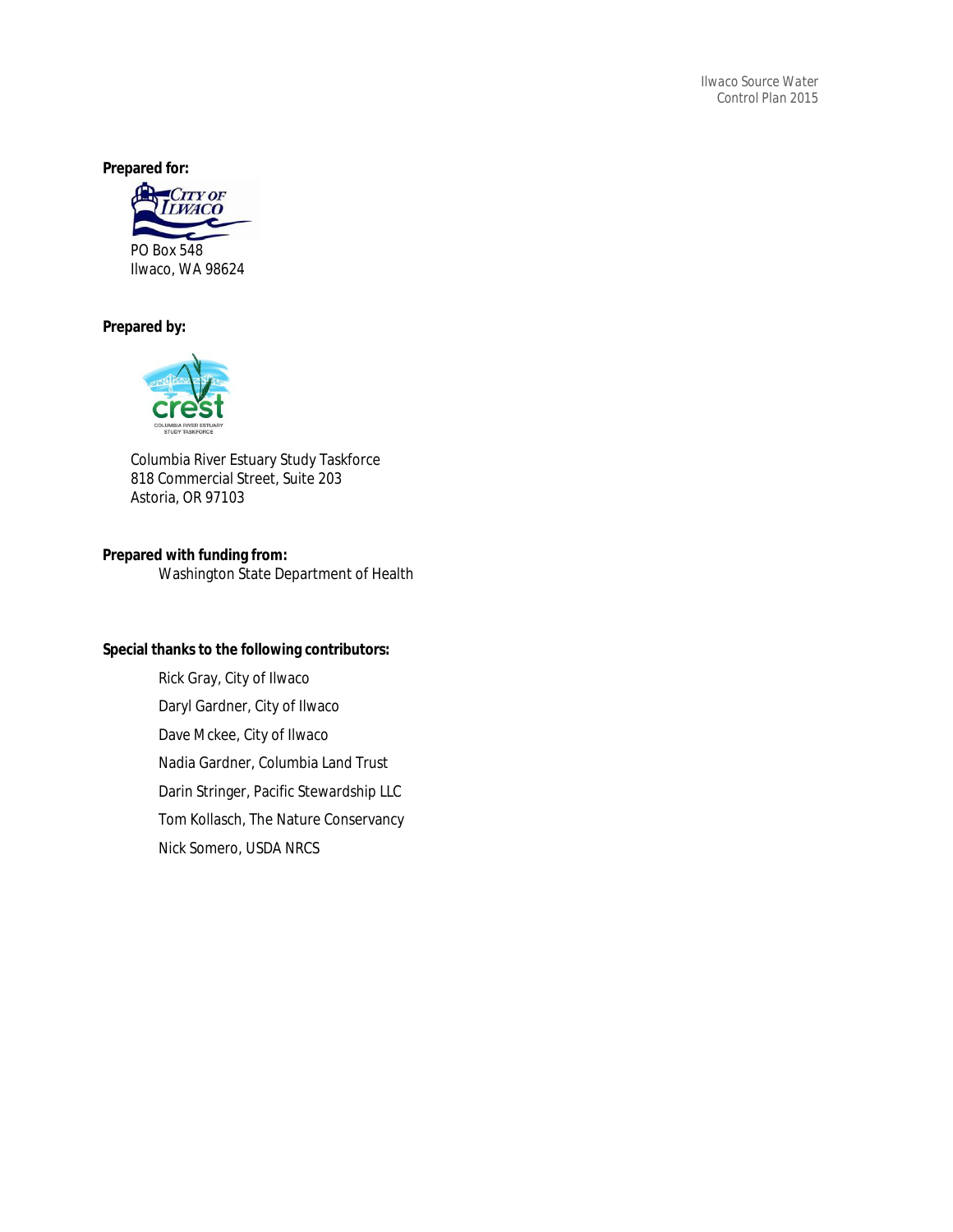# Table of Contents

| $\mathcal{P}$  |  |
|----------------|--|
| 3              |  |
|                |  |
| 5              |  |
| $\overline{6}$ |  |
| $\overline{7}$ |  |
| 8              |  |
| $\mathbf{Q}$   |  |
|                |  |
|                |  |

**Appendix A: Photographs Appendix B: Funding Sources Appendix C: 1987 Agreement Appendix D: Maps** Region Land/ Timber Ownership Parcels/ 1987 Agreement Units Roads Overview FPA Preliminary Stream Types and Zones Timber Areas Downstream of Impoundment

**Appendix E: Selected Roads Inventory**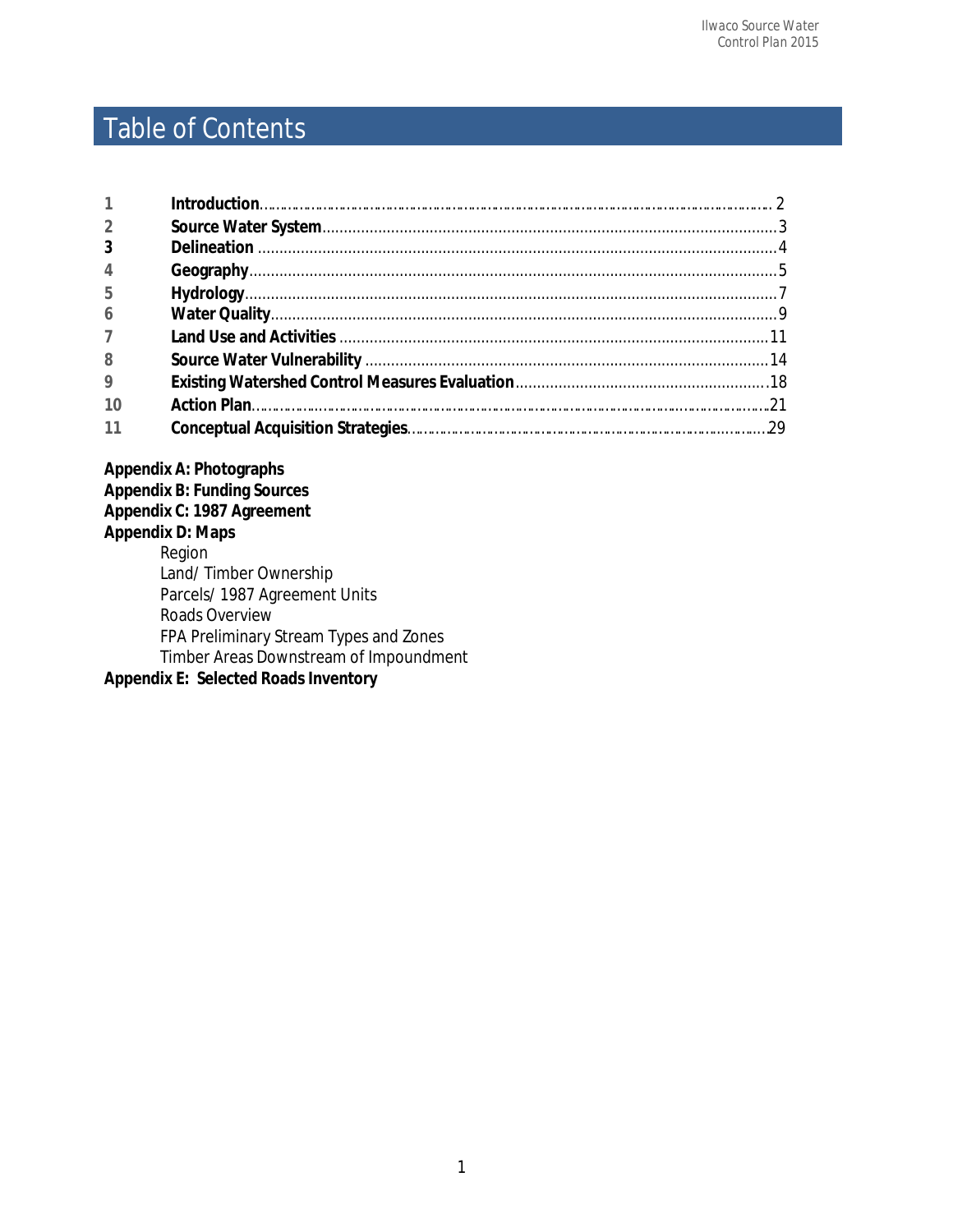# 1. Introduction

# 1.1 Background

Implementation of this Water Source Control Plan will protect the City's drinking watersupply and the health of water system users. It is typically more efficient to protect drinking water in the source watershed than it is to treat dirty water or to find and replace a drinking water supply.

Communities using surface water for their drinking water are required to ensure adequate source watershed protection under the Safe Drinking Water Act and the Washington State Group "A" Public Drinking Water Supplies Rule, WAC 246‐290. Protecting drinking water at its source is the first part of a "multi‐barrier" line of defense including treatment and monitoring. State of Washington Department of Health gave Ilwaco's watershed a low susceptibility rating in 2014.

The multi-barrier approach uses a series of technical and managerial barriers to prevent contamination of the drinking water source and distribution system. The overall philosophy is that by having multiple means of preventing contamination, if one approach fails, consumers will still be protected. The multi‐barrier approach includes:

- Risk Prevention: Select and protect the best source of drinking water.
- Risk Management: Install and operate effective treatment technologies, properly design and construct facilities, and employ trained and certified operators.
- Monitoring, Compliance & Enforcement: Use a combination of monitoring that includes source water, finished water, distribution system, and tap monitoring to detect and fix problems.
- Individual Action: Empower customers with information on drinking water quality and health effects of contaminants, and provide opportunities for customers to be involved in water system decisionmaking.

# 1.2 Watershed Control Program Requirements

**1** In Washington State, under WAC 246‐290, drinking water supply systems using <sup>a</sup> surface watersource must develop and implement a watershed control plan in order to protect the water supply and the health of the water system customers. Protection of the City's source watershed ("watershed") can be accomplished through monitoring, limiting, and controlling to the best extent possible, all activities that may pollute the source water.

This plan complies with Washington State's watershed control program requirements. Regulatory criteria against which Ilwaco's source water protection is evaluated are provided in Washington's Administrative Code.

- WAC 246‐290‐135, Source Protection
- WAC 246‐290‐668, Watershed Control
- WAC 246‐290‐678, Reliability for Filtered System

In accordance with WAC 246‐290‐135(4), the City's Watershed Control Plan must include a description of the source protection area, hereafter referred to asthe watershed, including information on its location, hydrology, land ownership, and any activitiesthat may adversely affect source water quality. The state regulations also require a description of any and all written agreements, monitoring activities, and water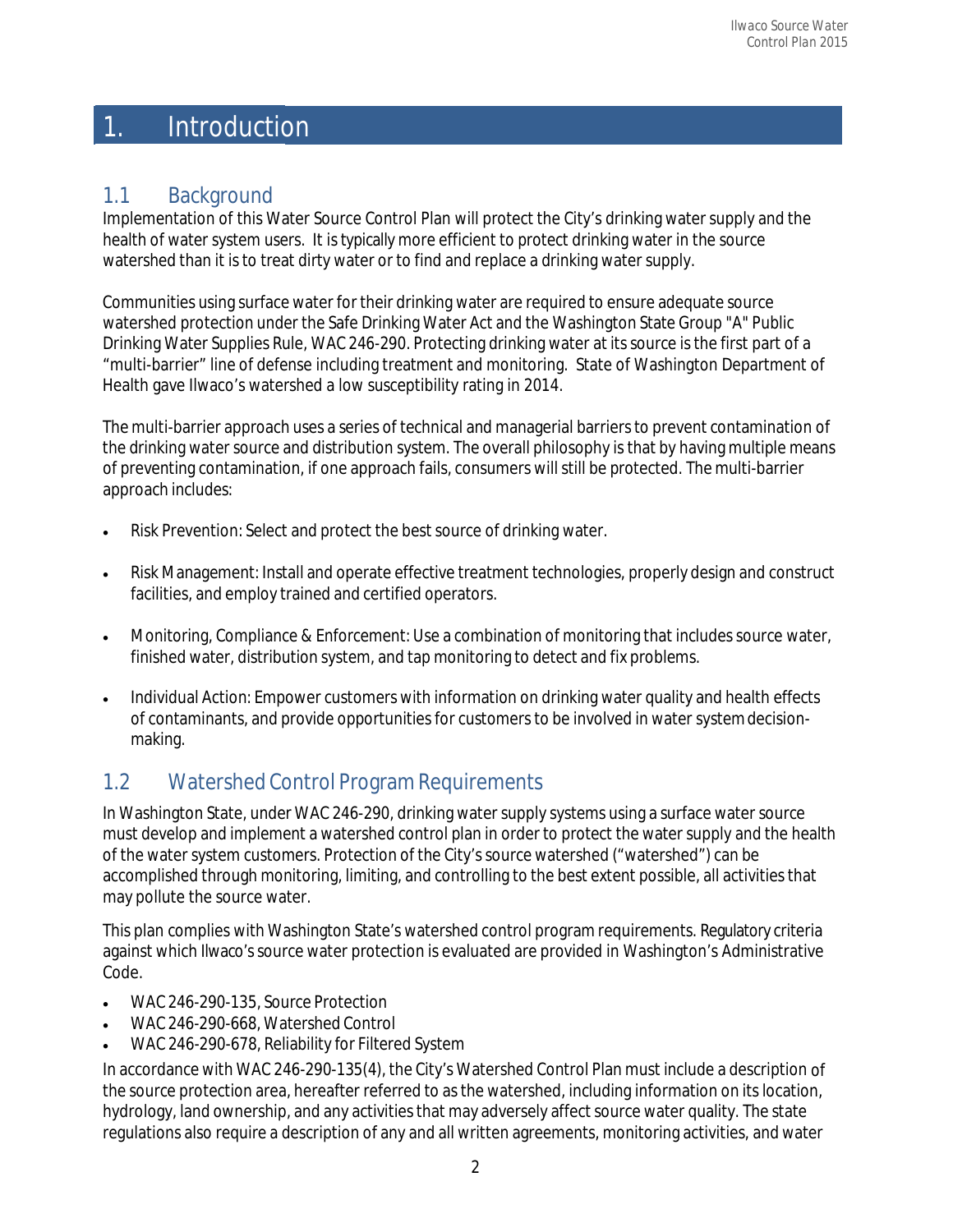quality information, and a plan for protecting water quality in the protection area.

WAC 246-290-668 requires an evaluation of the Source Watershed Control Plan at least every six years. All changes in the watershed over the previous six years, and changes that affect water quality, must be described. New or improved knowledge about the watershed and itsfunctional characteristics, including hydrology, should be incorporated into a new Source Watershed Control Plan. The purveyor must also have a monitoring program in place to assessthe adequacy of the Source Watershed Control Plan.

The Source Watershed Control Plan is an amendment and addition to the 2011 City of Ilwaco Water System Plan.

# 2. Source Water System

The City collects its water from Indian Creek and its tributaries. Water is impounded by a dam and treated at an on‐site water treatment facility. The water diverted for the City of Ilwaco would otherwise continue flowing through Indian Creek to the Bear River. The Bear River empties into the southern end of Willapa Bay. Treated City wastewater is discharged into Baker Bay. The Bear River is a minor source of water for Willapa Bay, which is supplied primarily by the North River, Nasselle River, and Willapa River. Willapa Bay is an estuary significant for its fishing, oyster farming, wildlife refuge, and recreational opportunities. The City is required by its water right to bypass a minimum flow into Indian Creek.

The City's drinking water intake is located behind the dam. Raw water from the impoundment flows by gravity to the water treatment plant. The water is filtered, disinfected using hypochlorite, and routed to a storage tank before flowing to the City's distribution system. The Indian Creek treatment facility currently has a production capacity of 1.5 mgd with both filters operating and water rights for 1.5 mgd.

#### **Storage**

Untreated water is stored in the Indian Creek Impoundment. The 60‐foot‐high earth dam is 750 feet long at the crest and 400 feet long at the base. The reservoir impounds 29.5 acre‐feet (9.6 million gallons) of water at low pool (Elev. 45 feet), 847 acre-feet (276 million gallons) at normal pool (Elev. 90 feet) and 1,022 acre‐feet (333 million gallons) at maximum pool (Elev. 94.7 feet). The reservoir covers 5.07 acres at low pool, 35.19 acres at normal pool and 48.39 acres at maximum pool.

In order to mitigate any adverse effects to aquatic spawning and rearing habitat, reservoir filling is limited to December, January, and February, with filling evenly distributed over these months. Stream water is not allowed to be diverted to the reservoir for filling during the salmon migration periods of October/November and March/April/May.

#### **Intake**

The reservoir has been designed so that 97 percent of the storage capacity can be released by gravity. An 18‐inch steel pipe, encased in 10 inches of reinforced concrete, is located at an invert elevation of 22 feet (approximately 15 feet below the dam base). This pipe can remove 97 percent of the storage in a 10 to 20 day time period depending on inflow to the dam. The intake has two 12 inch diameter inlets that are screened. The pipe inlets are located at elevations of 75 and 60 feet.

Water is conveyed to the Ilwaco Water Treatment Plant by approximately 1,000 feet of 18-inch and 12inch raw water transmission line.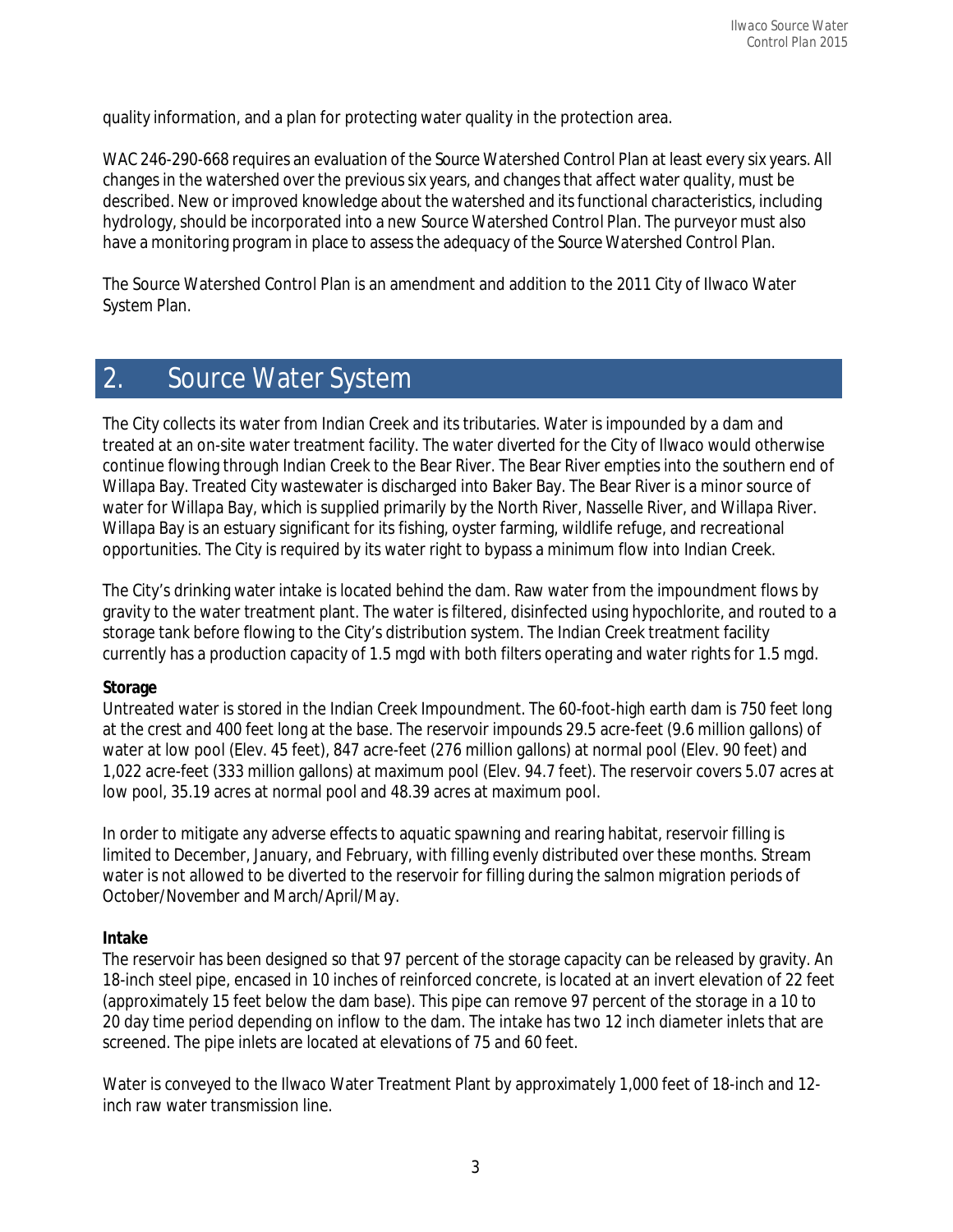#### **Treatment**

The pumping and transmission facilities are designed to handle the maximum projected flow rate of 1.5 mgd. The plant includes 2 ‐ 700 mgd up flow clarifier package plants. The maximum allowable operating capacity of the plant is 1.5 mgd. This expansion allows the City to supply approximately 1.0 mgd while one 1.0 mgd filter unit is out of service.

When the raw water enters the treatment facility, a flow-through turbidimeter measures the raw water turbidity. The City adds alum, soda ash, polymer, and potassium permanganate to ensure the removal of turbidity, iron, and manganese required to provide a high quality finished water and meet regulatory standards. The amounts of water treatment chemicals vary, depending on the varying raw water quality.

The City's water treatment system includes chemically aided flocculation, clarification, and mixed media filtration to remove particulate matter, and chemical disinfection to provide an appropriate chemical residual within the distribution system. These conventional filtration treatment technologies meet DOH standards for treatment of surface water.

With its existing technology, the treatment equipment at the water treatment plant produces acceptable drinking water by removing particulates and large organic materials. The equipment is sufficient at removing bacterial contaminants such as *Giardia* and *Cryptosporidium* through filtration and disinfection using sodium hypochlorite.

However, the existing water treatment plant is not well equipped to remove VOCs or SOCs, which are typically associated with petroleum products, herbicides and pesticides. Additional filtration media equipment would need to be installed in order to remove and sequester VOCs and SOCs if these become persistent contaminants.

# 3. Delineation

Indian Creek Reservoir is recharged by precipitation that falls within its watershed:

- Stream channels intercept precipitation and convey it into the reservoir.
- Precipitation falls on and runs over the ground directly into the reservoir.
- Precipitation falls on the ground, infiltrates into the soil, and flows into the reservoir or into streams that then flow into the reservoir.

The extent to which water flowing underground that originates outside of the watershed reaches the Indian Creek Reservoir is unknown.

For the purpose of the Source Water Control Plan water balance analysis, the source water area is determined by the highest continuous ridge upstream from the reservoir (i.e. the ridgeline surrounding the watershed) as delineated by Gray and Osborne for the 2011 Water System Plan, totaling 808 acres according to that plan.

For the purpose of other source water control planning and implementation, the source watershed is determined by the highest points of land upstream from the watershed (i.e. the ridgeline surrounding the watershed), as delineated by Columbia River Estuary Study Taskforce in 2014, totaling 893 acres. The watershed delineation was altered in different locations for the following three reasons:

- To err on the side of inclusiveness in locations of topographic ambiguity.
- To include road sections and their source areas that may have ditch lines crossing into the source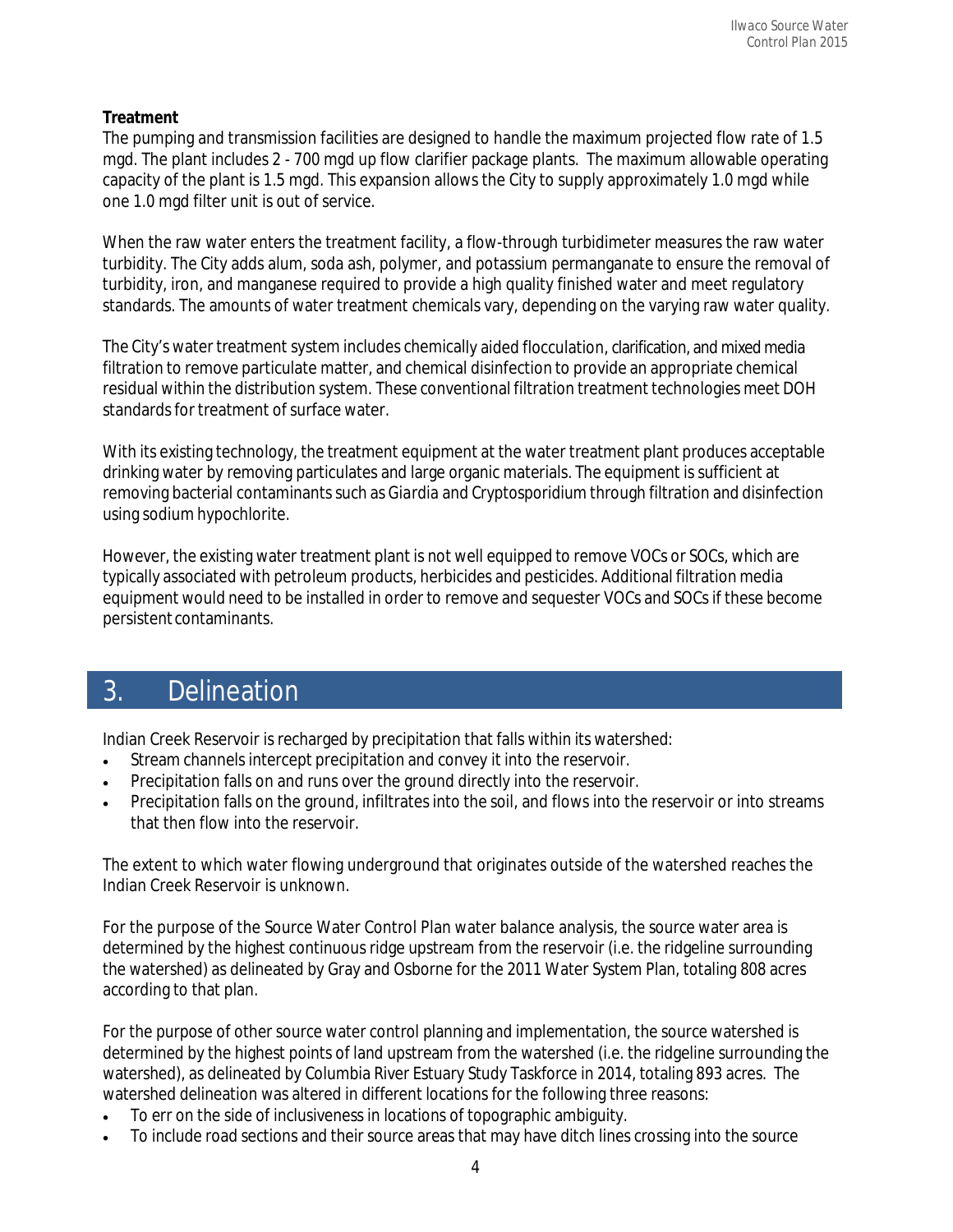watershed.

• To correct what appear to be minor errors in the 2011 delineation that excluded areas within the topographically defined watershed.

The 2014 watershed delineation was performed using GIS to manually digitize the watershed ridge line using USGS topographic and roads data at a scale of 1:8000.

# 4. Geography

# 4.1 Location

The Indian Creek Watershed is located in Pacific County, Washington, approximately 5.5 miles east‐ northeast of the City of Ilwaco, Washington. The impoundment dam is located approximately 5,500 feet upstream from the confluence of Indian Creek and Bear River.

The drainage basin located in Sections 27, 28, 29, 33, and 34 of Township 10N, Range 10W and Section 3 of Township 9N, Range 10W in Pacific County consists of approximately 893 acres. The terrain of the drainage basin consists of wooded slopes. The adjacent drainage basins to the north and east discharge to small creeks that are tributaries to the Bear River and the drainage basins to the west discharge to small creeks that are tributaries to the Chinook River.

The larger Bear River Watershed of which the source watershed is a part, has about 12.6 miles of main stem creek with an additional 30.7 lineal miles of tributaries. The drainage area comprises about 30 square miles, and is the southernmost watershed emptying into Willapa Bay. The lower 3.5 miles is tidally influenced and surrounded by marsh and deciduous brush. Further upstream, the gradient increases to become moderate and provides spawning and rearing habitat for chum, fall chinook, coho and winter steelhead (Phinney and Bucknell 1975; WDFW and WWTIT 1994). In the upper reaches, the uplands are mountainous with steep tributaries, providing spawning and rearing habitat for coho and winter steelhead.<sup>[1](#page-6-0)</sup>

# 4.2 Climate

l

The Coastal mountain range influences the local climate by intercepting prevailing moist air moving inland from the Pacific Ocean. Mean annual precipitation to the drainage basin is approximately 79.43 inches per year, as measured at the Long Beach Experimental Station, the official rain gauge closest to the watershed. This should be considered a conservative estimate, as average annual rainfall has been estimated at 100 inches in the Willapa Hills, and 80 to 90 inches in the foothills.<sup>[2](#page-6-1)</sup>

Autumn rains in the Indian Creek Watershed begin in October. Relatively high precipitation continuesto occur throughout the winter months. Precipitation rates decrease towards and through the spring. The summer months of July, August and September are relatively dry. The daily maximum precipitation events for individual winter months between 2003 and 2014 at surrounding weather stations in Naselle, Columbia, and Grays River watersheds was about 2 to 4 inches, with rare daily events in the 5 to 6 inch range in the Naselle watershed.[3](#page-6-2)

<span id="page-6-0"></span><sup>1</sup> CWC Coastal Watersheds Consulting. 1998. A Watershed Level Conservation and Restoration Plan for the Bear River, Pacific County, WA. US Fish and Wildlife Service, Lacey, WA. 25pp

<span id="page-6-2"></span><span id="page-6-1"></span><sup>2</sup> http://www.nrcs.usda.gov/Internet/FSE\_MANUSCRIPTS/washington/WA627/0/wa627\_text.pdf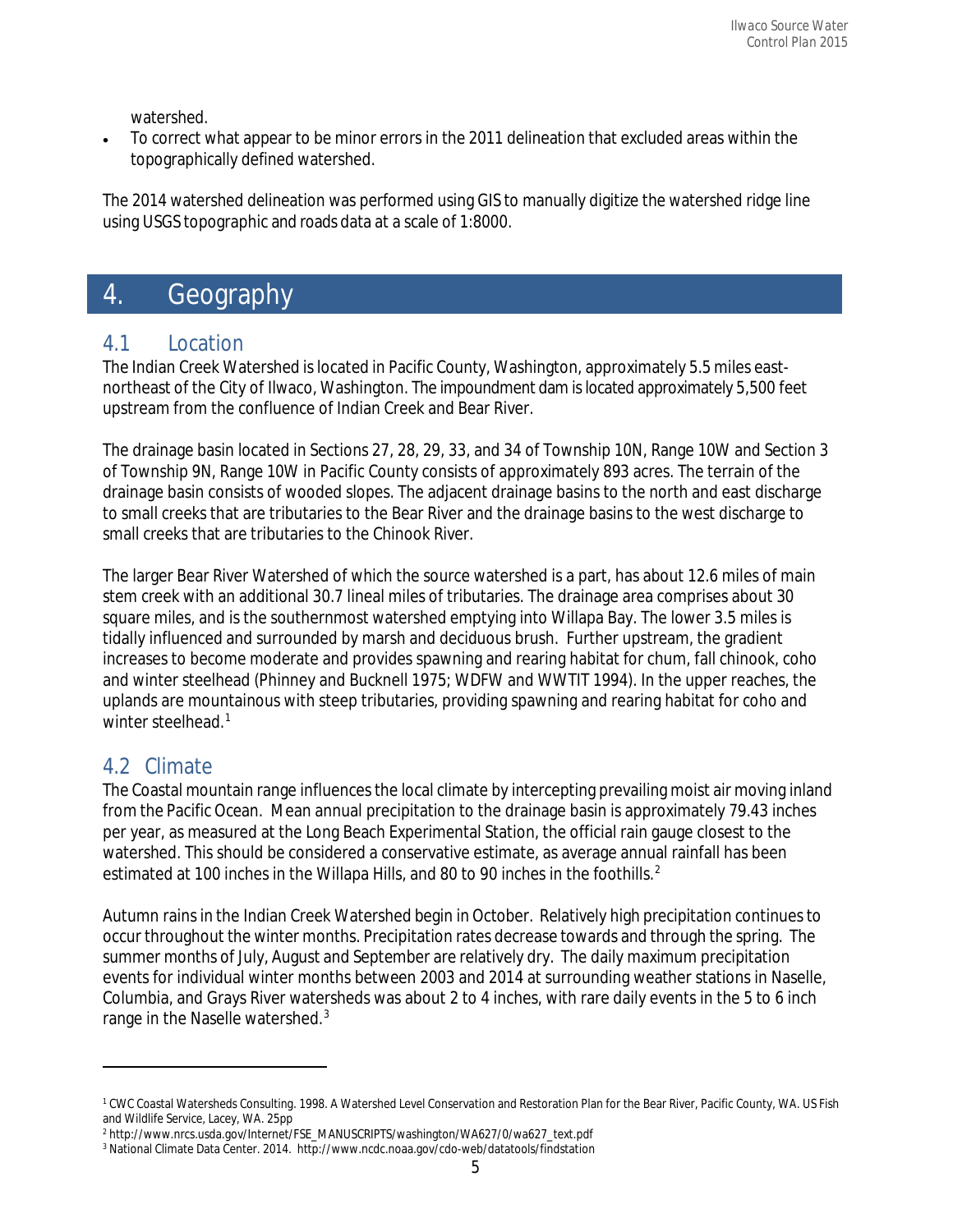# 4.3 Topography

Watershed elevations range from approximately 50 feet at the treatment plant to 1000 feet above sea level. Within the outer watershed ridgeline, several ridgelines descend into the watershed.

The interior ridges in the northern portion of the watershed are relatively low elevation, broad, and descend relatively gently, in some cases with flat and undulating sections. Headwater slopes in the northwestern most portion of the watershed are 10 to 20 degrees. Ridgetop elevations increase, ridge descents become increasingly steep, and side slopes become increasingly steep further south and east in the watershed, with typical slopes in 20 to 40 degree range, and many slopes as steep as 60 to 70 degrees around stream headwaters. Numerous vertical earth faces resulting from gravel mining, and natural, road related or harvest related sloughing were also observed from Walberg Road in the southern and eastern portions of the watershed.

# 4.4 Geology

Geological characteristics such as soil types, depths, sub-surface layers, thickness, and the slope of the land surface can all impact water quality and quantity. Porosity, particle size, soil uniformity, and composition will also impact the subsurface flows of water.

Soils in the drainage basin are primarily deep, well drained, silty loam with some poorly drained, silty, clay loam along the shores of Indian Creek. The soils are moderately permeable allowing rainfall to infiltrate into the soil and provide recharge to the Indian Creek reservoir throughout the year.<sup>[4](#page-7-0)[5](#page-7-1)</sup>

- Knappton Silt Loam (#60), occupying more of the watershed than any other soil type, is well drained and has moderate permeability, water capacity, erosion, runoff and rooting depth characteristics.
- Palix Silt Loam (#111, 112), covering much of the northern watershed, is well drained, has moderate permeability, high water capacity, and moderate runoff and erosion characteristics depending on slope, but is subject to slippage, with moderate rooting depths.
- Vesta Silt Loam (#149, 150), covering small isolated areas, is well drained, has moderate permeability, high water capacity, slow runoff, and slight erosion characteristics, with deep rooting depths
- Willapa Silt Loam (#155, 157) covering a small area in the northernmost section of the watershed, has moderate drainage and permeability, high water capacity, shallow rooting depth, slow runoff, and slight erosion hazard.

All of the soil units are described as being most favorable to growth of Western hemlock, with varying second best suitability for Douglas fir, Sitka spruce, Red cedar, and red alder. All units are described as having a one inch organic layer resting on top of the soil.

Field observations and topographic data suggest that some of the watershed's more severely steep slopes may have been misclassified as lesser slopes in the 1979 soil survey. Soil maps alone do not suggest obvious areas of relative landslide or erosion risk.

 $\overline{\phantom{a}}$ 

<span id="page-7-0"></span><sup>4</sup> City of Ilwaco Water System Plan 2011

<sup>5</sup> USDA Soil Conservation Service. 1979. Soil Survey of Grays Harbor, Pacific, and Wahkiakum Counties.

<span id="page-7-1"></span>[http://www.nrcs.usda.gov/Internet/FSE\\_MANUSCRIPTS/washington/WA627/0/wa627\\_text.pdf](http://www.nrcs.usda.gov/Internet/FSE_MANUSCRIPTS/washington/WA627/0/wa627_text.pdf) (Map Sheet 148)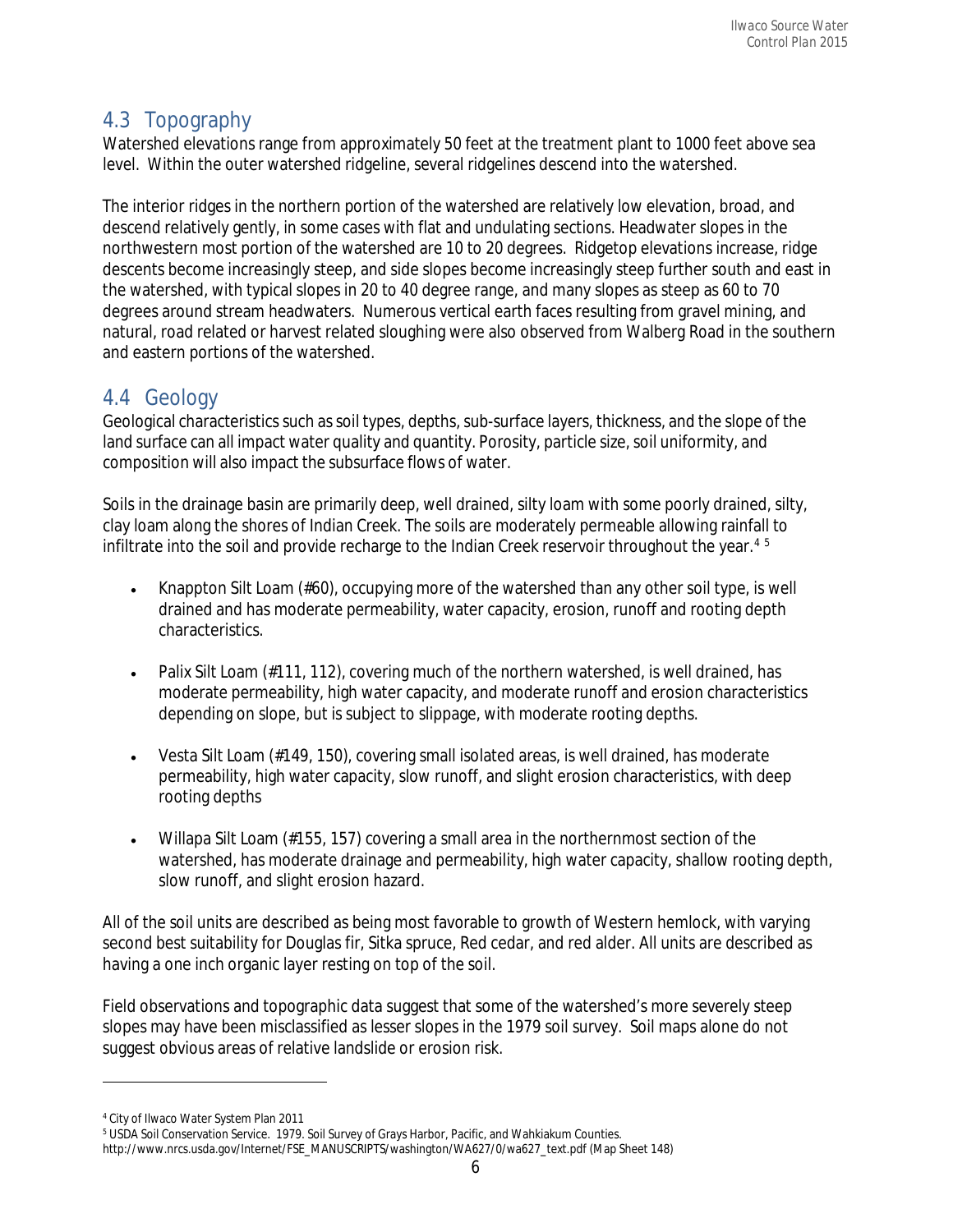### 4.5 Land Cover

The Indian Creek Watershed is in the Marine West Coast Forest Coast Range Ecoregion.<sup>[6](#page-8-0)</sup> Rural forested land in Pacific County is managed intensively for timber. The watershed is covered in 2<sup>nd</sup> and 3<sup>rd</sup> growth timber. Roughly half of the watershed was logged in the 1980's and has not been actively managed for any purpose since that time. Prior harvest dates in the remainder of the watershed are unknown; however the timber throughout this remainder is of merchantable quality.

#### *Vegetation*

The vegetation within the drainage basin consists primarily of woodland areas. The watershed's timber resources have not been systematically inventoried by the City. The principal trees include Western hemlock, Douglas fir, Red alder, and Sitka spruce. Limited observations indicate Western Hemlock dominance, which is consistent with historic soil surveys.[7](#page-8-1) Alder grow in the ditch lines and beds of abandoned logging roads, platforms, and other disturbed areas. Alder stands also dominate portions of the watershed's northern slopes.

The watershed's plant communities have not been systematically inventoried. Dominant understory species include salmonberry, salal, red huckleberry, and western sword fern, although some of the watershed has no understory beneath densely growing hemlock.

Wetland grasses and sedges have established themselves at some observed ditch lines where the ditches exit primary roadways to overland dispersal. The impoundment's shoreline vegetation includes salal, sword fern, sedges, and rushes.

# 5. Hydrology

# 5.1 Precipitation

Mean annual precipitation to the drainage basin is approximately 79.43 inches per year, as measured at the Long Beach Experimental Station, the official rain gauge closest to the watershed. The 808 acre drainage basin receives approximately 5,350 acre‐feet, or 1,740 million gallons of rainfall per year. Approximately 232 acre‐feet, or 75.5 million gallons of precipitation falls directly onto the 35 acres of impoundment water surface.<sup>[8](#page-8-2)</sup>

# 5.2 Streams & Wetlands

Streams in the watershed descend on 5 to 20 percent gradients to the reservoir, in between the steep interior ridge slopes. Upstream intermittent flows, overland flows, and perennial streams flow across steeper gradients up to 50 to 60 percent. Low elevation overland flows directly into the reservoir may also occur outside of stream channels. Additional channelized flows may occur in abandoned road drainage ditches that descend with the roads gradually from the watershed's exterior ridge towards the reservoir.

Primary tributary streams were not characterized in detail for this plan. A more detailed stream characterization that collects information on gradient, profile, discharge, and substrate could inform management decisions.

 $\overline{\phantom{a}}$ 

<span id="page-8-0"></span><sup>6</sup> US EPA. Level III Ecoregions of North America

<span id="page-8-1"></span><sup>7</sup> 1979 Soil Survey

<span id="page-8-2"></span><sup>8</sup> City of Ilwaco. 2011. Water System Plan.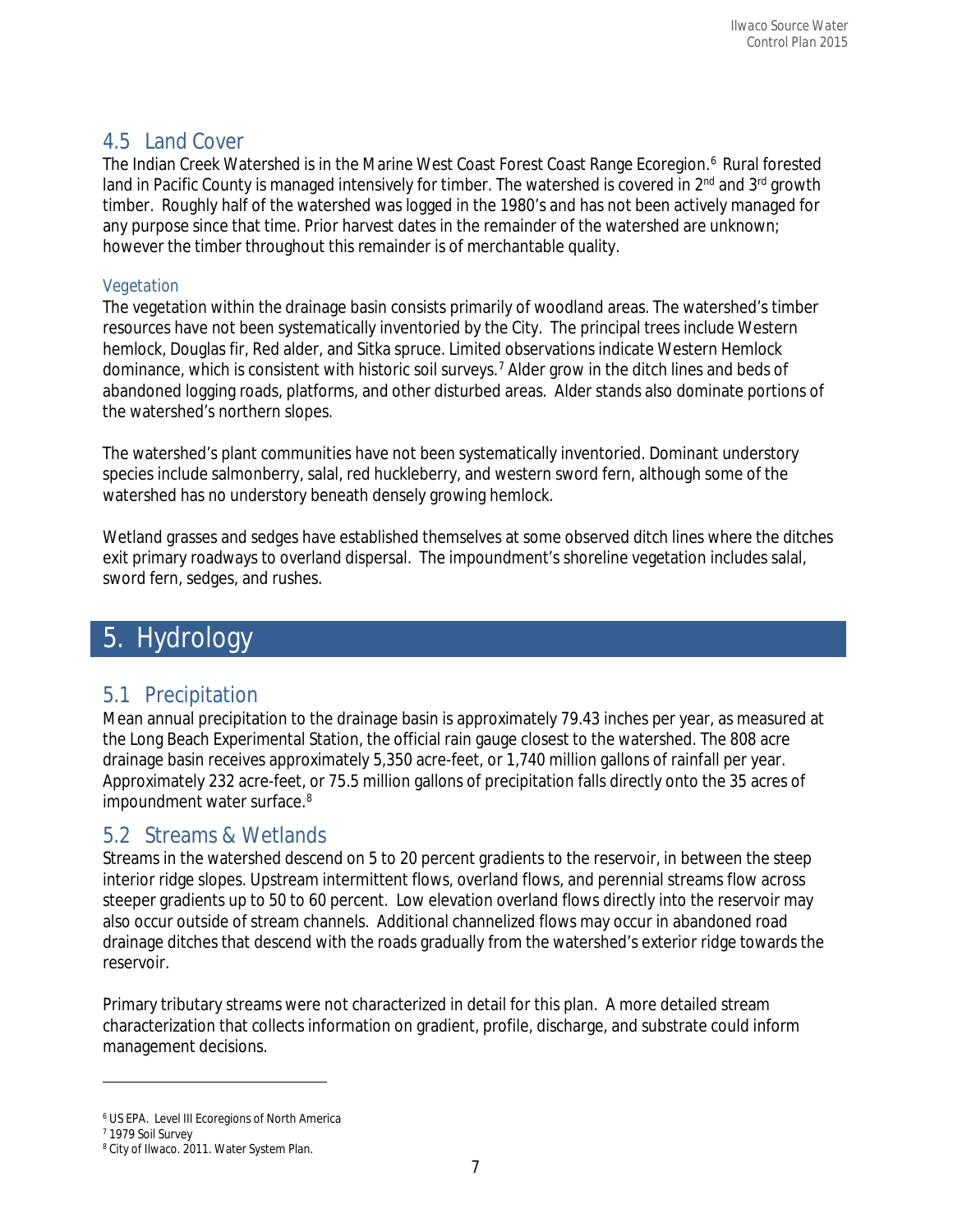Wetland totaling less than five acres occur along Indian Creek in the southeastern portion of the watershed, several hundred yards downstream from the stream's intersection with the Walberg Road haul route extension in Section 34.

# 5.3 Water Balance

This water balance analysis was prepared using information from the 2011 Water System Plan.

The hydrology report prepared during the planning stages for the Indian Creek Dam provided a water balance for the impoundment. The Reservoir Permit (No. R 2‐26649P) requires that the reservoir can only be filled during the months of December, January and February, and that a minimum of 2.0 cfs must be maintained in Indian Creek downstream of the dam during the spring and summer. The following Water Balance **Table 1** indicates that the impoundment is able to be filled by creek flow in December, January and February and the remainder of demands are met by available storage and Indian Creek flow during the remainder of the year.

The City measured the water surface elevation in the impoundment and the flow released to Indian Creek downstream of the dam approximately twice a month from 1990 through 1994. The normal pool elevation of 90 feet shown in the records indicates that the water surface elevation is just below the spillway. An elevation of 90+ feet indicates that water is exiting the impoundment over the spillway. The information presented in the water surface elevation records indicate that the minimum impoundment surface elevation experienced in the 5 years of record was 80 feet, equivalent to available storage of approximately 450 acre‐ft.

As of the 2011 Water System Plan, the City planned to resume collection of weekly water surface elevation readings to track trends in the water level.

| <b>Month</b> | Indian<br>Creek<br><b>Inflow</b> | <b>Downstrea</b><br>m Release<br>$(cfs)^2$ | City<br>Demand <sup>3</sup><br>(cfs) | <b>Evaporation and</b><br>Seepage Loss <sup>4</sup><br>(cfs) | Total<br>Demand<br>(cfs) | Surplus/<br>(Deficit)<br>(cfs) | Available<br>Storage<br>(acre-ft) <sup>5</sup> |
|--------------|----------------------------------|--------------------------------------------|--------------------------------------|--------------------------------------------------------------|--------------------------|--------------------------------|------------------------------------------------|
| January      | 21.43                            | 2.00                                       | 2.33                                 | 0.02                                                         | 4.35                     | 17.08                          | 1022                                           |
| February     | 14.82                            | 2.00                                       | 2.33                                 | 0.03                                                         | 4.36                     | 10.46                          | 1022                                           |
| March        | 11.17                            | 2.00                                       | 2.33                                 | 0.04                                                         | 4.37                     | 6.80                           | 1022                                           |
| April        | 6.86                             | 2.00                                       | 2.33                                 | 0.07                                                         | 4.40                     | 2.46                           | 1022                                           |
| May          | 3.89                             | 2.00                                       | 2.33                                 | 0.10                                                         | 4.43                     | (0.54)                         | 989                                            |
| June         | 2.65                             | 2.00                                       | 2.33                                 | 0.13                                                         | 4.46                     | (1.81)                         | 878                                            |
| July         | 1.70                             | 2.00                                       | 2.33                                 | 0.14                                                         | 4.47                     | (2.77)                         | 707                                            |
| August       | 1.13                             | 2.00                                       | 2.33                                 | 0.13                                                         | 4.46                     | (3.33)                         | 502                                            |
| September    | 0.89                             | 2.00                                       | 2.33                                 | 0.11                                                         | 4.44                     | (3.55)                         | 284                                            |
| October      | 0.89                             | 2.00                                       | 2.33                                 | 0.07                                                         | 4.40                     | (3.51)                         | 68                                             |
| November     | 12.56                            | 2.00                                       | 2.33                                 | 0.04                                                         | 4.37                     | 8.19                           | 572                                            |
| December     | 21.22                            | 2.00                                       | 2.33                                 | 0.02                                                         | 4.35                     | 16.87                          | 1022                                           |

#### **Table 1: Water Balance[9](#page-9-0)**

1. From Table II‐1, Town of Ilwaco Design Report for Water System Improvements, 1986. Evaluation of Indian Creek yield based on measured flow in Bear River and percentage of total acres in Bear River watershed attributable to the Indian Creek Watershed.

2. Minimum downstream release of 2.0 cfs during spring and summer applied to all months.

3. City demand assumed to be 1.5 mgd.

4. From Table II-4, town of Ilwaco Design Report for Water System Improvements, 1986

l

<span id="page-9-0"></span><sup>9</sup> City of Ilwaco Water System Plan. 2011.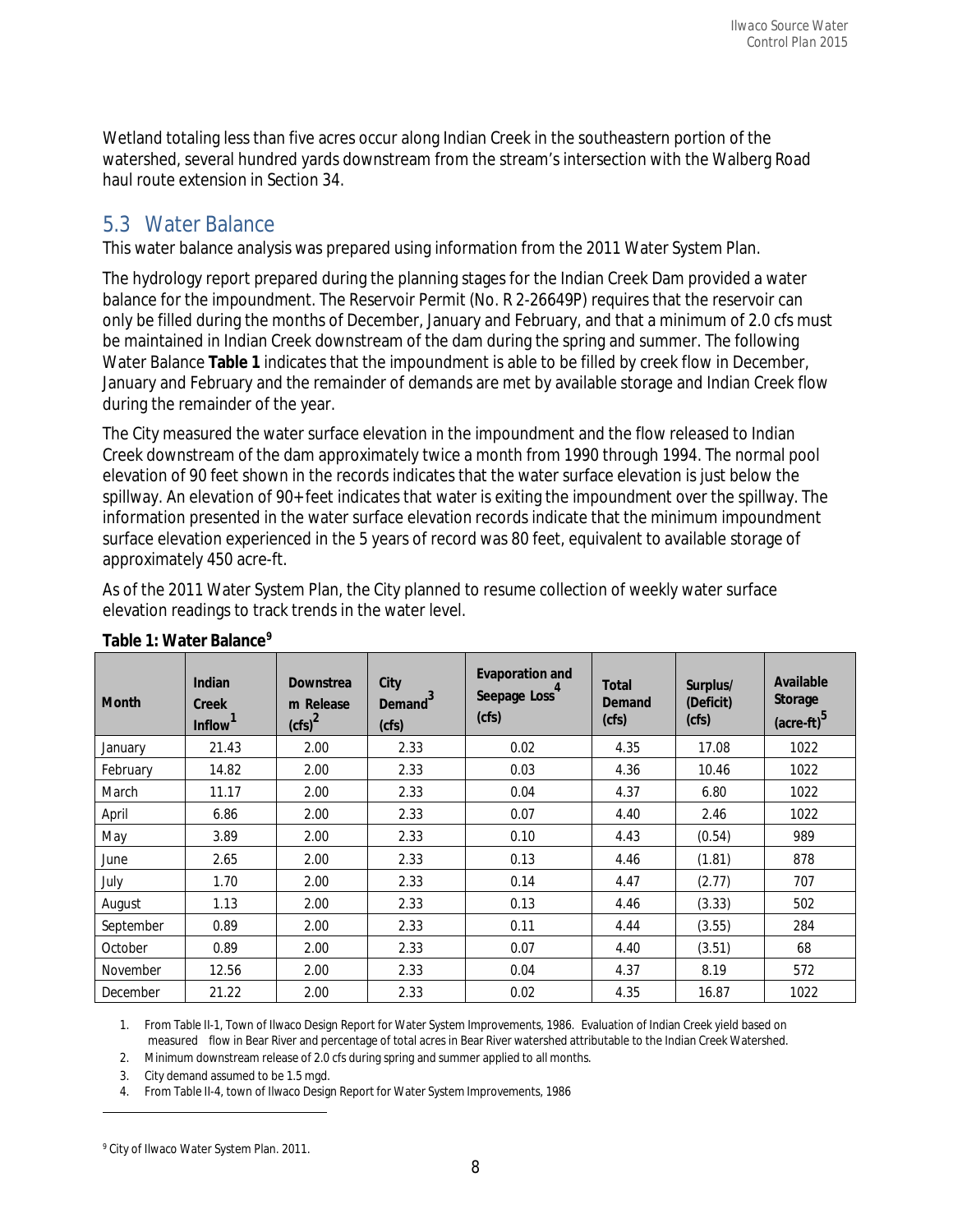5. Available storage varies by month primarily as a function of Indian Creek Inflow.

The City has adequate instantaneous and annual withdrawal water rights to meet projected demands according to the 2011 Water System Plan. The City's existing source of supply was capable of supplying maximum day demands through 2012 however a new treatment unit was needed to supply maximum day demands beyond 2012. The new treatment unit is expected to be installed in 2015. The City's system has sufficient storage and backup supply from the City of Long Beach to allow an outage of several days for treatment unit repair.

# 6. Water Quality

This analysis used information in the 2011 Water System Plan, and personal communication with the City's water system operators.

Degraded source water quality is an issue throughout the year. Primary operational issues occur in the fall when initial heavy rains flush tannins, sediments, and organic matter into the source water, and in the summer when algae grow in the source water, and tannins become concentrated at lower water levels. High turbidity and discoloration associated with flushing rain events recur throughout fall, winter, and spring

If high turbidity levels exceed the treatment plant's ability to meet drinking water quality standards, it could cause treatment plant shut downs. In addition, organic material that is found in the watershed especially from plants—decomposes over time and this decayed organic matter leaches tannins into the water, causing discoloration. Tannins are generally not a health risk, but its presence – typified by coffee or tea colored water ‐ is considered aesthetically unacceptable by many residents.

Organic compounds react chemically with disinfectant chemicals used in drinking water treatment, creating byproducts that have health impacts. As such there are regulatory limits on the amount of these byproducts that are allowed in treated drinking water. When the source water is high in turbidity and tannins, enhanced operator attention is required. The source water quality is highly variable across short time scales (a single day to a week), requiring intensive operator reaction in adjusting the water treatment system.

Existing state law regulates raw water quality, including bacteriological contaminants and various organic and inorganic chemicals. Minimum standards for water quality are specified in terms of Maximum Contaminant Levels (MCLs). Primary MCLs are based on chronic and/or acute human health effects. Secondary MCLs are based on factors other than health effects, such as aesthetics. Current MCLs are specified in WAC 246‐290. The following sections discuss the applicable water quality regulations, analysis of the City's compliance with these regulations, and a summary of future regulations for each category.

| Rule                         | Contaminants Affected      | <b>Action Required</b> |
|------------------------------|----------------------------|------------------------|
| <b>Total Coliform Rule</b>   | Coliforms                  | Yes                    |
| <b>Residual Disinfectant</b> | <b>Total Free Chlorine</b> | Yes                    |
| Lead and Copper Rule         | Lead, Copper               | Yes                    |
| Arsenic Rule                 | Arsenic                    | Yes                    |

#### **Table 2 Drinking Water Regulations**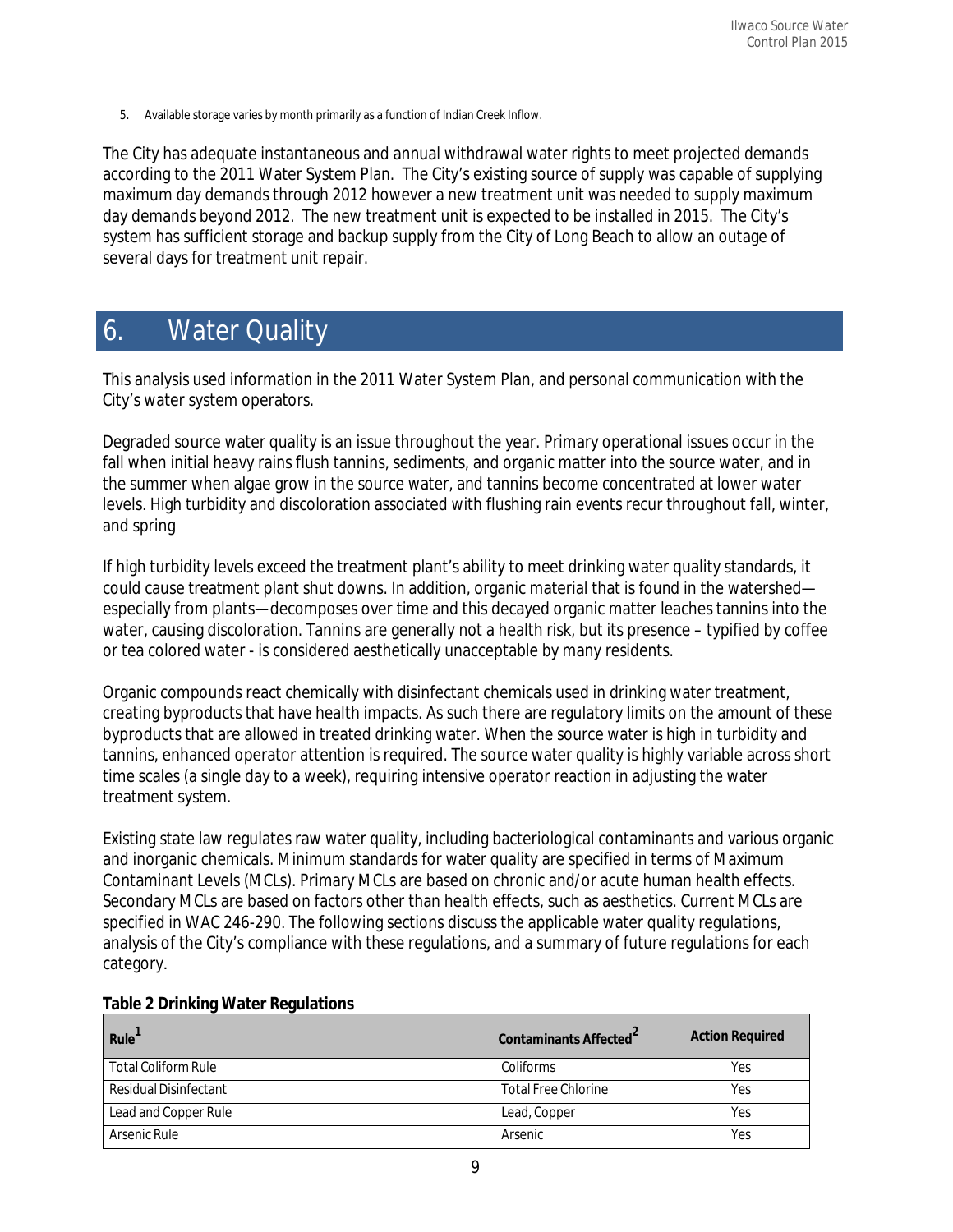| Inorganic Chemicals, and Physical Parameters                 | <b>IOCs</b>                       | Yes  |
|--------------------------------------------------------------|-----------------------------------|------|
| Volatile and Synthetic Organic Compounds                     | VOCs, SOCs                        | Yes  |
| Surface Water Treatment Rule (SWTR)                          | Microbial Contaminants            | Yes  |
| Interim Enhanced Surface Water Treatment Rule                | Microbial Contaminants            | No.  |
| Long Term 1 Enhanced Surface Water Treatment Rule (LT1ESWTR) | <b>Microbial Contaminants</b>     | Yes  |
| Long Term 2 Enhanced Surface Water Treatment Rule (LT2ESWTR) | Microbial Contaminants            | Yes  |
| Filter Backwash Recycling Rule                               | Microbial Contaminants            | No.  |
| Stage 1 Disinfectants/Disinfection Byproducts Rule (DBPR)    | TTHMs, HAA5,<br>Chlorite, Bromate | Yes. |
| Stage 2 Disinfectants/Disinfection Byproducts Rule (DBPR)    | TTHMs, HAA5,<br>Chlorite, Bromate | Yes  |
| Consumer Confidence Report                                   | <b>Reporting Only</b>             | Yes  |
| Radionuclides Rule                                           | Radionuclides                     | Yes  |
| <b>Ground Water Rule</b>                                     | Bacteriological                   | No   |

1. Drinking water regulations as of February 2014.

2. TTHM = Total Trihalomethanes, IOCs = Inorganic Chemical and Physical Characteristics VOCs = Volatile Organic Chemicals, SOCs = Synthetic Organic Compounds, HAA5 = Five Halo‐Acetic Acids

# 6.1 Turbidity

Turbidity and total dissolved solids are two important quantitative measures of raw water quality. The City must take turbidity monitoring results every four hours. The turbidity reading must be below 0.3 NTU in at least 95 percent of the measurements taken each month. The maximum turbidity level is 1 NTU. Turbidity levels have not approached those that would require a plant shutdown.

# 6.2 Bacteriological

Coliform bacteria are a broad category of organisms routinely monitored in potable water supplies. Though not all coliform bacteria are pathogenic in nature, they are relatively easy to identify in laboratory analysis. If coliform bacteria are detected, then other pathogenic organisms may also be present. Bacterial contamination in a water supply can cause a number of waterborne diseases, so these tests are strictly monitored and regulated by DOH. Bacteriological data for raw water samples are kept on file with DOH. The City is in compliance with monitoring requirements for coliform. The City has not had a sample test positive for coliform since 1999.

# 6.3 Inorganic Chemicals

The State of Washington has adopted Federal MCLs and monitoring regulations for inorganic chemicals and physical parameters (IOCs), volatile organic compounds (VOCs), and synthetic organic compounds (SOCs). Water System Operators monitor raw water organic contaminants by sampling for standard panels of volatile organic compounds (VOCs) and synthetic organic compounds (SOCs). VOCs are a class of volatile compounds that include solvents, lighter petroleum products, and other lighter organic compounds while SOCs are larger, non-volatile compounds that include herbicides and pesticides.

The City has had samples that have exceeded the MCLs for color and manganese in the sixteen years preceding 2011. In July 2004, the City detected a level of manganese of 0.096 mg/L, which is above the MCL for manganese of 0.05 mg/L. In the same sample, the color level was 25 color units, which is above the MCL for color of 15 color units. However, the most recent IOC/VOC/SOC samples have had results below the MCLs for all contaminants.

# 6.4 Nitrate

The City presently monitors for nitrate as part of the general inorganic chemical testing every three years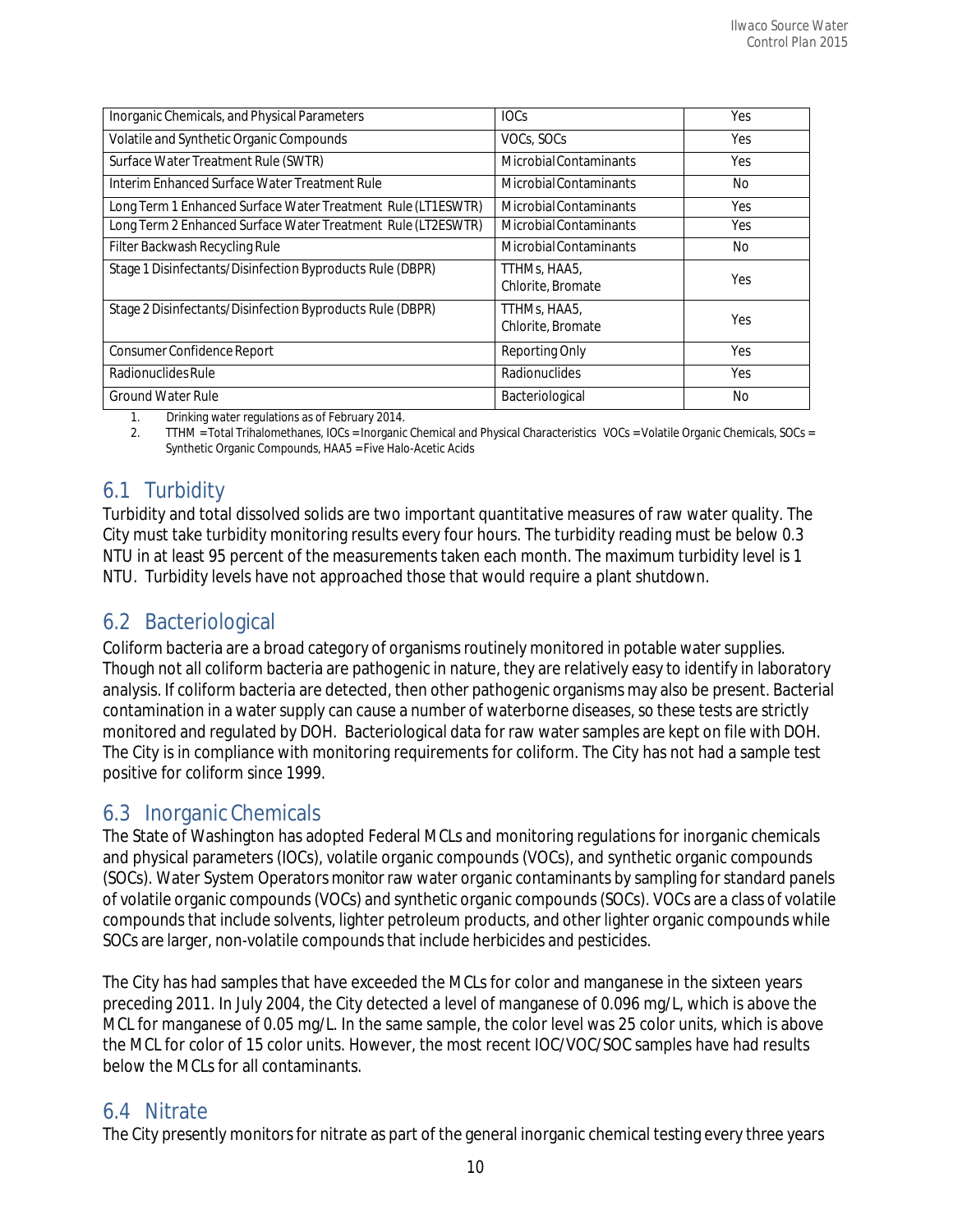per regulation.

# 6.5 Disinfectant By‐Products

Disinfectants can react with naturally occurring organic materials in source water and form what are known as disinfection byproducts (DBPs). A number of these DBPs have been shown in laboratory animal tests to be carcinogenic or cause adverse reproductive and developmental effects.

The City's DBP monitoring has indicated that the extremities of the City's system have moderate amounts of both TTHM's and HAA5's. The City monitors for DBP's at Lakeview Estates and the State Park. The TTHM levels in the City's system typically range from 20‐40 μg/L at Lakeview Estates and from 40‐60 μg/L at the State Park. The HAA5 levels in the City's system typically range from 5‐10 μg/L at Lakeview Estates and 10‐30 μg/L at the State Park. The City has had individual samples that have exceeded the MCL for both TTHM's (117.8 μg/L in September of 2004 and 83.2 μg/L in September of 2006 at the State Park) and HAA5's (60.1 μg/L in September of 2004 at the State Park); however, the running annual average for the City's system has remained below the MCL's. DBP levels have decreased in recent years. The City will continue to monitor DBP levels and optimize the system to maintain DBP levels below the MCL.

# 6.6 Residual Disinfectant

The City treats and chlorinates its own water at the water treatment plant (WTP). The City has a chlorine analyzer at the outlet of the WTP that it uses to ensure the correct amount of chlorine has been added. The chlorine analyzer continually monitors the chlorine in the treated water

# 6.7 Asbestos

The City conducted asbestos sampling in 1999 and 2009 and found that the asbestos levels in the samples were below the detection limits.

# 6.8 Lead and Copper

The City completed lead and copper testing in 2005 and 2011, and all samples were below the action levels.

# 7. Land Use and Activities

# 7.1 Historical Land Use & Activities

The source watershed and neighboring watersheds have since European settlement been used for timber production, while providing many other ecosystem services. Lumber mills were present in Pacific County as early as the 1890's; however the dates of first and subsequent timber harvests in the Indian Creek watershed are not known.

In 1987 City of Ilwaco purchased several hundred acres in the watershed, constructed the impoundment, and started delivering water from Indian Creek in 1989. The City's property was harvested at around the time the impoundment was being constructed, and has not been actively managed since then.

City‐owned portions of the watershed continue to be managed for drinking water. No recreational or other activities are allowed in these areas. Roads have been maintained to variable degrees; however no highly imminent or hazardous road issues were observed on roads while creating this plan.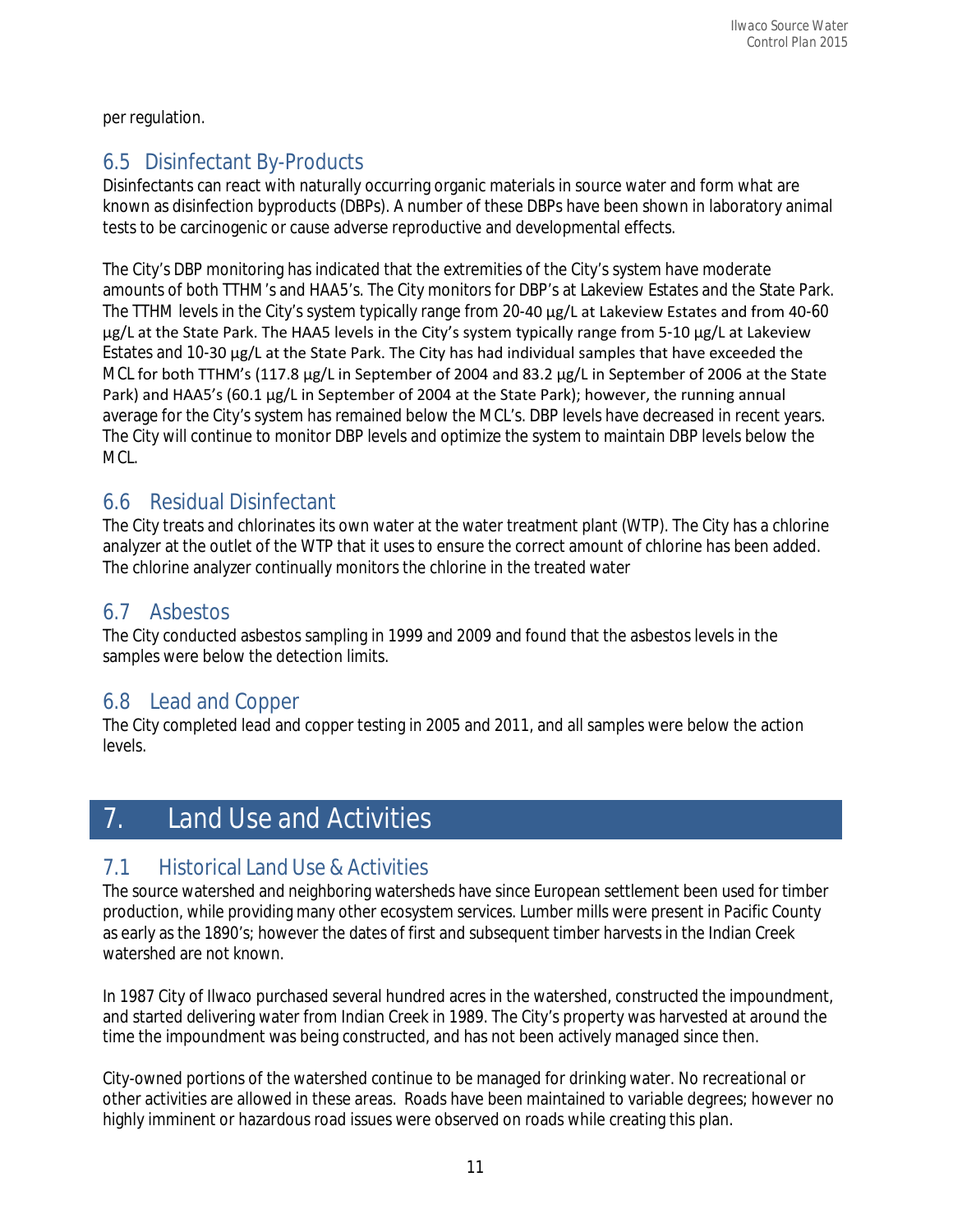Areas of the watershed not owned by the City are managed for commercial timber production. Typical activities taking place in these areas may have included road maintenance and decommissioning, pre‐ commercial thinning, herbicide application and other treatments, slash burning, and recreational trespass by members of the public. Some roads accessing land and timber not owned by the City have been improved in 2014 and 2015 to prepare for timber harvests.

1979 soil survey maps revealed only one historic "quarry or mine." No history was discovered regarding the site, however it appears now as a cut slope immediately adjacent and uphill from Walberg Road, in the southeastern end of the watershed.

Walberg Road, owned by the County, travels along the watershed's northern ridgeline. The road has been used historically for hauling timber and machines, and is designated by Pacific County as a road for OHV use.

### 7.2 Land and Timber Ownership

Land ownership is described by owner below. Some land is owned by The City, with reserved timber rights owned by Weyerhaeuser. The descriptions below are based on the Pacific County Tax Assessor's online mapping tools, and land sale documents included in the 2011 Water System Plan. There is ambiguity over the ownership of the east half of parcel 10103429000. Ownership information is based on Pacific County's online resources, and the 1987 Agreement. Ownership was not confirmed through research of original documents recorded with Pacific County.

#### **City of Ilwaco**

The 663 acres of the 893 drainage basin owned by the City of Ilwaco are wooded areas and are managed by the City as protective areas for the City's watershed. The area was previously logged in the mid 1980's. City-owned land was purchased from Weyerhaeuser per the agreement recorded in 1987, referred to hereafter as the "1987 Agreement." Of the 663 acres owned by the City, 488 acres are owned in fee title including timber rights. 175 acres that the City purchased has a reserved timber right held by Weyerhaeuser. The timber rights on this land will revert to the City in 2027, per the 1987 Agreement. The City owns 2.4 acres west of the WTP, which contains the Indian Creek Reservoir (water tanks) and approximately 100 acres immediately north of the treatment plant site.

#### **Weyerhaeuser**

Weyerhaeuser owns approximately 230 acres of land/timber in the southern portion of the City's watershed. Additionally, Weyerhaeuser owns the right to harvest timber on 175 acres of City owned land in the watershed until 2027. Weyerhaeuser is required to give the City notice of its intent to harvest these areas at least three years in advance, and has effectively done so, articulating intent to harvest the reserved areas in 2020. This probably does not preclude Weyerhaeuser from providing a revised notice for harvesting sooner (as soon as 2018 given that the present time is 2015).

While the timber reservations are in place, Weyerhaeuser may manage the areas according to generally accepted silvicultural practices (thinning, fire control, pest control, fertilization, etc.), provided that all actions comply with applicable laws governing operations in municipal watersheds. Weyerhaeuser may not apply pesticides without approval by the City. Weyerhaeuser will give the City notice at least 90 days before commencing any silvicultural practices, except in emergencies. Weyerhaeuser also reserved rights to use and maintain historic roads across City owned property for the purpose of accessing the timber that it has rights to.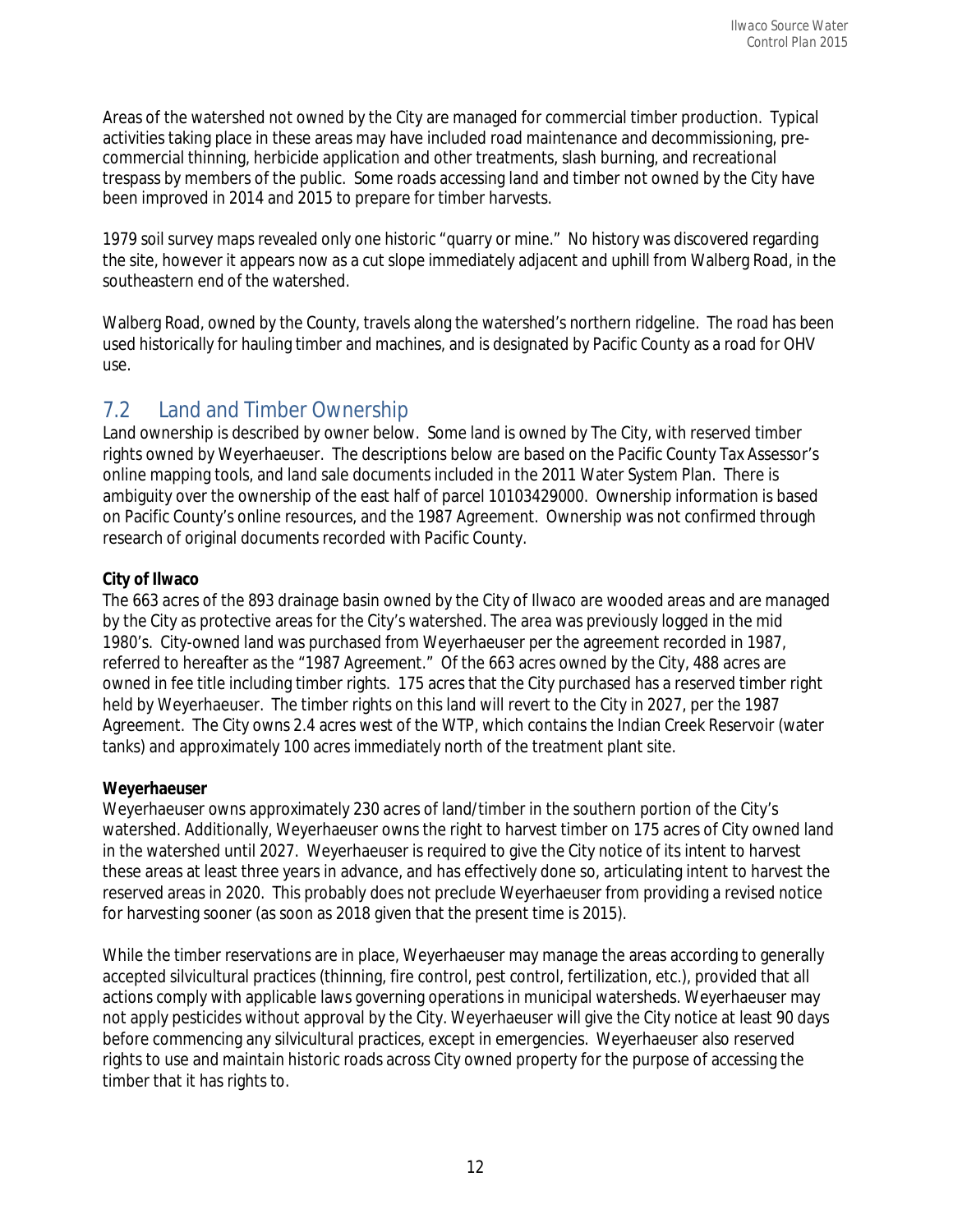The majority of property immediately east and north of the watershed (outside the watershed) is owned by Weyerhaeuser. Active harvests on the slope north of the watershed are taking place currently, and include use of Walberg Road for hauling machines and timber.

#### **Hawaii Timberland LLC**

Portions of Sections 29 and 33 Township 10N Range 10W to the west and south of the watershed belong to Hawaii Timberland LLC. Small portions of these parcels lie within the watershed. Recent aerial photographs indicate that the parcel located in Section 29 Township 10N Range 10W has been recently logged. A heavily vegetated buffer of City owned property is located between the logging activity and the impoundment. The Hawaii Timberland LLC property is managed as a timber resource. The Goulter Road access to City owned land and roads in the watershed crosses Hawaii Timberland LLC's land on the watershed's west side.

#### **TC&I-Chinook LLC**

Portions of Sections 27 and 28 Township 10N Range 10W outside of the north drainage basin boundary belong to TC&I‐Chinook, Inc. The TC&I – Chinook property is managed as a timber resource and uses Walberg Road for access.

#### **Mineral Rights**

Weyerhaeuser retained the mineral rights to the property that it sold to the City within the watershed, which includes all of the parcels immediately surrounding the impoundment. These rights include the right to explore and mine for minerals.

# 7.3 Current Land Use & Activities

Areas of the watershed not owned by the City are managed for timber production. Weyerhaeuser since 2014 has been performing major reconstruction of some historic interior roads, to prepare for timber harvests scheduled between 2018 and 2027.

Walberg Road, a County road, provides limited access to the Indian Creek Watershed. The gravel and earth road begins at Chinook Valley Road and continues east past the Water Treatment Plant and along the watershed's northern ridgeline. Walberg road continues in private ownership into additional roads in the southeastern portion of the watershed. They extend out of the watershed connecting to a regional private forest road network.

West of the Water Treatment plant, an abandoned logging road connects Walberg Road with the reservoir's south and west side, with additional abandoned logging roads south of the reservoir, and an abandoned road that encircles the reservoir.

Additional access to the watershed for City staff is available via Goulter Road, which is traversable by vehicles to the south watershed boundary, where it connects with additional abandoned logging roads that can only be travelled by foot. Goulter Road has a locked city owned gate preventing public access at its entrance from Chinook Valley Road.

# 8. Source Water Vulnerability

State of Washington Department of Health gave Ilwaco's watershed a low susceptibility rating in 2014. The state rating provides a sense of the relative susceptibility of Ilwaco's watershed compared with other surface water sources in the state. Despite the rating, planned timber harvests in the next ten years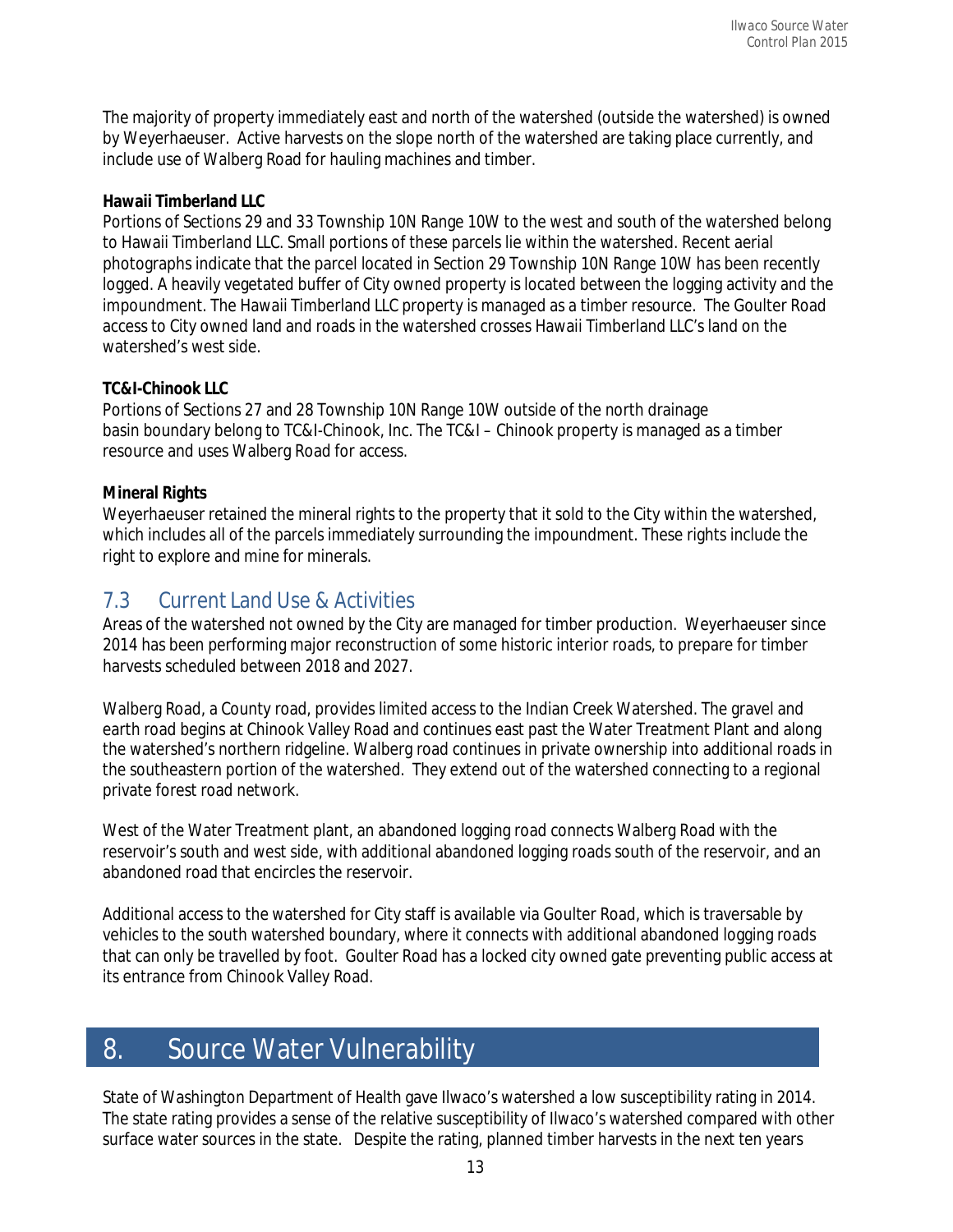could substantially degrade source water quality. The "low susceptibility" rating for Ilwaco reflects the foresight of Ilwaco's leaders in selecting the source watershed, and purchasing substantial portions of it in the 1980's, and Ilwaco can consider itself as starting from a relatively strong position in continuing to make source water control program improvements.

# 8.1 Forest Practices

Forest Practices including timber harvest, road building, equipment operation, herbicide application can all impact water quality. All activities create the risk of spilling hydrocarbons, hydraulic fluids, and other mechanical fluids. Herbicide application can directly pollute the reservoir. Eroding sediment leads to turbidity issues.

Washington's forest practices regulations were not intended or designed to protect drinking water quality and cannot be relied upon for that purpose. State DNR review of timber harvest or road work applications requires only checking a box to indicate that the work will be near a public drinking water supply. Drinking water is factored into the forest practices application and permit review only if spraying were to take place near the impoundment.

Timber harvests scheduled for the years 2018 through 2027 may clear cut approximately 405 acres of 893 acre watershed (less RMZ's and existing cleared roads). Some roads and landings were being built in preparation for these harvests as of 2014‐2015. All roads and trails in the watershed are unpaved, and some occur or cross waterways. Timber harvest, roads, and road construction are a source of erosion to the drinking water source.

Timber harvests remove vegetation that would otherwise intercept, interrupt, evaporate, and transpire precipitation. Harvest operations disturb soils leaving them more vulnerable to erosion. Roads intercept, and concentrate surface flows. They can increase the rate of runoff into streams (higher, quicker peak flows result). The likelihood of sediment arriving in streams increases when roads are used by heavy equipment during rains, when there is road construction, or when roads are poorly maintained. Other risk factors include high precipitation rates, steep slopes, exposed soils, saturated soils, and/or unstable soils.

Forest road runoff and runoff from recently harvested areas delivers organic coloration, organic matter, and nutrients, as well as sediments. During warmer months, nutrient loads support algal growth that exacerbates turbidity, essentially making erosion the source of a year round problem rather than just a rainy season problem.

The City of Ilwaco will utilize the Washington Department of Natural Resources Forest Practices Application Review System (FPARS) to monitor all forest related activities within its water shed.

# 8.2 Unmaintained Roads and Culverts

Unmaintained roads can become unstable and deliver both chronic and acute loads of sediment, organic matter, coloration, and nutrients. Ditch lines clogged by debris and growing trees cause water to flow down road surfaces, eventually creating ruts that persistently erode. Metal culverts corrode, typically on their bottoms, allowing water to pass through the road bed underneath the culvert, undermining the road.

Culverts clogged by debris, tree roots or complete collapse cause ponds to build up behind roads. Water then spills over the road surface, disturbing the surface and creating a persistent source of erosion. Alternately, clogged culverts can cause water to pass under the culvert, undermining the road bed. Finally, ponding water behind clogged and collapsed culverts can saturate the road bed, causing major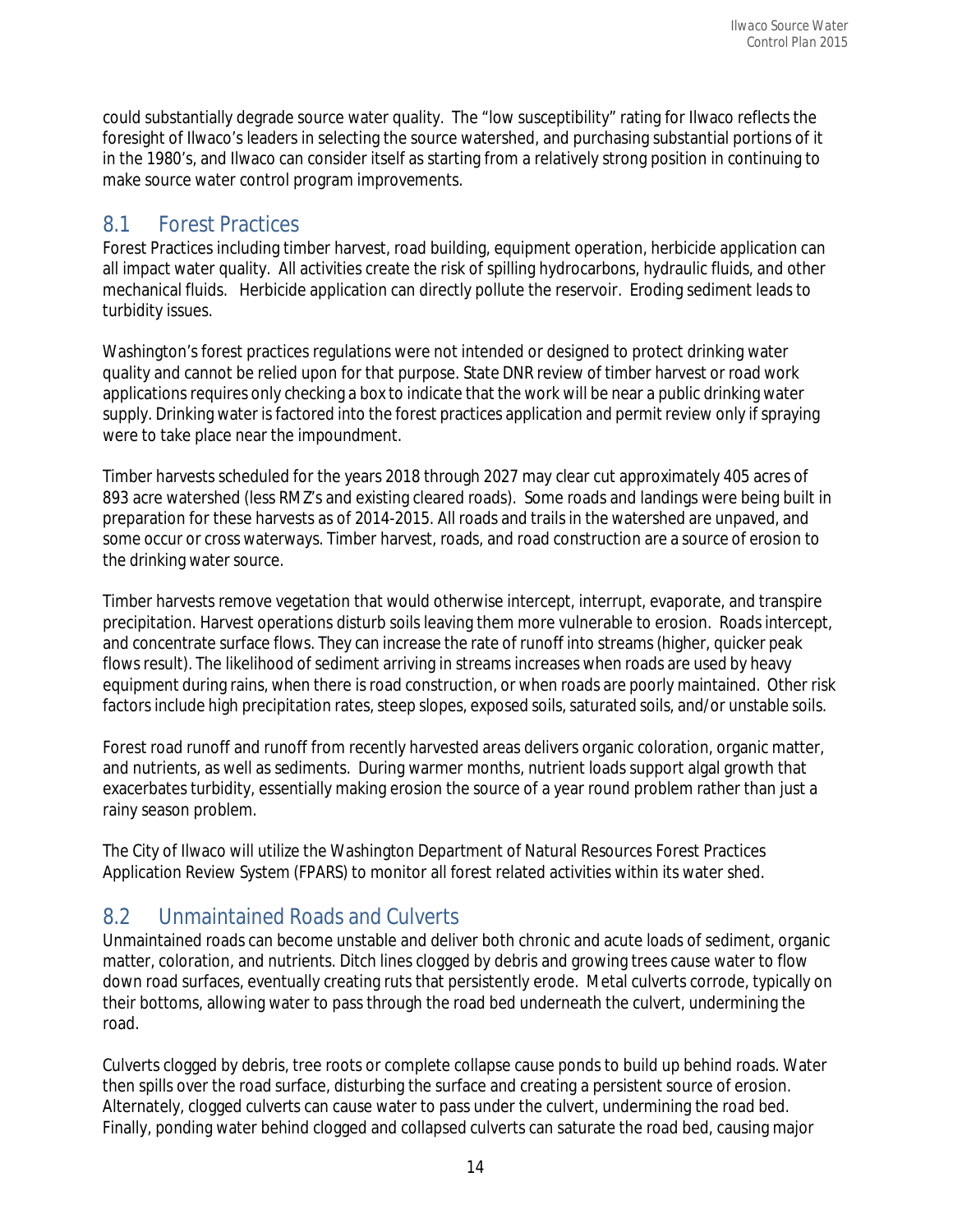road failures and erosion events.

Unmaintained roads can compound other issues, leaving timber owners without the ability to travel them for fighting wildfire, or managing timber to prevent wildfire, pest outbreaks, and blowdowns.

Weyerhaeuser's roads are being reconstructed to Forest Practices rule standards for large forest landowners in preparation for planned harvests. City roads have received varying degrees of maintenance, but are not out of compliance with the Forest Practices Rules for small landowners. Walberg road is actively maintained, but exhibits some erosion due to recent hauling and recreational activity.

# 8.3 Mass Wasting and Rapid Slope Failure

Mass wasting and rapid slope failure risks may be compounded by timber harvest practices and road construction, despite some protections provided by the Washington Forest Practices act. Seismic events can trigger slope failures that would impact source water as well. Observed mass wasting and slope failure vulnerabilities are concentrated in the southern portions of the watershed, and limited to what could be observed from Walberg Road and its primary haul route extension.

Shallow rapid slope information summarized below was not created for assessing seismic landslide hazard risk or for site level landslide hazard risk characterization, but was created for pre‐screening of forest practices applications. As such it can be considered appropriate for conceptual level watershedscale planning, even though more detailed forest management prescriptions developed at a later date will require more detailed slope stability analysis.

Washington DNR slope stability data indicate concentrations of relatively severe slope instability in the central watershed, with relative stability in the northwestern third of the watershed, and concentrations of moderate to severe instability in the southeastern portions of the watershed. Slope instability in the watershed is associated with convergent landforms around headwater drainages.

Areas identified as severely unstable by WA DNR in the southeastern portions of the watershed correspond with nine identified slides in the 1979 Soil Survey of Grays Harbor, Pacific and Wahkiakum Counties<sup>10</sup>, and with 2014 field observations of exposed soil faces. Washington DNR Geology and Earth Resources Division's 1:24,000 landslides data<sup>[11](#page-16-1)</sup> does not include slides anywhere in the watershed.

In the northwestern portions of the watershed adjacent to the impoundment there are two small areas of severe instability, on the northwestern side of the reservoir adjacent and downhill from recently clear cut TCI & Chinook Timber, and at the southeastern end of the reservoir.

In the southeastern portions of the watershed, severe instability is associated with steeply sloped convergent landforms descending adjacent from Walberg Road into the watershed.

l

<span id="page-16-0"></span><sup>10</sup> USDA. 1979. Soil Survey of Grays Harbor, Pacific, and Wahkiakum Counties

<span id="page-16-1"></span><sup>11</sup> WA DNR‐DGER. 2014. Landslides Geodatabase.

[http://www.dnr.wa.gov/BusinessPermits/Topics/ForestPracticesApplications/Pages/fp\\_gis\\_spatial\\_data.aspx](http://www.dnr.wa.gov/BusinessPermits/Topics/ForestPracticesApplications/Pages/fp_gis_spatial_data.aspx) 

These data contain 1:24,000-scale polygons defining the extend of mapped landslides in the state of Washington. This dataset is compiled chiefly from pre-existing landslide databases created in different divisions of the Washington State Department of Natural Resources to meet a variety of purposes. Although it has been updated to include landslides from specific recent landslide events, it does not yet include landslides from recent geologic quadrangle mapping; this mapping will be included in a future release of this dataset. This dataset does not include landslides mapped at 1:100,000 scale; landslides at that scale are included in a separate geodatabase (surface\_geology\_100k.gdb).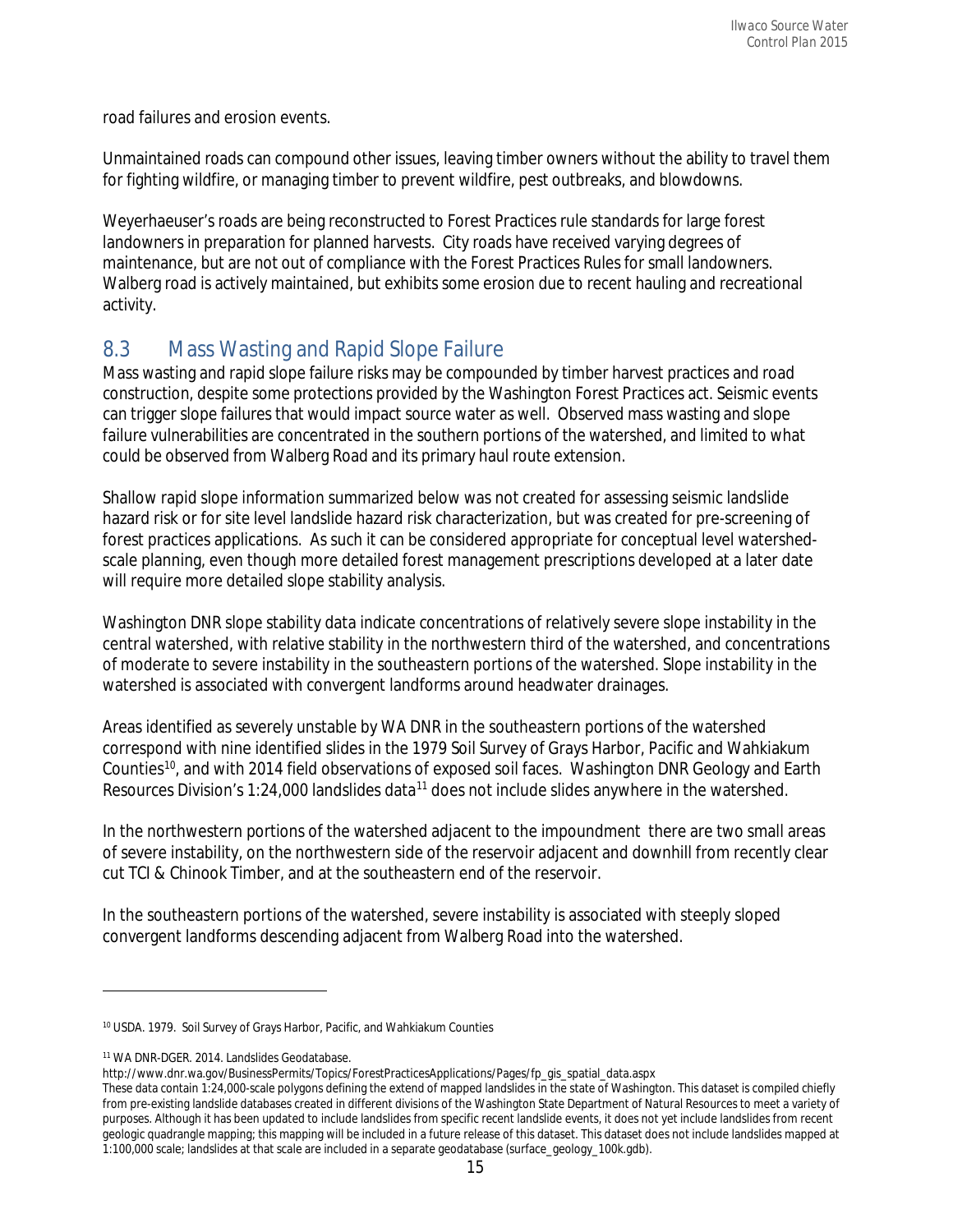City owned land north and northeast of the reservoir is relatively free of identified unstable slopes. City owned timber west of the reservoir has a mix of stable, moderate and severely unstable slopes. The Weyerhaeuser owned timber proposed for harvest in 2018 and 2027 in Section 33 has predominantly moderate slope instability, but includes highly unstable areas adjacent to Walberg Road.

A historic "mine or quarry" identified on the 1979 soil survey, adjacent to Walberg road and south of Indian Creek, was observed in the field as a large nearly vertical face of earth with some vegetation growing on it. Additional information on the specific activities that occurred there was not discovered.

A more recent gravel pit observed in areal images and the field is adjacent to Walberg Road, north of Indian Creek, immediately across Walberg Road from very steep slopes. The pit has vertical faces of approximately 30 feet with young alder growing at its base.

Based on the limited available information on landslide hazards, there are no identifiable areas that should be prioritized for special protections. Instead, the City should use the available information in making its own forest management plans and in working with Weyerhaeuser.

# 8.5 Alder Leaves and Other Organic Matter

Fallen alder leaves leach organic color during rain events.<sup>[12](#page-17-0)</sup> This presumably contributes to discoloration in the source water. Nutrients from alder leaves and other organic matter can contribute to algae and associated turbidity issues as well.

# 8.6 Timber Blowdown

High winds blow down vulnerable timber, increasing soil surface exposure to erosion, and allowing stands of alder to establish themselves, which eventually deliver organic discoloration to the source water. Overstocked hemlock stands are vulnerable to blowdown because their stems become too thin to support them in heavy wind. Any other tree stand on the edge of a clear cut should also be considered vulnerable to blowdown.

Observed blowdown is occurring and recurring immediately south of the impoundment, adjacent to a 2013 clear cut that is outside of the watershed. Future blowdown is expected along intersections with the proposed Weyerhaeuser clear cuts that will occur in 2018 through 2027, and in overstocked hemlock stands on the north side of the impoundment.

# 8.7 Wildfire and Pests

l

Areas affected by wildfire and pests increase soil surface exposure to erosion. The USDA Forest Service gives the source watershed a very low to low fire risk on a relative scale applied to the entire United States.<sup>[13](#page-17-1)</sup> However, fire does occur regularly in this region, and is typically caused by lightning and human activities, including fireworks, campfires and logging. Potential fire effects on the watershed's surface water can be divided into direct and indirect effects. The direct effects of vegetation loss include increased surface water temperature, dissolved nutrients, ash and charcoal. The indirect effects include modified channel morphology and increased sediment deposition and turbidity. Cedar stumps observed near roads north of the impoundment had black scarring from historic fires.

<span id="page-17-0"></span><sup>&</sup>lt;sup>12</sup> Taylor, R. Lynn, Adams, Paul W. RED ALDER LEAF LITTER AND STREAMWATER QUALITY IN WESTERN OREGON1 Journal of the American Water Resources Association. VL ‐ 22, IS ‐ 4. Blackwell Publishing Ltd. 1752‐1688 http://dx.doi.org/10.1111/j.1752‐1688.1986.tb01917.x

<span id="page-17-1"></span><sup>13</sup> USDA USFS. 2014. Wildland Fire Potential. ArcGIS Forest to Faucets Program Web Map Viewer.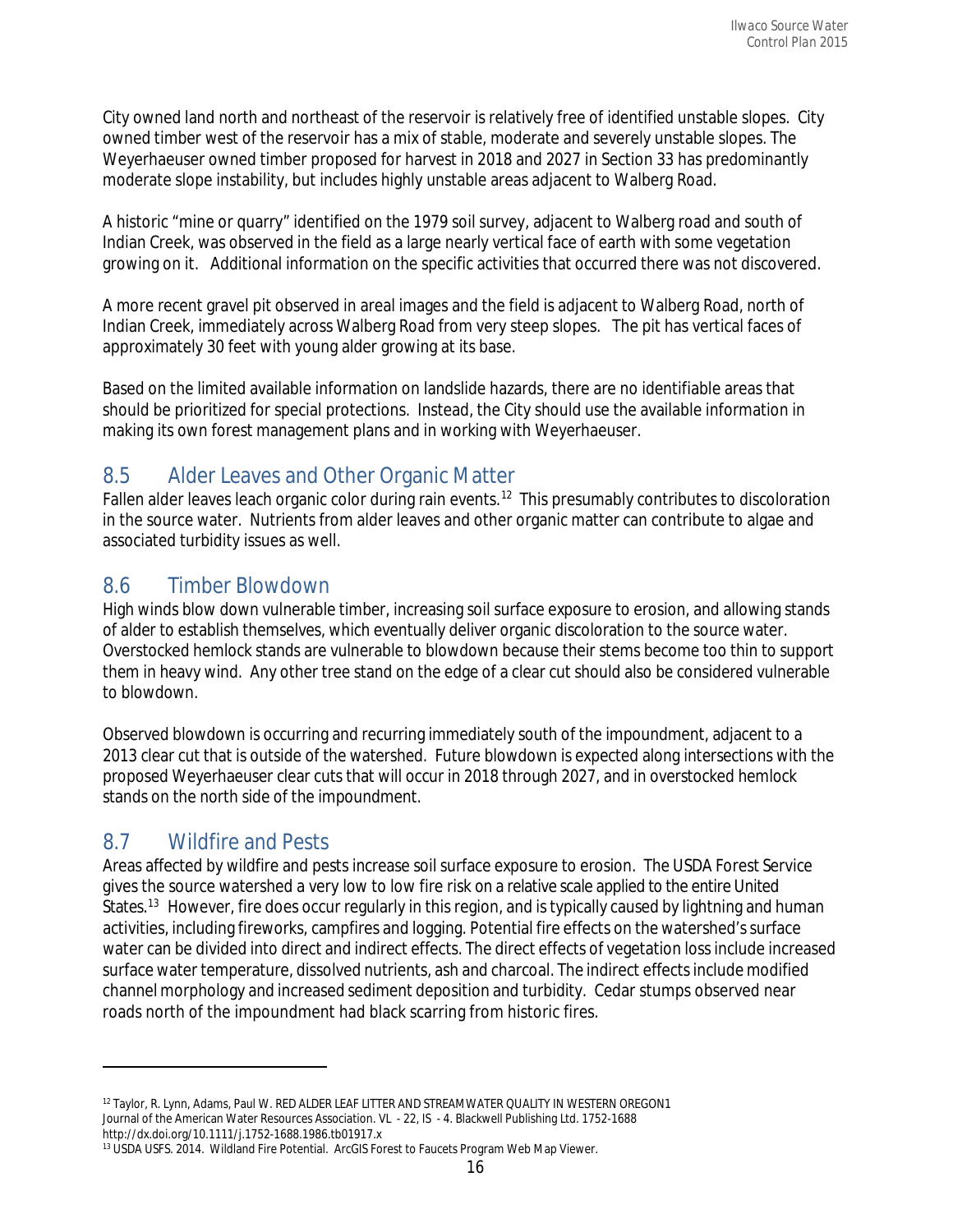As with blowdown areas, lack of management after the stand disturbance can result in alder dominated stands and resulting water quality impacts. The extent of threatening pests has not been investigated in the source watershed; however contributing factors to pest vulnerability include overstocked stands, such as those observed north of the impoundment. Overstocked stands also increase wildfire vulnerability, and reduce the City's capacity to fight wildfire.

# 8.8 Wildlife

The fecal matter of birds, deer, elk, and small mammals is a potential source of bacteria and parasites that may infect and sicken humans if ingested. Contamination can occur through an animal's direct contact with a stream, or microorganisms can be transported to surface waters via runoff. Pathogens found in animal waste may include Giardia lamblia, Salmonella, E. coli and Cryptosporidium.

# 8.9 Public Access

The presence of people in a watershed can increase the risk of pollution, including microbiological contamination from individuals or animals they bring with them such as dogs or horses, as well as petroleum products from vehicles. Fishers, hikers, hunters, or others that develop unmaintained trails or use off-road vehicles can also cause increased erosion. Pacific County's map designating County Roads open and closed to ORV/ATV use indicates that Walberg Road is open to ATV's and ORV's use.<sup>[14](#page-18-0)</sup>

Observed sources of impact from the public includes minor and isolated amounts of trash on abandoned logging roads, rutted exposed soil adjacent to Walberg road from recreation vehicles, and a car that was dumped down a steep slope from Walberg Road. City staff report that the most common trespass is by fishers hiking down to the impoundment from Walberg road.

# 8.10 Land Conversion

 $\overline{\phantom{a}}$ 

Most of the watershed is zoned Transitional Forest (F‐T), while very limited acreage is zoned Rural Lands (R‐L)[15](#page-18-1). Neither zone is intended to protect surface source drinking water. Both zones are intended to provide flexibility in maintaining a rural landscape, while permitting a variety of activities including mining, dwellings, recreational vehicle camping, and contractor storage yards among many others. The County Comprehensive Plan does not provide policy guidance that is more protective of drinking water than the zoning code.

Property clear cut in 2013 outside of the watershed's western boundary in the Rural Land zone has areas sloped gently enough to support rural residential development. Other activities permitted under the zoning code could plausibly occur here or in the southeastern upstream sections of the watershed owned by Weyerhaeuser after the timber is liquidated, without the City having many avenues for recourse, although the watershed's steep slopes make it unsuitable for dense development. Any residential development would rely on septic systems.

The American Water Works Association and Trust for Public Land found that for every 10 percent increase in forest cover in drinking water source watersheds, drinking water treatment and chemical costs decreased by approximately 20 percent. This exact relationship cannot be applied to Ilwaco's watershed, but illustrates the benefits of preventing land use conversion from commercial timber to more intense uses.

<span id="page-18-0"></span><sup>14</sup> Pacific County. 2014. Ordinance 174 Map. http://www.co.pacific.wa.us/ordres/Ordinance‐174‐Map.pdf

<span id="page-18-1"></span><sup>15</sup> Pacific County . 2014. Ordinance 162. http://www.co.pacific.wa.us/ordres/index.htm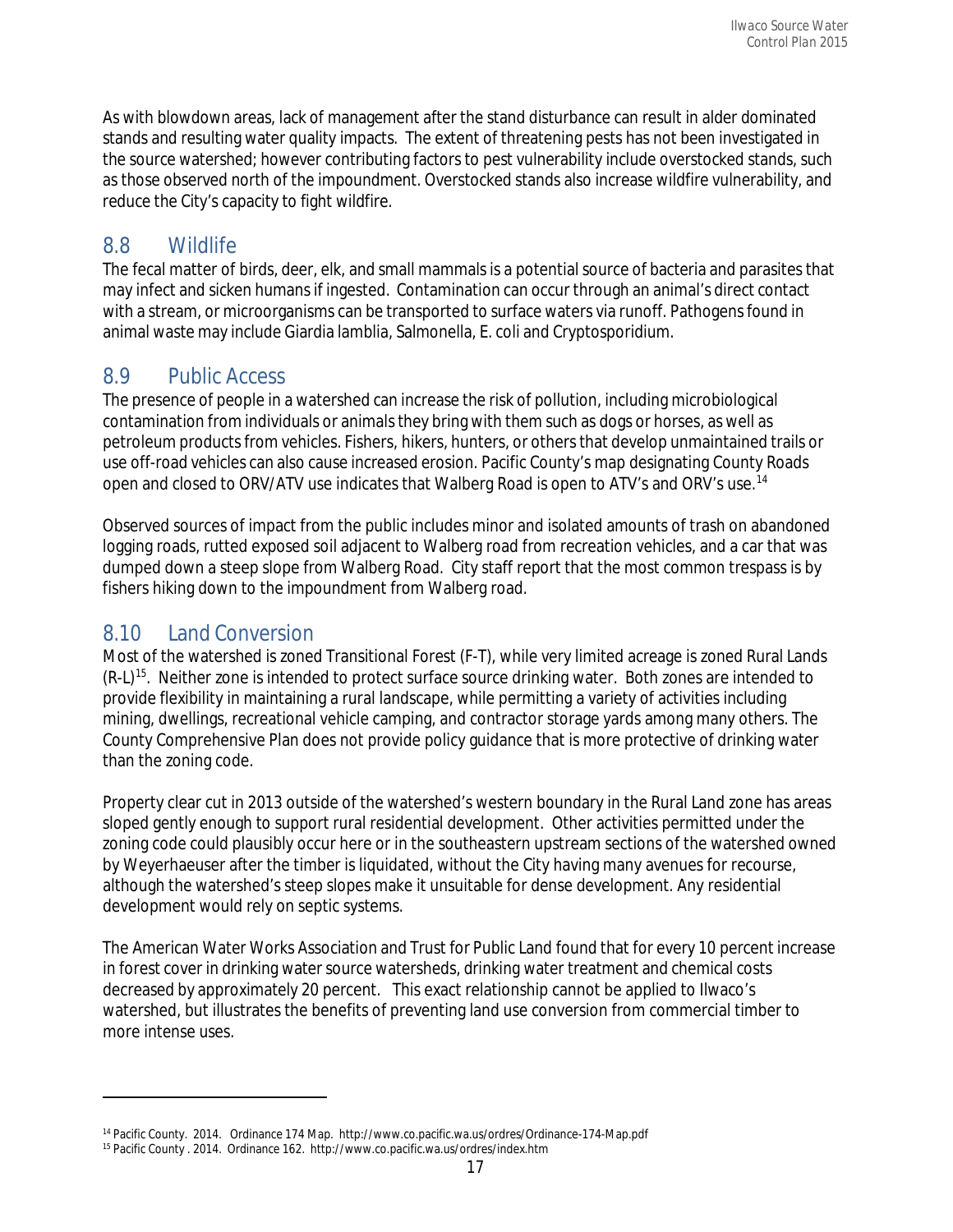# 9. Existing Watershed Control Measures Evaluation

# 9.1 Access to the Source Watershed

Currently, there are no required permits for entry into the source watershed. The watershed may be accessed via regional private forest road networks. Goulter Road and Walberg Road are typically gated and locked, however either may be opened for weeks to months at a time during active forest practices.

No trespassing signs are located on Walberg Road and Goulter Road at their respective gates. The water treatment plant, and the road to the impoundment that is accessed via the water treatment plant parking area are surrounded by a barbed wire topped cyclone fence. Maintaining the gates and roads to limit vehicular access to impoundment is important for the long term health of the watershed.

# 9.2 Formal Agreements and Rights

#### **Water Rights and Permits**

City of Ilwaco's water rights and permits are summarized below.

| Date      | Type                       | <b>Number</b>         | <b>Maximum Permitted</b><br><b>Instantaneous</b><br>Withdrawal (cfs) | <b>Maximum Permitted</b><br><b>Annual Withdrawal</b><br>(acre-ft/year) | <b>Maximum</b><br>Permitted<br>Storage (acre-<br>ft/year) |
|-----------|----------------------------|-----------------------|----------------------------------------------------------------------|------------------------------------------------------------------------|-----------------------------------------------------------|
| 4/24/1995 | Permit                     | S <sub>2</sub> -29218 | 0.77                                                                 | 22                                                                     | N/A                                                       |
| 3/04/1991 | Water Right<br>Certificate | S <sub>2</sub> -25880 | 1.56                                                                 | 710                                                                    | N/A                                                       |
| 6/23/1986 | Reservoir<br>Permit        | R <sub>2</sub> -26649 | N/A                                                                  | N/A                                                                    | 1.022                                                     |

#### **Table 3: Water Rights**

#### **Water System Infrastructure**

The City of Ilwaco owns and operates the infrastructure associated with the drinking water system, including the water diversions, pipes, reservoir, and treatment plant facilities.

#### **Accessrights or land use agreements**

Accessto the treatment plant facility and some portions of the northern watershed is provided by the County owned Walberg Road. A road privately owned by the City on City land provides access from the treatment plant to the impoundment and intake. Access to some other portions of the watershed is physically available on roads that cross private property; however any existing easements or rights of way were not assessed.

# 9.3 Forest Fire Protection

WA Department of Natural Resources fights fires on private and state-owned forest lands. In the case of a forest fire, DNR will work with the local fire district and the landowner to mobilize firefighting labor and equipment.

# 9.4 Relevant Land Use Regulations

Land use and environmental regulations such as County Zoning, the State Forest Practices Act, Federal Endangered Species Act and Clean Water Act, are not intended to protect drinking water. Drinking water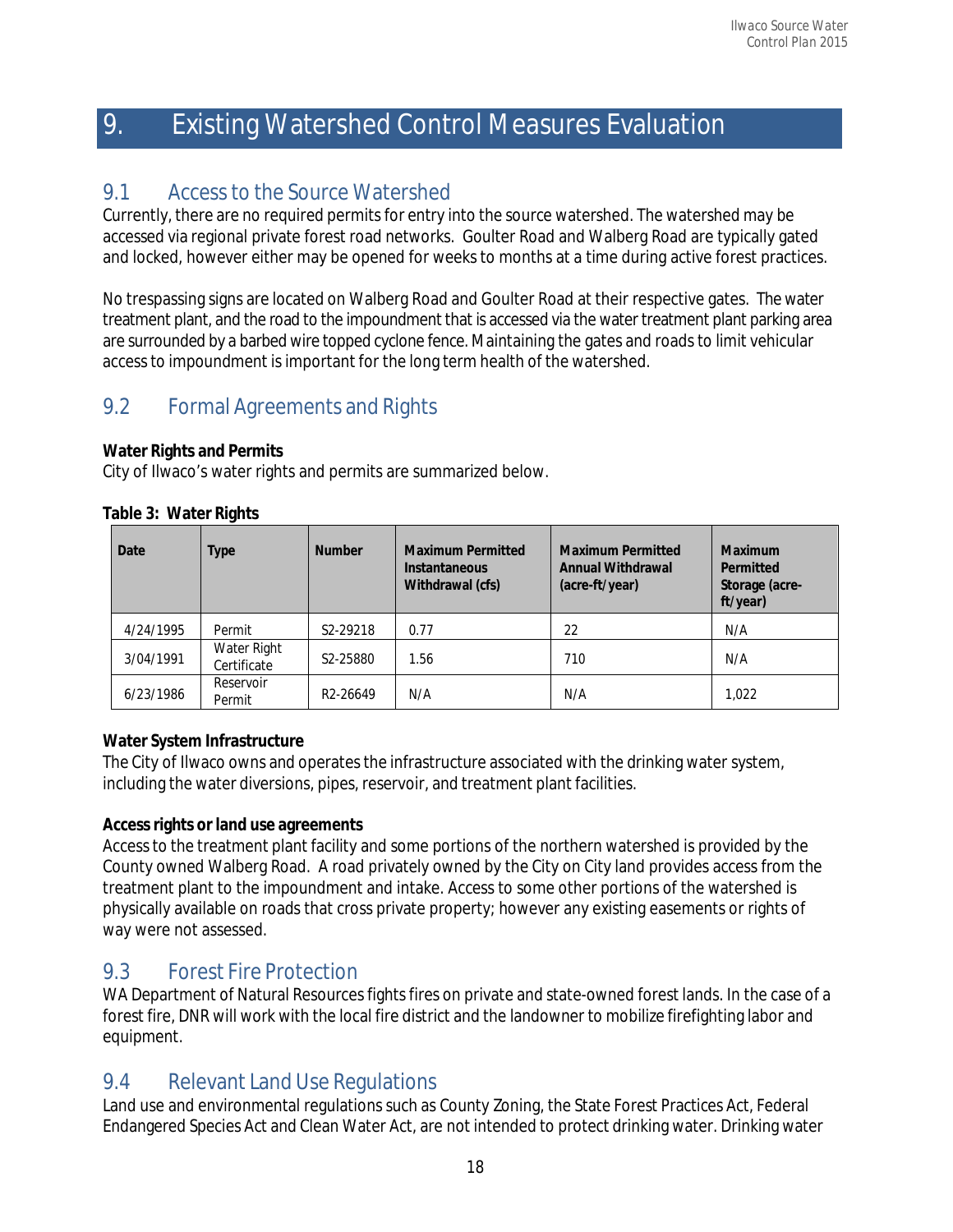utilities and municipalities must negotiate directly with landowners to secure protective land use controls or measures. Pacific County's land use laws and their relation to land use conversion is described in section 8.10.

#### **Shoreline Management Act and County Shoreline Master Program**

The impoundment and the land surrounding the lake 200 feet landward is in the SMA required shoreline jurisdiction. The City owns all of the impoundment, and 99% of the land in the shoreline jurisdiction. The creeks draining into the impoundment are not in the SMA shoreline jurisdiction due to their small mean annual flow rates. The Shoreline Management Act does not provide any additional protection to the shoreline jurisdiction area beyond the City's own management goals for protecting drinking water quality.

#### **Forest Practices Act and Rules, including SEPA Relationship**

The Washington Forest Practices Act and its implementing rules (WAC 222) include limitations on harvesting to reduce erosion and landslides to ensure long term recruitment of large woody debris to fish bearing streams, and to ensure shading of fish bearing streams. The Forest Practices Board Manual provides extensive guidance on Forest Practices Act compliance and best management practices.

Riparian Management Zone harvest and operation limits vary depending on waterbody type, site classification, stand characteristics, and harvest options provided to the timber owner. The entire source watershed is designated Site Class III, and includes all stream types. The Appendix D Preliminary Stream Types and Zones Map illustrates typical buffers based on existing stream types in the watershed; however stream types are modified by DNR based on field reconnaissance prior to harvest. Stream types and buffers shown on the map may be classed down to lesser protections in the future.

| <b>Water Type</b>                                  | <b>Description</b>                                                                                                                                                                                                                                                                                                                                                                                                 |
|----------------------------------------------------|--------------------------------------------------------------------------------------------------------------------------------------------------------------------------------------------------------------------------------------------------------------------------------------------------------------------------------------------------------------------------------------------------------------------|
| $Type "S" = Shorteline$                            | Streams and waterbodies that are designated "shorelines of the state" as defined in chapter                                                                                                                                                                                                                                                                                                                        |
| (formerly type 1)                                  | 90.58.030 RCW.                                                                                                                                                                                                                                                                                                                                                                                                     |
| Type $"F" = Fish$                                  | Streams and waterbodies that are known to be used by fish, or meet the physical criteria to                                                                                                                                                                                                                                                                                                                        |
| (formerly type 2 or 3)                             | be potentially used by fish. Fish streams may or may not have flowing water all year; they may<br>be perennial or seasonal.                                                                                                                                                                                                                                                                                        |
| (formerly type 4)                                  | Type "Np" = Non-Fish Perennial Streams that have flow year round and may have spatially intermittent dry reaches<br>downstream of perennial flow. Type Np streams do not meet the physical criteria of a Type F<br>stream. This also includes streams that have been proven not to contain fish using methods<br>described in Forest Practices Board Manual Section 1 Forest Practices Board Manual Section<br>13. |
| Type "Ns" = Non-Fish Seasonal<br>(formerly type 5) | Streams that do not have surface flow during at least some portion of the year, and do not<br>meet the physical criteria of a Type F stream.                                                                                                                                                                                                                                                                       |

#### **Table 4. Washington DNR Water Types**

Less than six acres of Type A and B Wetlands occur in the source watershed, the largest of which is less than four acres. With some variation for site specific conditions, Type A and B wetlands and a buffer averaging 50 feet around the wetland have restrictions on the number of trees harvested and harvest operations.

#### *Harvest and Related Operation Restrictions (WAC 222-30)*

The Forest Practices act provides a 50 foot no harvest "core zone" buffer to Type S and F waterbodies. Limited harvesting can occur in the 43 to 55 foot "inner zone" surrounding the core zone. Within some limitations, most trees in a 35 to 47 foot "outer zone" buffer surrounding the "inner zone" can be harvested. These concentric buffers comprise a total 140 foot Riparian Management Zone buffer on either side of a type S or F waterbody in areas of Site Class III, such as Ilwaco's watershed. Restrictions on yarding, felling, and bucking trees in and across type S and F waters are also provided by the Forest Practices Act.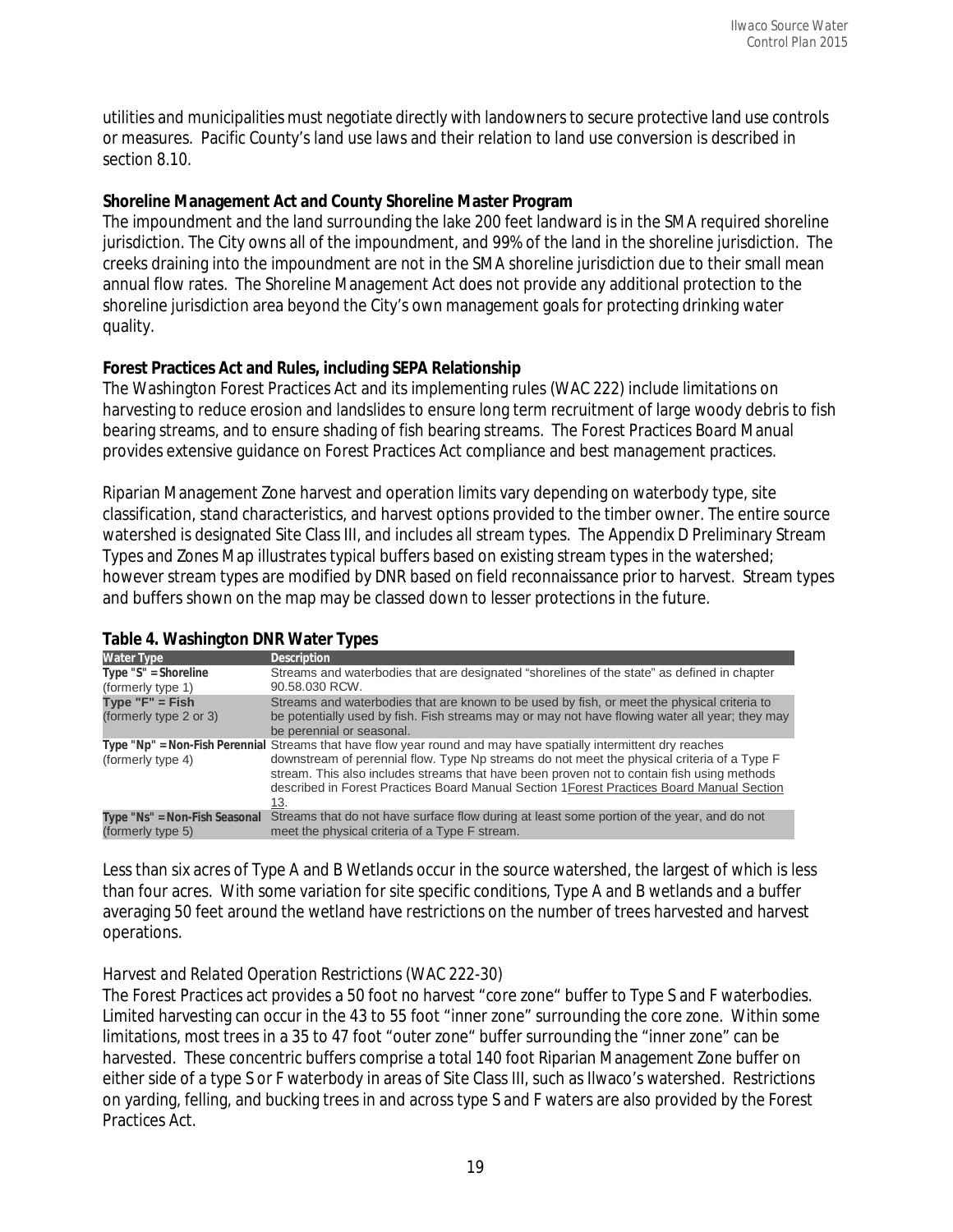Smaller streams identified by DNR as Type N include operation restrictions in a 30 foot zone on either side of the stream. Stream reconnaissance at the time of developing a forest practices application determines whether the stream receives the more stringent protections associated with Type Np streams (50 foot no harvest buffer on both sides of the stream), or the lesser restrictions associated with Type Ns streams (equipment entry restriction only). Even with Type Np streams, some harvesting is permitted in the 50 foot buffer depending on its proximity to streams typed S or F. Yarding, felling, and bucking activities may take place in and around Type N streams.

#### *Pesticide and Fertilizer Restrictions (WAC 222-38)*

Pesticide application is prohibited in the Core Zone and Inner Zone (approximately 100 feet on either side) of Type S and F waters and in the RMZ of Type Np waters (50 feet on either side). Additional buffers are applied depending on the application method. Fertilizer applications are permitted within RMZ's.

#### *Reforestation (WAC 222-34)*

Reforestation is required following clear cuts or selective harvests where more than 50% of timber volume is removed in a five year period. Reforestation is not required for thinning schemes that meet certain criteria. A reforested area must have 190 vigorous undamaged commercial seedlings per acre surviving one year after planting.

#### *Road Construction and Maintenance (WAC 222-24)*

Road construction and maintenance provisions are intended to protect public resources, and ecological function, including minimization of landslides and erosion. Timber harvest in and to the side of the road's path is permitted and typically associated with road and landing construction. Road regulations prescribe how roads, culverts, and drainage systems are built and maintained.

Road Maintenance and Abandonment Plan requirements are intended to ensure continuous improvement in the condition of forest roads over time. Large forest landowners such as Weyerhaeuser are required to submit Road Maintenance and Abandonment Plans, and to bring their road systems to the FPA standards by 2016. Small forest landowners such as the City of Ilwaco must submit a Road Maintenance and Abandonment Plan checklist with any new Forest Practices Applications. If the City makes plans to harvest more than two million board feet per year for a ten year period, it will be categorized as a large forest landowner and be subject to the more expansive RMAP regulations.

#### *Landslide Hazard Avoidance*

Forest Practices Rules and the Forest Practices Board Manual include procedures for evaluating and prescribing avoidance to landslide hazard risk associated with a proposed forest practice, (WAC 222‐16‐ 050 & WAC 222-10-030. Screening for landslide hazard is conducted on a site specific basis while developing and reviewing individual forest practices applications, and prescriptions are applied at that time. Proposed forest practices in rule identified landslide hazard situations are considered a Class IV Special Forest Practice; requiring a SEPA checklist, and potentially more detailed environmental assessments and review by licensed geologists. DNR's landslide hazard data indicates moderate to severe slope instability in locations throughout the watershed, particularly associated with convergent landforms near stream headwaters. Recent approved FPA's for road reconstruction indicate that Class IV FPA reviews for road construction are not necessarily triggered by the presence of slope instability in DNR's GIS data.

# 9.5 Monitoring and Surveillance Program

#### **Forest & Roads Management Monitoring**

There is no forest management program, plan or associated monitoring program that would monitor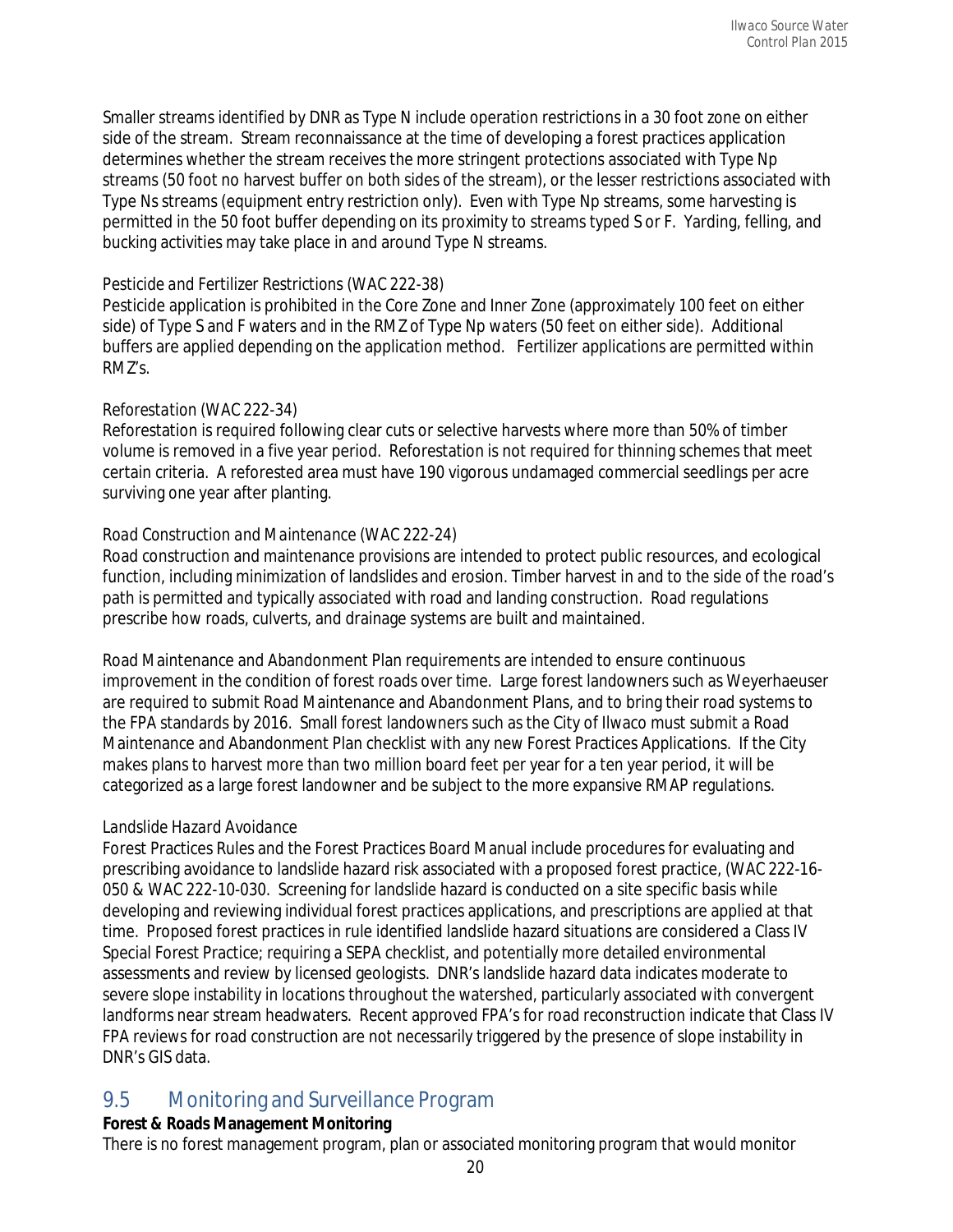water quality response to active forest and roads management and major weather events. There is not a systematic monitoring program to ensure that culverts and ditch lines are not blocked. The City will utilize the Washington Department of Ecology Water Quality Program white paper dated July 6, 2010 and entitled "Forest Practices Compliance with Water Quality Standards Focus on Roads and Turbidity".

#### **Forest Practices Notification**

The City Clerk is registered for forest practices notifications from WA DNR, and reviews applications through FPARS. The 1987 Agreement articulates Weyerhaeuser's obligations to provide notice to the City of forest practices in reserved timber areas. Weyerhaeuser owned lands in the watershed are not subject to the notification requirements of the 1987 Agreement.

Under Washington Administrative Code (WAC) 222‐16‐050, "Classes of forest practices" states, "There are four classes of forest practices created by the act. All forest practices (including those in Classes I and II) on nonfederal forest lands must be conducted in accordance with the forest practices rules. The department determines the classification of each forest practices proposal.

(1) **"Class IV-special."** Except as provided in WAC **[222-16-051](http://apps.leg.wa.gov/wac/default.aspx?cite=222-16-051)**, application to conduct forest practices involving the following circumstances requires an environmental checklist in compliance with the State Environmental Policy Act (SEPA), and SEPA guidelines, as they have been determined to have potential for a substantial impact on the environment. It may be determined that additional information or a detailed environmental statement is required before these forest practices may be approved.

\*(a) Aerial application of pesticides in a manner identified as having the potential for a substantial impact on the environment under WAC **[222-16-070](http://apps.leg.wa.gov/wac/default.aspx?cite=222-16-070)** or ground application of a pesticide within a Type A or B wetland.

(b) Specific forest practices listed in WAC **[222-16-080](http://apps.leg.wa.gov/wac/default.aspx?cite=222-16-080)** on lands designated as critical habitat (state) of threatened or endangered species.

(c) Harvesting, road construction, aerial application of pesticides and site preparation on all lands within the boundaries of any national park, state park, or any park of a local governmental entity, except harvest of less than five thousand board feet within any developed park recreation area and park managed salvage of merchantable forest products.

\*(d) Timber harvest, or construction of roads, landings, gravel pits, rock quarries, or spoil disposal areas, on potentially unstable slopes or landforms described in (d)(i) of this subsection that has the potential to deliver sediment or debris to a public resource or that has the potential to threaten public safety, and which has been field verified by the department." The City Clerk will request DNR to run Forest Practice applications through SEPA review if there is a potential for adverse effect on the City's water supply.

Forest practices applications require the applicant to obtain the signature of landowners in addition to the timber owners on the application form; however unless the City monitors forest practices applications on City owned land, the applications may be approved without the City's signature or knowledge.

#### **Watershed Surveillance**

City water system staff inspect the impoundment wall and intake area on a weekly basis as part of their routine operations. They drive and walk upper portions of the Source Watershed on an infrequent basis to ensure there is not any illegal dumping or trespassing activities, or if staff suspects a problem. The entire source watershed is not continually patrolled, monitored or surveyed for harmful activity. The City has a boat at the treatment plant that can be used to inspect the impoundment by water; however it may not be operational.

#### **Water Quality Monitoring**

The City performs water quality monitoring on a continual basis as is required by Washington State Department of Health (DOH) regulations.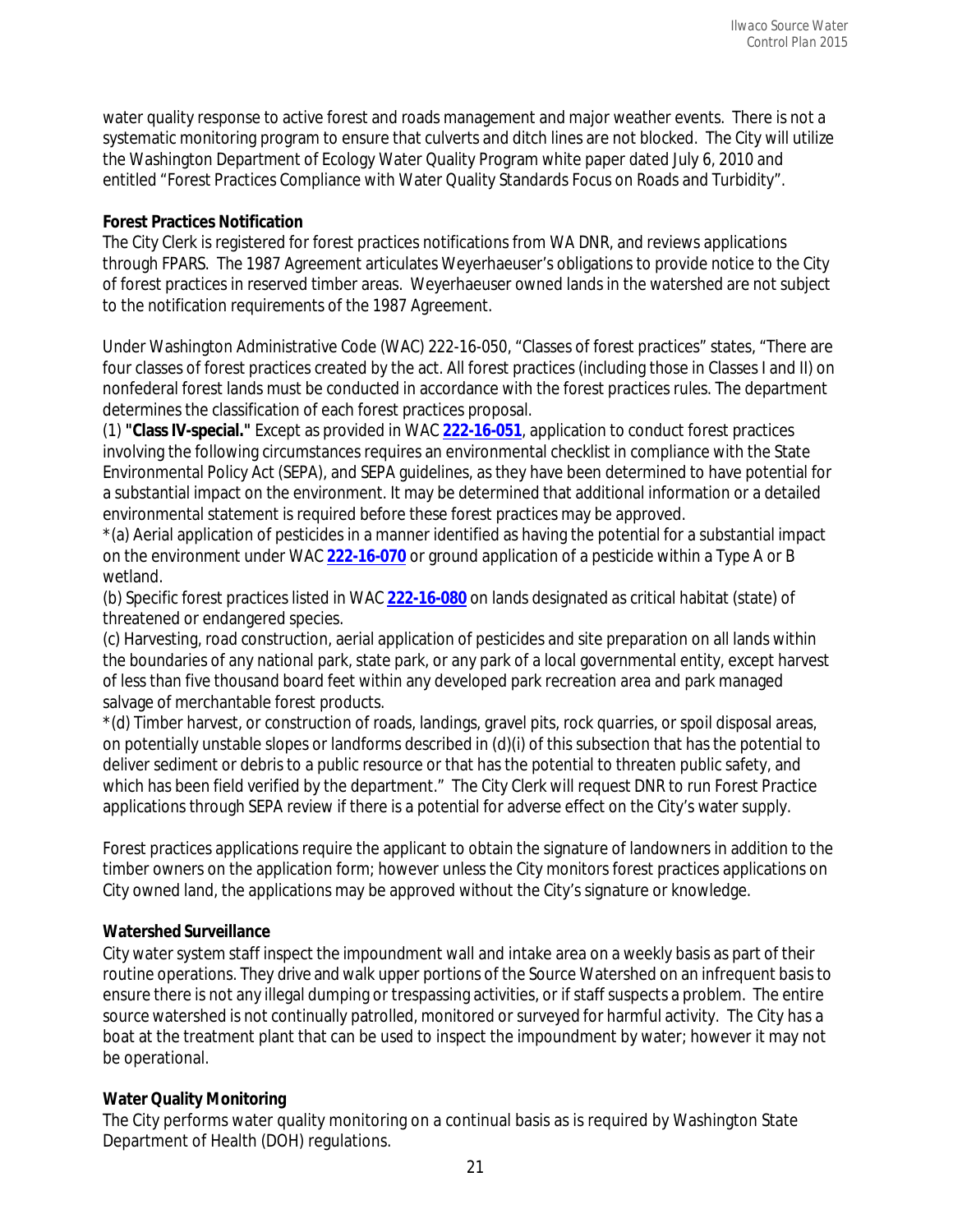# 9.6 System Operations and Emergency Provisions

The City's 2011 Water System Plan includes system operation and emergency provisions for the source watershed.

# 10. Action Plan

Potential actions and measures that can be taken to increase certainty that the City's drinking water will be protected are discussed below, and summarized with additional timing and cost information in **Table 5.**

# Goal 1: Small Steps toward More Active Management

#### **1.1 Short Term Road Maintenance**

The City will implement the maintenance strategy outlined in the Selected Road Inventory (**Appendix E**):

- Remove accumulated debris and sediment from four culvert inlets and outlets
- Straighten crushed culvert inlets and outlets on two culverts
- Install culvert extensions and cobble sized rock underneath three culvert outfalls

### **1.2 Expanded/Documented Monitoring**

City water system staff will continue their weekly inspection of the drinking water system, including the impoundment wall and intake area as described in the 2011 Water System Plan.

The remainder of the source watershed will be patrolled on a more frequent basisthan it is currently to ensure there is no illegal dumping, trespassing, or significant changes in land or water conditions. Staff will document extraordinary conditions or trending conditions in writing from each patrol. These records can provide contextual information to assist water system staff in identifying activities and management practices that improve or harm water quality, and can provide a basis for productive communication with Weyerhaeuser about watershed conditions and forest practices.

Water quality data on turbidity and other pollutants of interest will be collected and stored in a format that facilitates analyzing the relationship between these pollutants, watershed actions, and weather events over time.

### **1.3 Review and Comment on Forest Practices Applications**

After reviewing forest practice applications using the WA DNR notification and review system, the City can submit comments to DNR staff within fourteen days of the notification. The City may comment on every FPA in the watershed simply to notify DNR staff of the drinking water source. The City will at its discretion request that Forest Practices applications be reviewed as Type IV Special applications requiring a SEPA checklist, if the City is concerned about impacts to the drinking water source. The rationale for this request would typically be that there is potential for the forest practice to damage a public resource from sedimentation or landslides. In addition to any DNR contacts listed on the FPA notification, the City should submit comments t[o bruze.hazen@dnr.wa.gov](mailto:bruze.hazen@dnr.wa.gov) and [fp\\_pc@dnr.wa.gov.](mailto:fp_pc@dnr.wa.gov) The city may consider including Washington Department of Health staff in the list of recipients.

### **1.4 Special circumstance water quality monitoring**

Beyond continuing water quality monitoring prescribed by DOH, the city will consult with the Department of Health's Regional Engineer if known land use activities might cause water quality problems. The City will monitor Synthetic Organic Compounds before and after herbicide applications.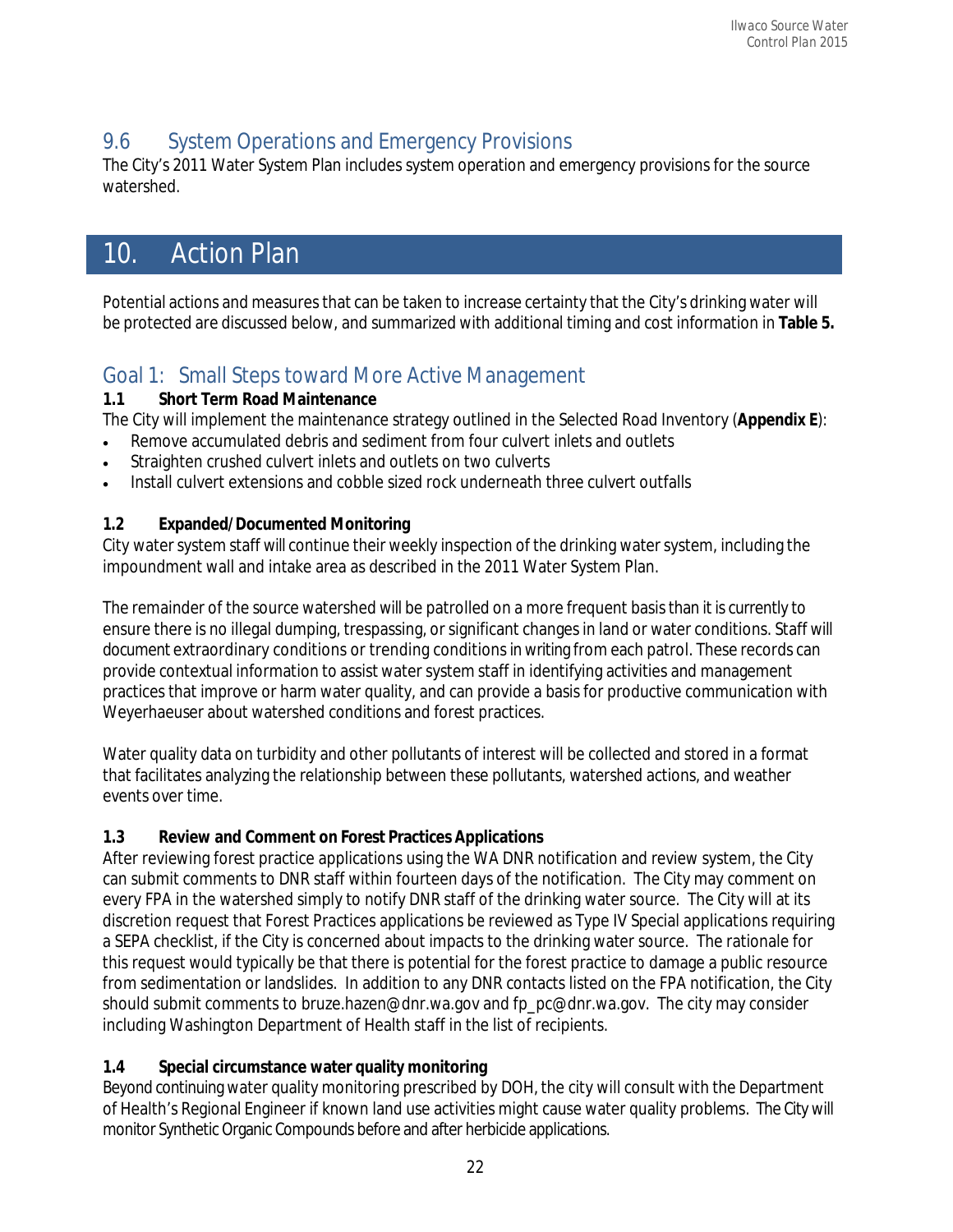#### **1.5. Timber trespass subject to treble damages**

It appears that 2 to 4 acres of City owned timber may have been inadvertently harvested by a neighboring owner in recent years. The City will investigate whether or not this occurred, and if so use the provisions of RCW 4.24.630 and RCW 64.12.030 to correct the situation.

# Goal 2: Complete a Forest Management Plan

#### **2.1 Complete a Forest Management Plan**

A comprehensive forest and roads management plan is needed to guide holistic, specific and cost effective management of the watershed. Forest management plans with the desired qualities include delineation of manageable timber stands, characterization of timber conditions in each stand, timber growth projections under alternate prescriptions for each stand, and recommendations for future thinning and/or harvests for each timber stand. The plan will also include a detailed road and culvert inventory, with cost estimated prescriptions for each road and culvert segment.

Timber management and road management recommendations will be interrelated, in that road maintenance and reconstruction represents a primary cost in choosing to manage any given stand of timber. This Source Water Control Plan includes a "head start" on the road management element of a comprehensive forest plan, by providing a detailed inventory of a portion of the watershed's road segments.

#### **Use a Deliberative Multi-Stakeholder Process**

The forest management plan will be built on a process that allows for the City Council and/or an advisory committee to establish policy level goals, consider alternative management approaches, and thereafter establish objectives and agree on management prescriptions. The process will also include time and resources for bringing together stakeholders such as Weyerhaeuser and Pacific County, and outside resources such as conservation investment funds.

#### **Include Recommendations to support long term land and timber acquisitions**

The forest management plan will provide management recommendations that would generate revenues to support the purchase of additional land or timber rights in the watershed, rather than revenues to only support ongoing management of the City's existing ownership.

**Include Recommendations from a Consulting Forest Geologist in the Forest Management Plan**  The City will include recommendations from a consulting forest geologist in the forest

management plan to improve understanding of the Source Watershed's landslide prone areas.

**Include a Road Inventory of remaining road sections in the Forest Management Plan**

The road inventory completed for this plan under limited funding did not inventory several roads in the watershed, including Walberg Road, the road on the watershed's south side that descends the ridgeline to the impoundment from Goulter road, and an unnamed south watershed perimeter road that traverses City owned property.

#### **Include Scheduled Monitoring and Maintenance**

The forest management plan will include a schedule for regular monitoring, evaluation, and minor maintenance, to manage public access and ensure that roads and culverts are not allowed to rapidly degrade into problematic erosion sources.

#### **Include Preparation for Alternative or Value Added Revenue Sources**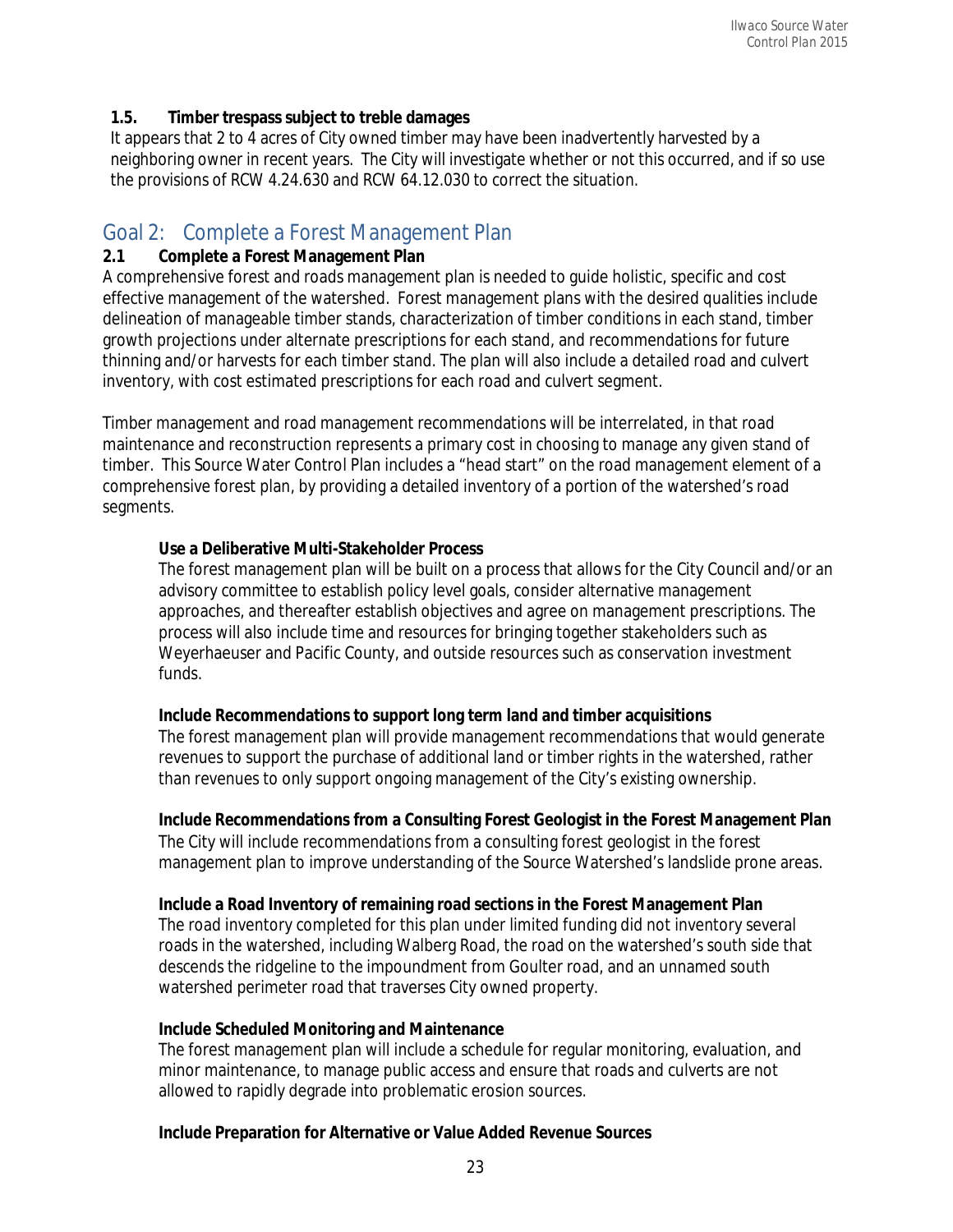The management plan will address the viability and actions that would need to be taken to generate revenue from alternative products and services provided by the watershed including carbon credits and Forest Stewardship Council certification.

#### **2.2 Hire a Consulting Forester to guide implementation of the Forest Management Plan**

After completing the forest management plan, the City will hire a consulting forester to assist in implementing the plan. While the plan will identify a schedule for thinning, harvests, and road management activities, a consulting forester would assist the City in bidding and managing timber and road work to maximize timber derived revenues, and ensure quality and timely completion of work by contractors. The management plan will estimate the cost of consulting forester services.

# Goal 3: Take Collaborative Action with Neighbors

#### **3.1 City-Weyerhaeuser Action**

Schedule at least one in-person meeting per year with Weyerhaeuser's forester, or more often if activities warrant it, to update one another on respective operations and plans. An on-site visit to the watershed will be included at least once per year. Scheduled meetings are in addition to the ad hoc communications that occur or should occur between the Operator and the Weyerhaeuser Forester on an as-needed basis.

The Forester may be able to make slight management and operational changes to forest practices to accommodate the City's interests if there is a least an established relationship. Furthermore as the City begins to manage the watershed more actively, staff and contractors will need more regular access to the watershed. The City and Weyerhaeuser will need to communicate with each other proactively about forest practices that will temporarily close or create unsafe travel conditions on primary access roads. Weyerhaeuser's current Forester for the area is Chance Yeckley (360.355.0333, Chance.Yeckley@Weyerhaeuser.com)

#### **3.2 City- County Action**

The City will communicate with the County to ensure that drinking water quality values are reflected in the County Comprehensive Plan and Zoning Code, to limit the potential for land use conversion to non‐ forest uses.

The City will explore Walberg Road management opportunities with the County to prevent erosion and landslides from the county owned road. The City will also explore opportunities with the County to limit public use of Walberg road adjacent to the watershed, by removing it from the County map of roads open to ATV's, managing the primary access gate north of the impoundment, and working with Weyerhaeuser on limiting the impacts of forest practices to the road, including chronic erosion and landslide hazards.

The City will look for opportunities to collect Lidar data for the watershed as part of a larger Lidar data collection project possibly involving the county or other large landowners in the area. Lidar is useful for road and forest planning, and for evaluating landslide hazards.

# Goal 4: Acquire Timber and Land

#### **4.1 Short Term Acquisition**

The City will negotiate for priority land and timber interests that will reduce the water quality impacts of proposed near term Weyerhaeuser harvests.

The City would seek to purchase from Weyerhaeuser in the near term the right to harvest expanded riparian or landslide protection buffers, or the entirety of reserved timber rights areas. Weyerhaeuser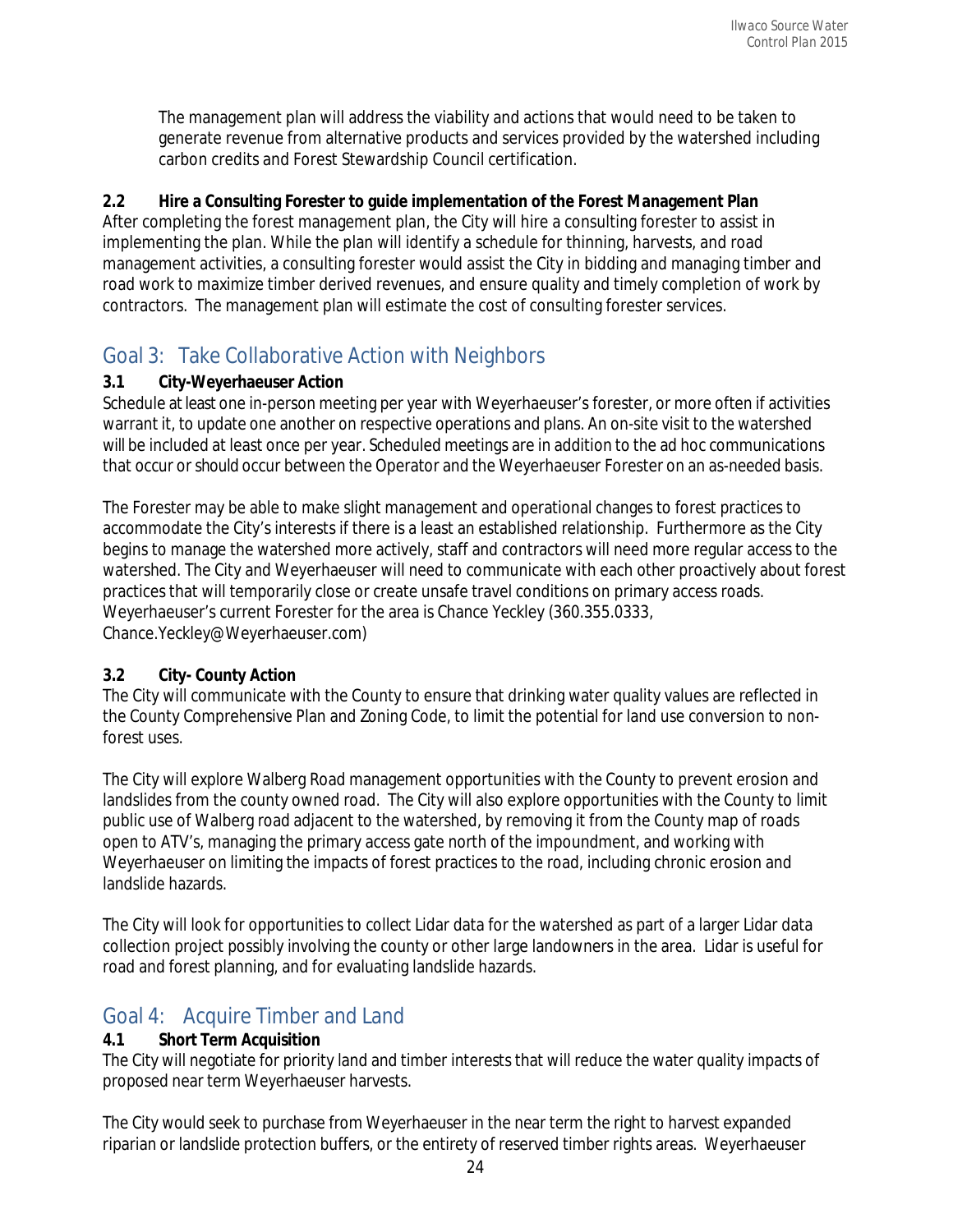may be more willing to sell entire blocks of reserved timber rather than expanded riparian buffers or timber and the land underneath it. Weyerhaeuser may also find value in changing reserved timber rights of the 1987 agreement to moderately extend further into the future.

Initiating preliminary discussion is a first step in understanding what Weyerhaeuser would be willing to negotiate over at this time. The City can then investigate opportunities within that scope of possibility to make short term acquisitions. Although some exploratory discussion has taken place with prior Weyerhaeuser or Longview Timber foresters, the City should engage directly with Weyerhaeuser's Property Development office by contacting Michelle Metcalf (360.442.4305, Michelle.Metcalf@Wyerheauser.com)

#### **4.2 Privately Financed Conservation**

At least one regional organization named Ecotrust, uses private capital (from individual or institutional investors) to buy and manage land and timber. The forests are managed for long term timber production, along with carbon sequestration, and wildlife values, in a manner that is profitable for the investors. Although the City's watershed may not be large enough to alone attract the interest of such groups, there may be opportunities for multiple local governments to participate in pooled acquisition finance opportunities, or pooled resource management planning in order to overcome economy of scale hurdles that many local governments face in initiating active management and acquisition programs in their source watersheds.

For example, it is conceivable that a conservation oriented forest investment fund could offer forest management planning assistance to multiple local governments with surface water watersheds, and offer to purchase land and timber from corporate owners, hold the land and timber for some time, and eventually sell it to the municipalities. The investment fund and planning partners would bring added value to the municipalities with carbon credits, and would achieve sufficient economies of scale in generating carbon credits by working with many municipalities at once.

### **4.3 Conservation Partnerships for Enhanced Grant Eligibility**

As described in Appendix B Funding Sources, The City at this time is not eligible for some grant funding oriented towards wildlife habitat and small forest landowners, but could become more eligible for these funds if a small conservation organization owned and/or actively managed the land and timber in partnership with the City.

### **4.3 Long Term Acquisition**

In the long term the City will seek to own and thereby control the whole watershed to the maximum extent possible. This is a long term aspiration, but is important to articulate separately from more short term and distinct acquisition goals.

# Goal 5: Continually Improve Watershed Management

### **5.1 Learn from other forested source watersheds**

The City of Ilwaco has ongoing opportunities to meet with other towns and landowners that are in a similar situation and learn from their experiences. WA Department of Health hosts workshops for municipalities with surface drinking water sources. Staff will attend these meetings to connect with potential technical and funding resources, learn from the experiences of other municipalities, and share information about Ilwaco's challenges and successes.

### **5.2 Update and Operationalize the Source Watershed Control Plan**

DOH requires that the City update its Watershed Control Plan at least once every six years(next scheduled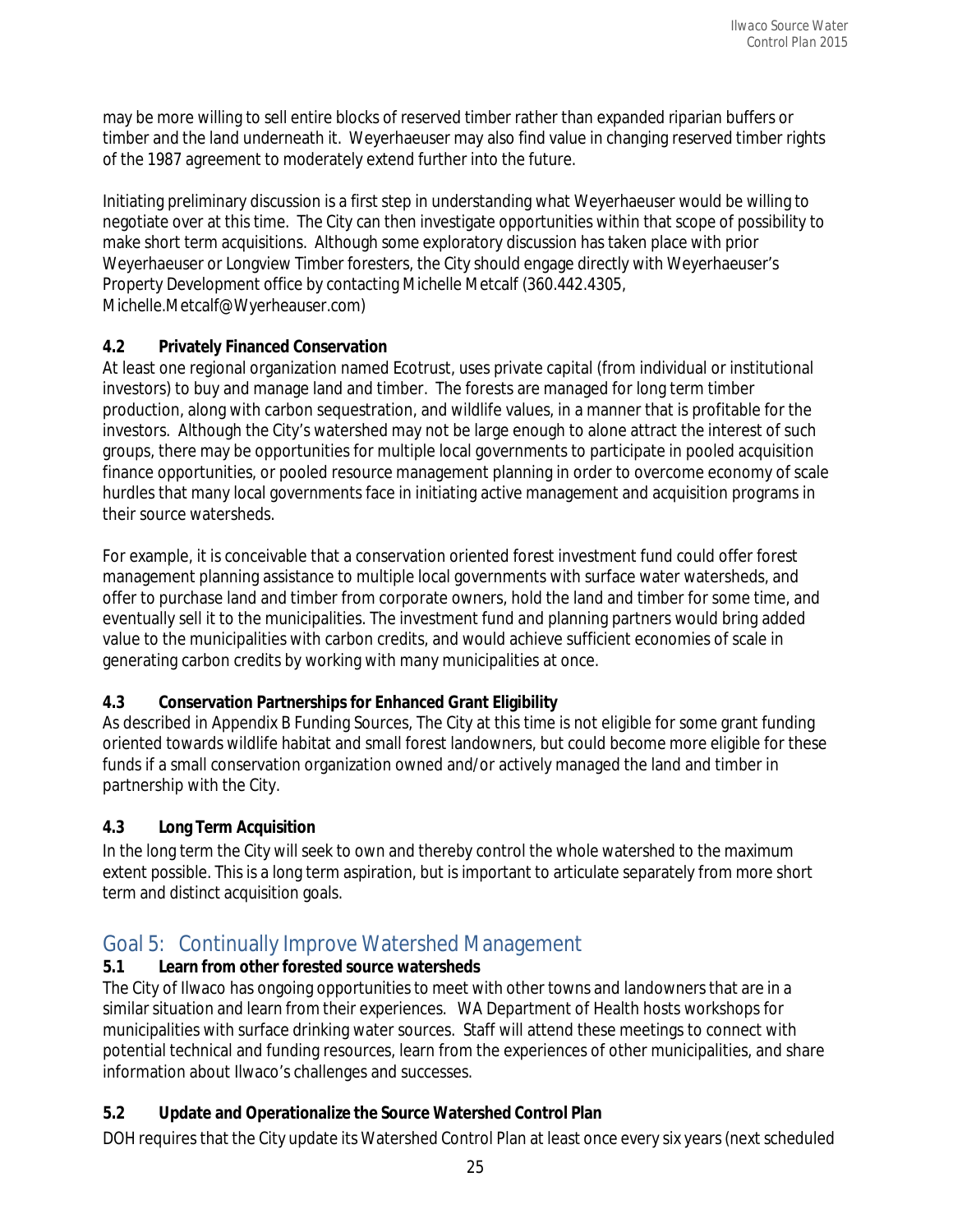update will be in 2021), and sooner if new information is available such as deleterious changesto water quality or quantity or if there are significant changes to the watershed such as a proposed development, or changes in land‐use practices. If water quality or quantity is at risk then new information and insight will be reflected in management practices, even if the Watershed Control Plan itself has not yet been updated.

# Goal 6: Increase Public Understanding

#### **6.1 Improve Signage**

Proactive signage and warnings at established entrances to the source watershed will alert road and trail users to the sensitivity of the area. Phrasing for signs may include: "No Trespassing," "Drinking water supply protection area," or "Sensitive Area." Additional language will be included to the effect of, "If you see suspicious activity, call City Clerk #."

Some existing signage at the Goulter Road gate, Walberg Road gate, and Walberg Road spur road on the north side of the impoundment are becoming less legible with age and vandalism.

There is currently not any signage at the entrance to abandoned spur connecting Walberg Road with unmaintained roads on the impoundment's south side. Hunters have been observed parking and walking down this road during the fall hunting season.

#### **6.2 Water Quality Report and Utility Bill Communications**

The City will use its annual consumer water quality report and utility bill mailings to deliver messages to the community about the value of the source watershed, the costs and benefits of active management, and improvements that the City makes in the Watershed.

#### **6.3 K-12 Education/ Exhibits/ Tours**

There are a few opportunities to provide enhanced outreach and education to the public and showcase watershed successes as the City makes achievements going forward. These include:

#### **K-12 Education**

Students in Ilwaco's schools could benefit from field trips that illustrate natural science concepts they are learning in school, while educating them about the importance of protecting the watershed.

#### **Museum and Library Exhibits**

Ilwaco's museum and library may both provide venues for the City to educate residents on the history of the source watershed and evolving issues.

#### **Annual Tours**

The City may find it beneficial to offer tours of the watershed to the public in the future to showcase successes and educate the public and watershed.

# Goal 7: Leverage & Dedicate External Funding For the Watershed

### **7.1 Plan to Use to Some Tax or Ratepayer Funding**

Although the City has opportunities to obtain grants and loans, and generate revenue from timber harvests, all funding sources will require the City to make some up front investments.

- Grants require match and consultant grant writing
- Loans require reserve funds and consultant assistance
- Timber harvests require cruises, appraisals, and consultant services.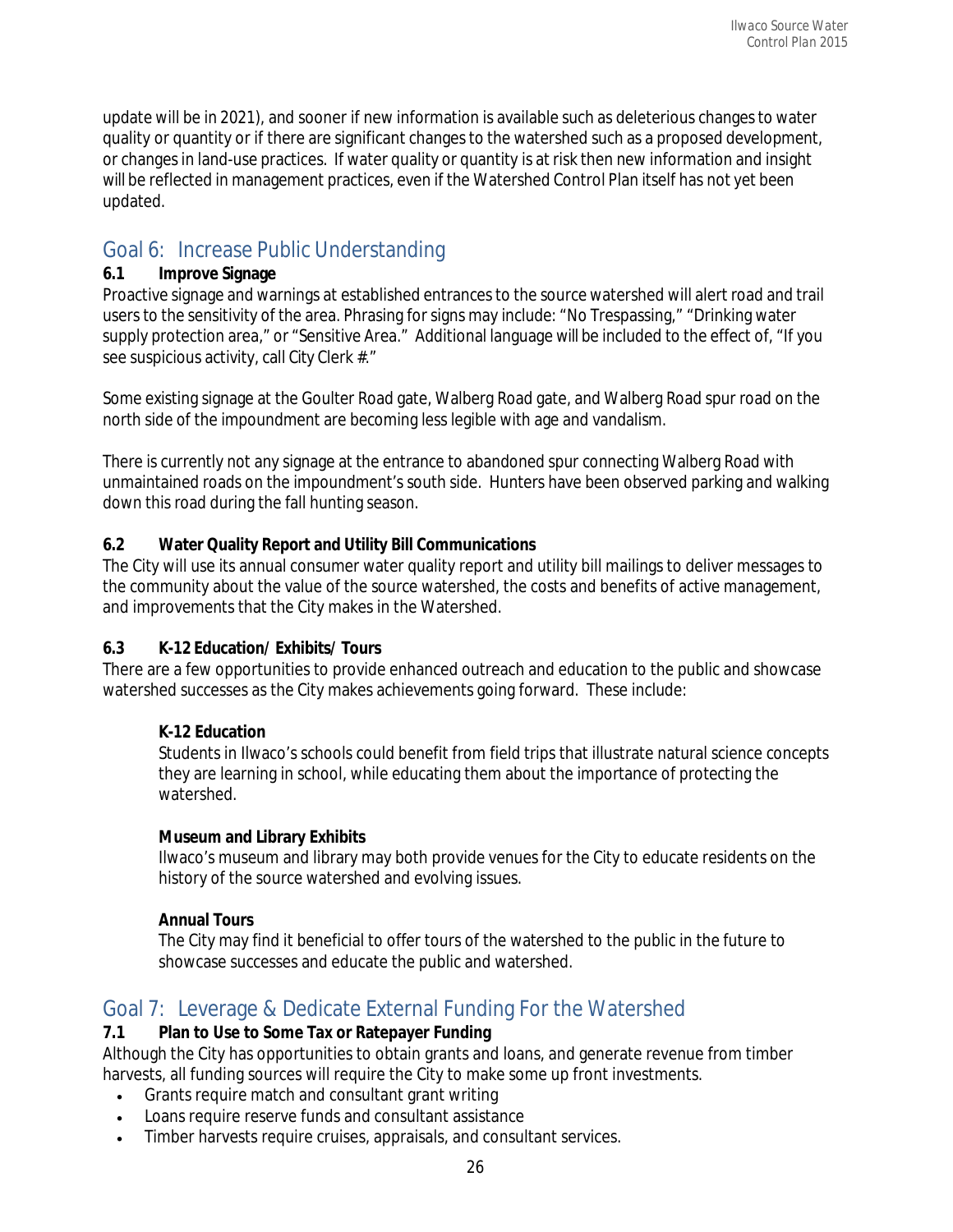Ultimately the City would have to pay for these investments using tax or ratepayer funds. The City will consider whether its general fund and water fund budgets typically provide the flexibility that would be needed for hiring consultants and providing match for grants. If the City intends to aggressively pursue funding sources for forest planning and land acquisition, and undertake informed negotiations with Weyerhaeuser for timber and land, it will consider using a source water protection surcharge from ratepayers, or dedicating a portion of water system revenues under the existing rate structure, to ensure that funding is available as opportunities present themselves.

#### **7.2 Source Water Protection Fund**

While considering the options described above in recommendation 7.1, The City will consider establishing a dedicated source water protection fund within the City's budget for source water protection activities, as a way of organizing its budget to ensure that the funding it does intend to spend on source water protection is set aside and used for that activity.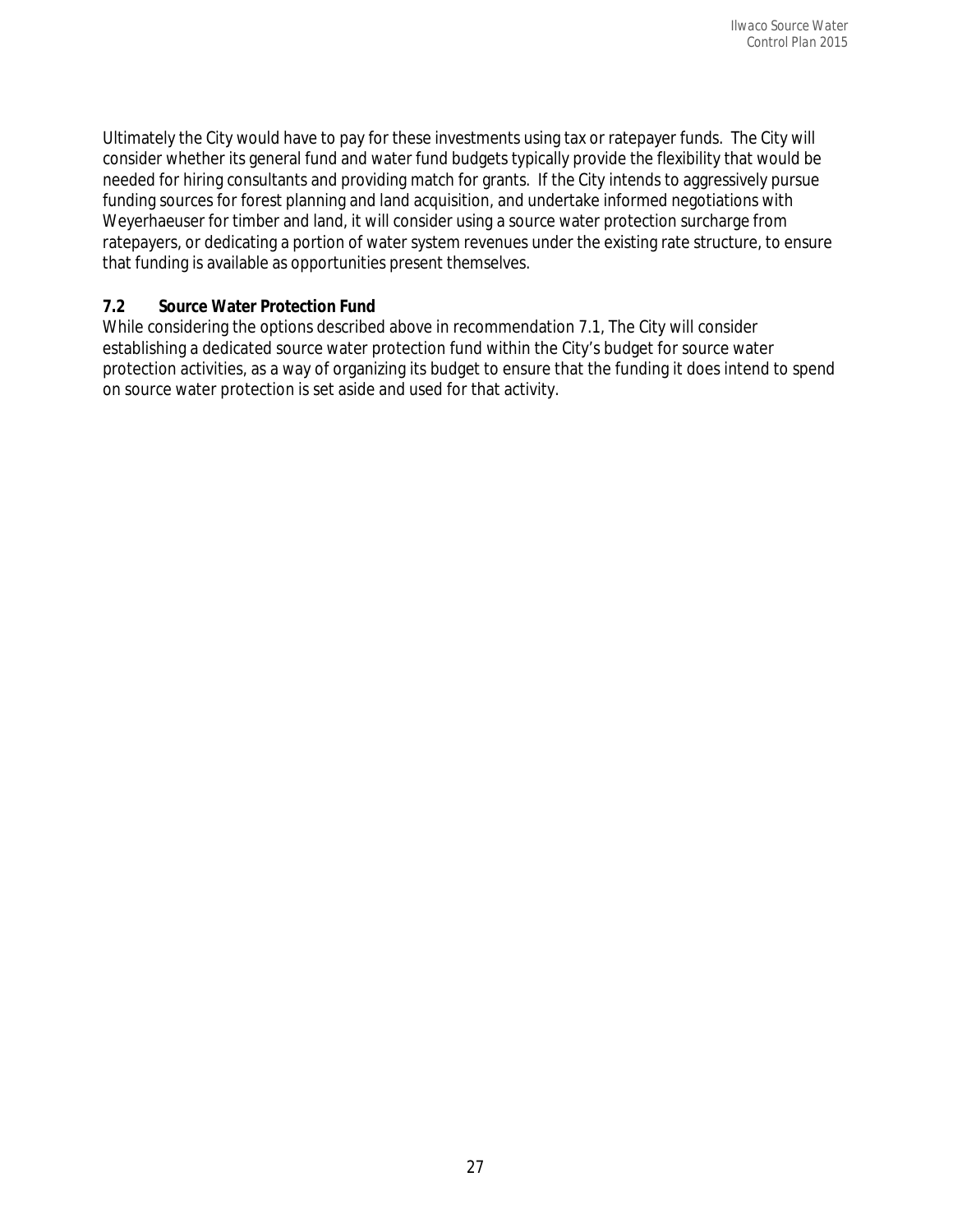### **Table 5. Recommendations Summary**

| <b>Potential Actions</b>                                                                | Priority              | Begin   | End     | Cost                                                                                                                                                               | <b>Potential Source</b>                                                                                   |
|-----------------------------------------------------------------------------------------|-----------------------|---------|---------|--------------------------------------------------------------------------------------------------------------------------------------------------------------------|-----------------------------------------------------------------------------------------------------------|
| 1.1 Short Term Road Maintenance                                                         | High                  | 2016    | 2016    | Water Operator: 20 hours<br>Contractor: 40 hours = \$3,000 - \$5,000<br>Culvert 3 x 20" Downspout/Extensions: \$700 - \$900<br>Delivered Rock 6 yds: \$600 - \$800 | City, WA DOH Grant                                                                                        |
| 1.2 Expanded/Documented Monitoring                                                      | High                  | 2016    | Ongoing | Water Operator Staff: 36 hours/ year                                                                                                                               | Staff time only                                                                                           |
| 1.3 Review and Comment on Forest Practices Applications                                 | High                  | 2015    | Ongoing | Clerk/Treasurer Staff: 20 hours/ year                                                                                                                              | Staff time only                                                                                           |
| 1.4 Special circumstance water quality monitoring                                       | <b>Future Actions</b> |         |         |                                                                                                                                                                    |                                                                                                           |
| 1.5 Timber trespass and Treble Damages                                                  | High                  | 2016    | Ongoing | Clerk/Treasurer: 36 hours/year<br>Boundary Line Survey: \$2000<br>Legal Expenses: TBD                                                                              | Staff time only<br>City<br>City                                                                           |
| 2.1 Complete a Forest Management Plan                                                   | High                  | 2015    | 2017    | Scoping/ Grant Proposal: 200 hours (City staff or consultant)<br>Clerk/Treasurer: 200 hours<br>Consultant: \$40,000 - \$50,000                                     | <b>WA DOH Grant</b>                                                                                       |
| 2.2 Hire a Consulting Forester to guide implementation of<br>the Forest Management Plan | <b>Future Actions</b> |         |         |                                                                                                                                                                    |                                                                                                           |
| 3.1 City-Weyerhaeuser Action                                                            | High                  | 2015    | Ongoing | Clerk/Treasurer: 10 hours/year                                                                                                                                     | Staff time only                                                                                           |
| 3.2 City- County Action                                                                 | High                  | 2015    | Ongoing | Clerk/Treasurer: 10 hours/year                                                                                                                                     | Staff time only                                                                                           |
| 4.1 Short Term Acquisition                                                              | High                  | 2015    | 2018    | Not estimated                                                                                                                                                      | <b>WA DOH Grant</b><br>WA Wildlife & Recreation<br><b>WA Ecology Loans</b><br><b>Conservation Partner</b> |
| 4.2 Conservation Finance Partnerships                                                   | High                  | 2015    | Ongoing | Not estimated                                                                                                                                                      | City                                                                                                      |
| 4.3 Long Term Acquisition                                                               | <b>Future Actions</b> |         |         |                                                                                                                                                                    |                                                                                                           |
| 5.1 Learn from other forested source watersheds                                         | Medium                | 2015    | Ongoing | Clerk/Treasurer: 5 hours/ year                                                                                                                                     | Staff time only                                                                                           |
| 5.2 Update and operationalize the Source Watershed<br>Control Plan                      | Medium                | Ongoing | 2021    | Clerk/Treasurer:<br>20 hours<br>Consultant:<br>\$8,500                                                                                                             | City, WA DOH Grant                                                                                        |
| 6.1 Signage                                                                             |                       | 2017    | Ongoing | Water Operators: 3 hours<br>Signs 10 x \$30: \$300                                                                                                                 | City, WA DOH Grant                                                                                        |
| 6.2 Water Quality Report and Utility Bill Communications                                |                       | 2017    | Ongoing |                                                                                                                                                                    | Staff time only                                                                                           |
| 6.3 K-12 Education/ Exhibits/ Tours                                                     | <b>Future Actions</b> |         |         |                                                                                                                                                                    |                                                                                                           |
| 7.1 Tax or Ratepayer Funding                                                            |                       | 2016    | 2017    | Not estimated                                                                                                                                                      | City                                                                                                      |
| 7.2 Source Water Protection Fund                                                        |                       | 2016    | 2017    | Not estimated                                                                                                                                                      | Staff time only                                                                                           |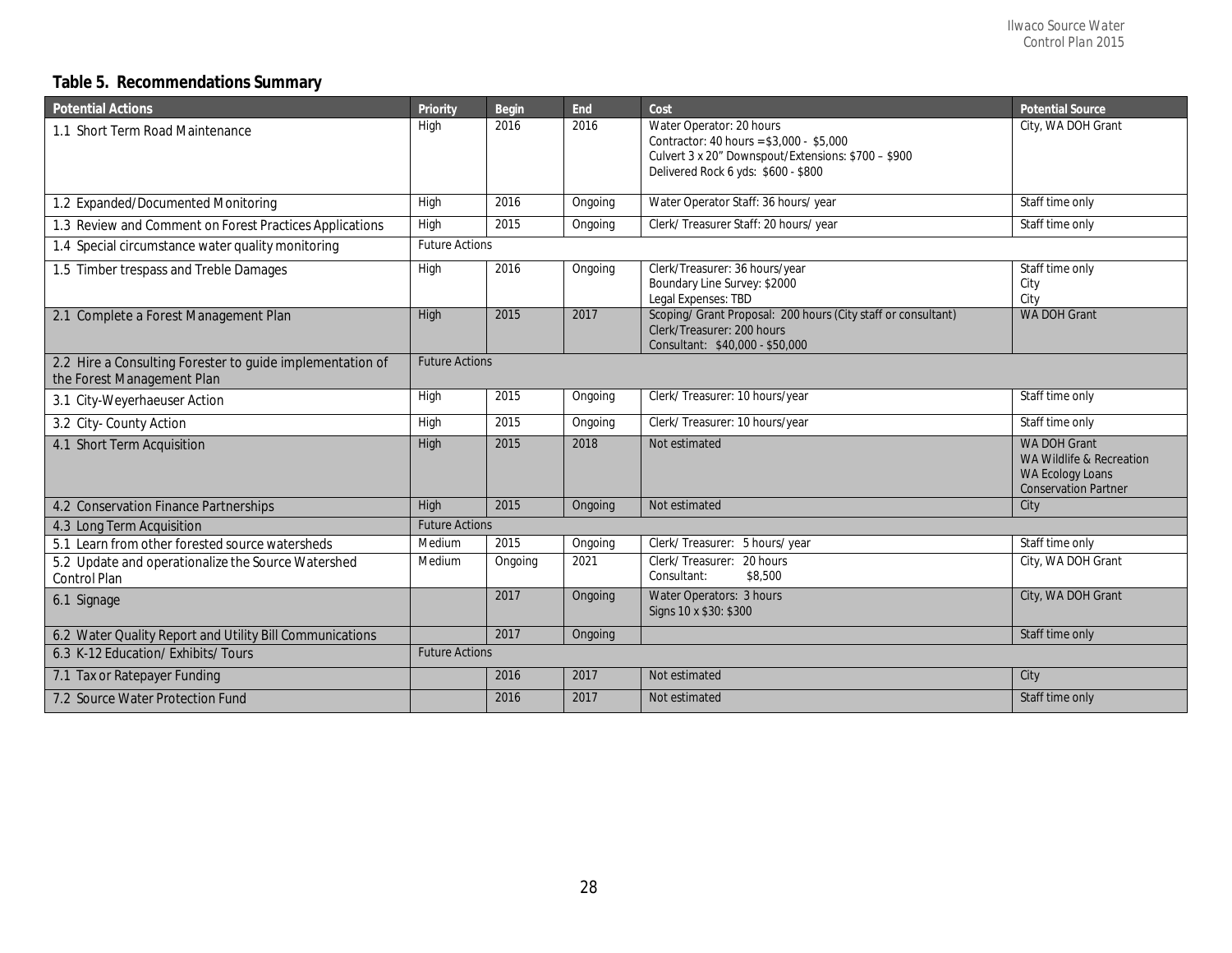|  |  |  | Table 6. Funding for Major Near Term Actions |  |
|--|--|--|----------------------------------------------|--|
|--|--|--|----------------------------------------------|--|

| Action                           | <b>Funding Source</b>        | <b>Considerations</b>                                                         |
|----------------------------------|------------------------------|-------------------------------------------------------------------------------|
| 2.1 Complete a Forest Management | WA DOH Source Water          | Apply in Summer/Fall 2015 or 2016. WA DOH funding would                       |
| Plan                             | <b>Protection Fund Grant</b> | require a special commitment to manage watershed for drinking                 |
|                                  |                              | quality under a precautionary principle. Further preliminary                  |
|                                  |                              | eligibility discussion with DOH staff required.                               |
|                                  | WA Department of Ecology     |                                                                               |
|                                  | Grants (319 & Centennial)    | Apply in Fall 2016. The grant materials appear to support this type           |
|                                  |                              | of project, however recent feedback from program staff was<br>discouraging.   |
|                                  | Weyerhaeuser Family          |                                                                               |
|                                  | Foundation                   | Initiate discussion with non-profit applicant partner as soon as              |
|                                  |                              | possible. Consider Ecotrust, a prior successful applicant.                    |
|                                  | City General or Water Fund   |                                                                               |
|                                  |                              | Use for match and grant writing                                               |
| 4.1 Short Term Acquisition       | Washington Wildlife &        | Apply in Winter 2015 to Spring 2016. Wildlife Plan due in Spring              |
|                                  | Recreation Program           | 2016 required for some grant categories. Generally, City must be              |
|                                  |                              | committed to managing acquired land for the benefit of priority               |
|                                  |                              | species.                                                                      |
|                                  |                              |                                                                               |
|                                  | City Timber Harvest outside  | Cruise city owned stands outside of watershed after initiating                |
|                                  | watershed                    | discussions with Weyerhaeuser. Cruise Weyerhaeuser stands                     |
|                                  |                              | simultaneously. Consider evaluation of City owned blown down                  |
|                                  |                              | timber south of impoundment in watershed as well.                             |
|                                  |                              |                                                                               |
|                                  | City General or Water Fund   | Use for match, grant writing, transaction costs, and to subsidize<br>purchase |
|                                  |                              |                                                                               |
|                                  | <b>Assorted Loans</b>        | Initiate dialogue with loan program staff after reaching out to               |
|                                  |                              | Weyerhaeuser.                                                                 |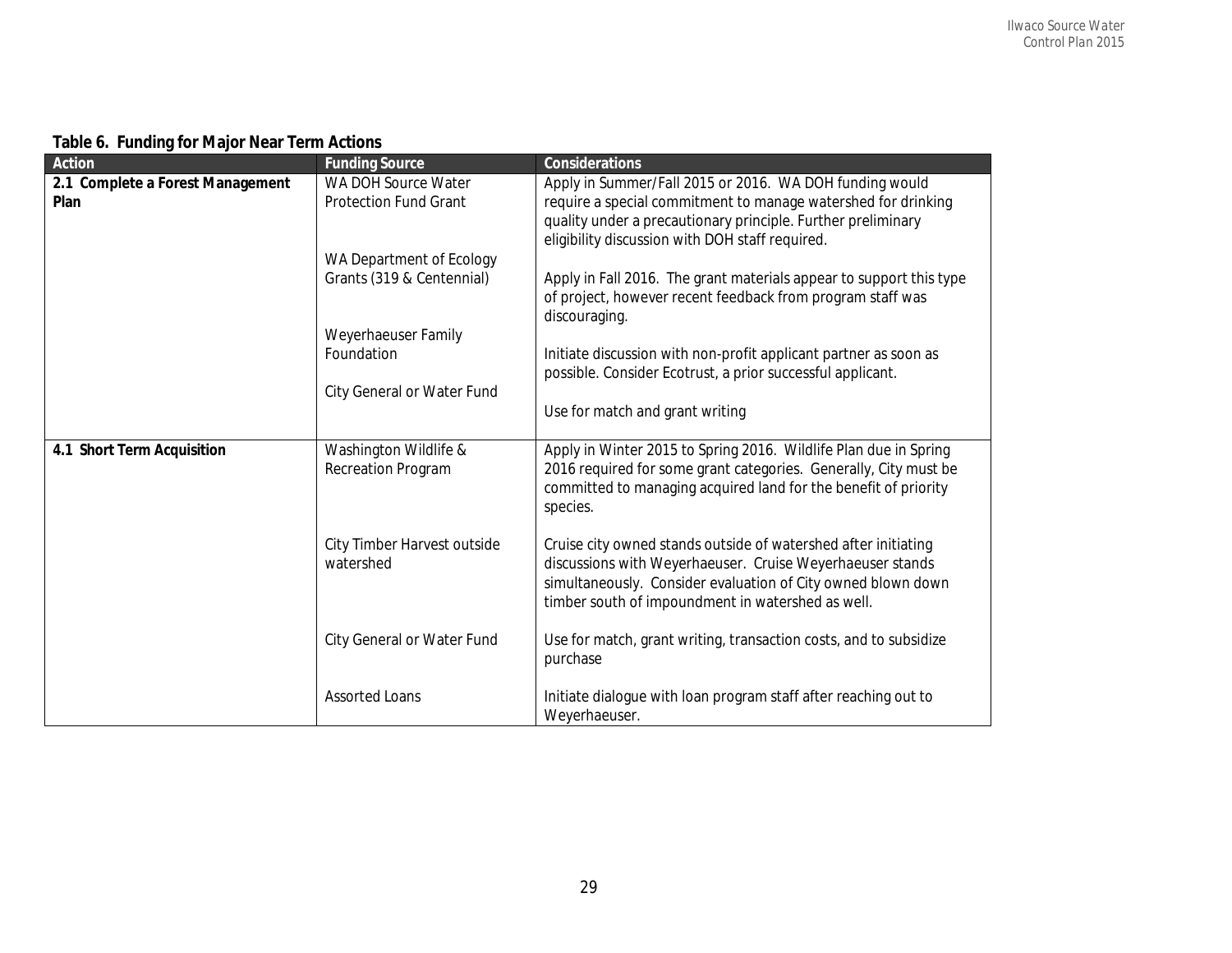# 11. Conceptual Acquisition Strategies

### 11.1 Goals

Two broad recommended acquisition goals are listed below. The alternatives that follow primarily address the short term goal, but are applicable to the long term goal as well. The goals and alternatives are based on the assumption that the City cannot afford to buy all land and timber interests in the watershed in the near term, and that some near term water quality impacts from limited clear cutting can be tolerated by the treatment system and ratepayers.

- Short term goal  $(0 5$  years): Protect water quality by acquiring limited timber and other interests throughout the watershed.
- Long term goal 5 years and beyond): Protect water quality by acquiring all timber and land interests in the watershed.

# 11.2 Negotiation Elements

Some combination of the following conceptual elements would most likely result in the most optimal and practical agreement between the City and Weyerhaeuser.

#### **Element 1: Negotiate for whole timber rights on entire units**

The City would purchase the timber rights to prevent harvest in the reserved timber areas, with additional protective measures in other areas as described below.

#### **Element 2: Negotiate for riparian buffers and other assurances**

The City would negotiate for no aerial chemical spraying, limits on ground based spraying at key locations, larger riparian buffers and/or no logging within the 200 foot buffers (in contrast to thinning as allowed). The City may have to pay for forgone timber revenues. The 1987 Agreement provides that herbicide applications may not occur without the City's permission, but that permission should not be unreasonably withheld. This provision may provide a basis for the City to require special conditions for herbicide applications that lessen potential impacts on water quality.

#### **Element 3: Negotiate for a staggered schedule of harvests**

The City would negotiate to increase the duration between Weyerhaeuser harvests, to limit acute water quality impacts. For example, under this type of agreement, Weyerhaeuser might agree to delay its harvests in the reserved timber areas such that they would not occur until at least 10 years after the completion of Weyerhaeuser harvests on the land that Weyerhaeuser owns in the reminder of the watershed. Weyerhaeuser might find value in such an agreement if it perceived improved timber prices in the future, if it valued the timber volume that would be added during the ten year delay, and if the harvest schedule complimented other harvest plans in neighboring areas.

#### **Element 4: Negotiate for discounted interests**

The City should in any case negotiate for discounts that Weyerhaeuser may also find value in. Taxation frameworks and public relations may provide Weyerhaeuser an incentive to do so. For example as part of a larger deal that included purchase of timber rights in the reserved areas, Weyerhaeuser might be willing to sell its remaining land in the watershed at a reduced cost or as a donation after it liquidates the timber in those areas.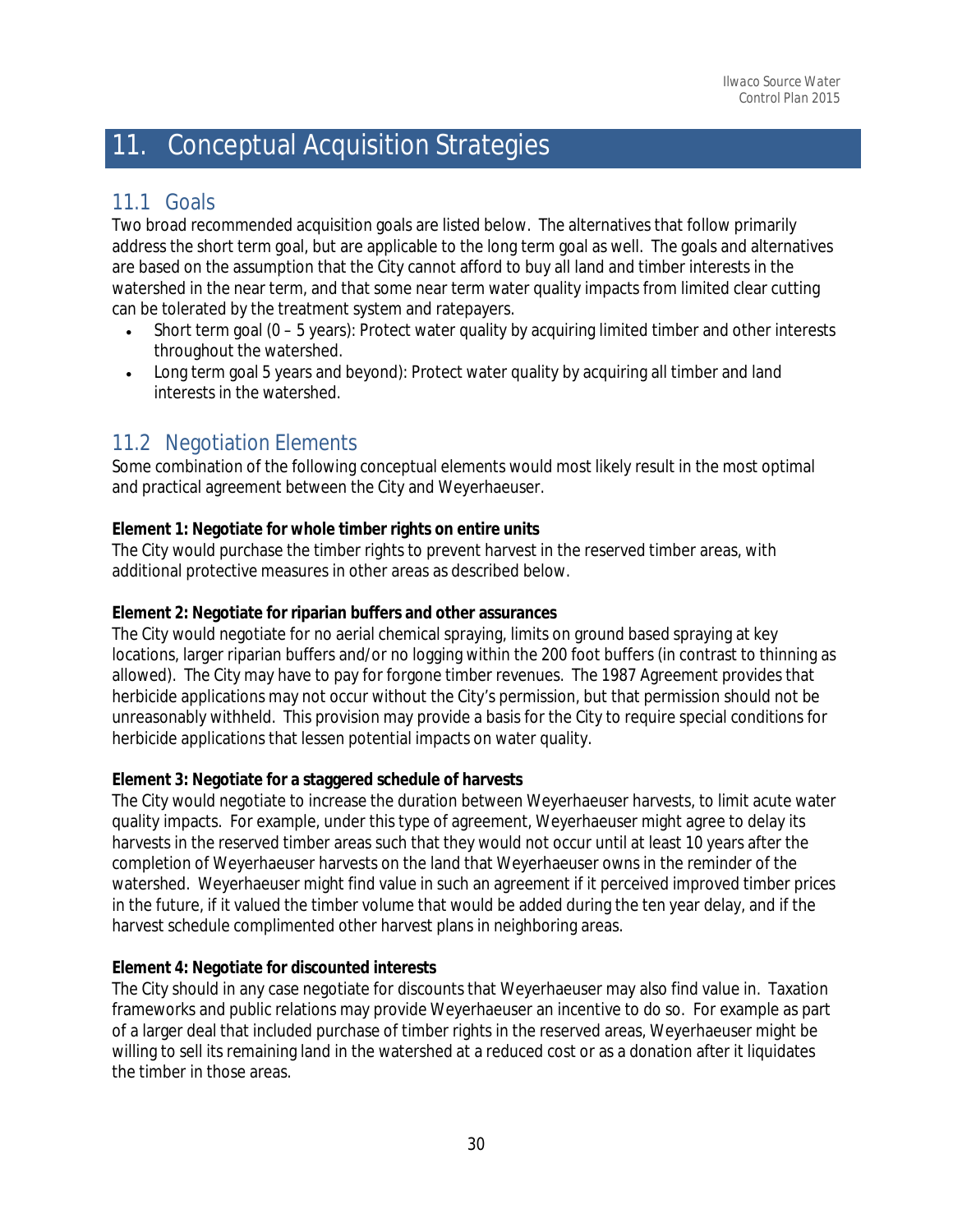# 11.3 Conceptual Alternatives

The following alternatives are conceptual and are intended to illustrate two alternative approaches to acquisition.

#### **Protective Approach**

The City would purchase all or most of the timber rights in the reserved timber areas to prevent it from being clear cut in the near term, while negotiating for protective forest practices on the land that Weyerhaeuser owns, and ultimately the acquisition of that land after it is harvested.

#### **Adaptive Approach**

While attempting to purchase at least some timber rights on limited acreage in the immediate term, the City would negotiate to have Weyerhaeuser's harvests staggered over an extended period of time (ten years for example) but not attempt to prevent at least one small near term harvest. The City would thereafter revise its acquisition plans for outstanding land and timber rights based on its observations of water quality performance following the initial harvest. The initial negotiated harvest schedule should be sufficiently drawn out to provide water quality benefits on its own, but also sufficiently drawn out for the City to revise its acquisitions plans, raise capital, and negotiate for the purchase of land and timber before the subsequent harvests would occur.

# 11.4 Funding Sources

The City will likely have to use general tax funds or ratepayer funds in the form of cash or debt capacity and reserves in order to complete acquisitions. Additional funding sources for acquisition are described in Funding Appendix B, and include:

- Subsidized loan opportunities.
- Limited grant opportunities.
- Sale or exchange of City owned timber outside of the watershed
- Sale of select timber from commercial-restoration thinning within the watershed
- Carbon market participation (not a near term revenue source)
- Bridge financing opportunities with conservation investment funds

# 11.5 Value for Weyerhaeuser

In negotiating with Weyerhaeuser, the city should consider the full range of Weyerhaeuser's interests, including but not limited to the following considerations.

- Weyerhaeuser could find public relations value in helping the City achieve its goals at reduced cost to the City, and the City can help Weyerhaeuser achieve that value by promoting their partnership.
- Weyerhaeuser could find value in alternative harvest schedules, associated with added timber volume, anticipated increases in timber prices, or synergies with Weyerhaeuser's mill demands or neighboring harvest schedules.
- Weyerhaeuser could find value in being relieved of its post-harvest replanting obligations, and road maintenance and abandonment obligations.
- Weyerhaeuser would find value in cash provided by the City, whether its source was a loan, grant, or otherwise.
- Weyerhaeuser could find value in acquiring land and timber owned by the City outside of the watershed, and may be more efficient at managing and harvesting that timber than the City is.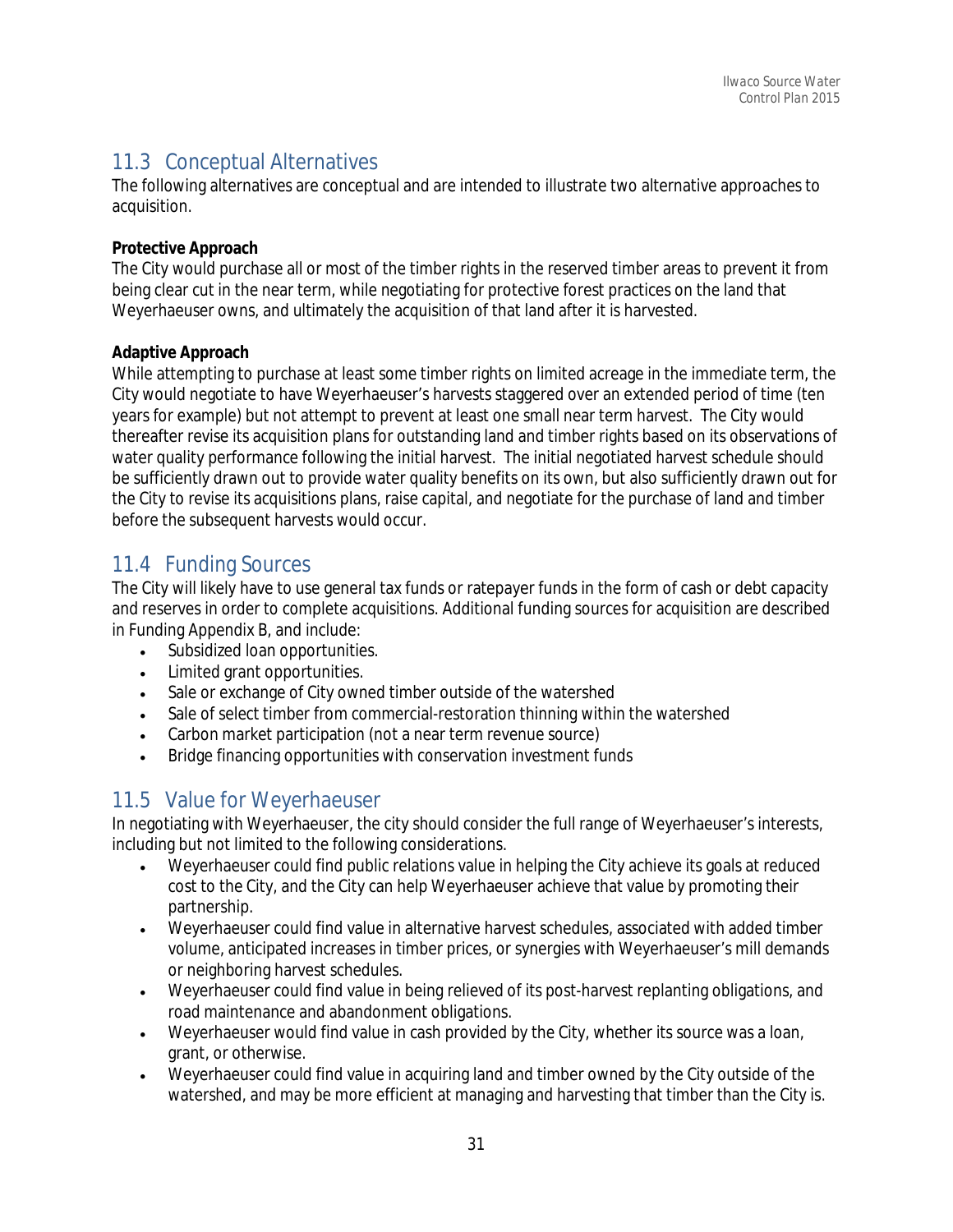# 11.6 Next Steps

The City should reach out to Weyerhaeuser's land development office to determine their willingness to engage in negotiation over any combination of these alternatives, and should do so as soon as the City is willing. A consulting forester and assured funding sources are not needed to make initial contact. Rather, initial contact and understanding of Weyerhaeuser's willingness to negotiate on alternative topics is needed to complete a funding strategy.

The initial contact should articulate the City's interest in purchasing all timber rights in the reserved areas, and its interest in acquiring the remainder of Weyerhaeuser's interests in the watershed as a donation or bargain sale after the areas are harvested, and should request Weyerhaeuser to articulate some indication of what it would cost to do so.

After reaching out to Weyerhaeuser, the City should have a timber cruise done on its timber outside of the watershed, any timber that the City is considering purchasing, and potentially the City owned blown down salvageable timber south of the impoundment. Based on an estimate of City owned timber value and the City's willingness to harvest it, realistic expectations can be established for the City to use the funds as grant match and loan collateral. The optimal time to formally appraise the timber may be later than the cruise, depending on the speed of negotiations and the requirements of grant and loan maker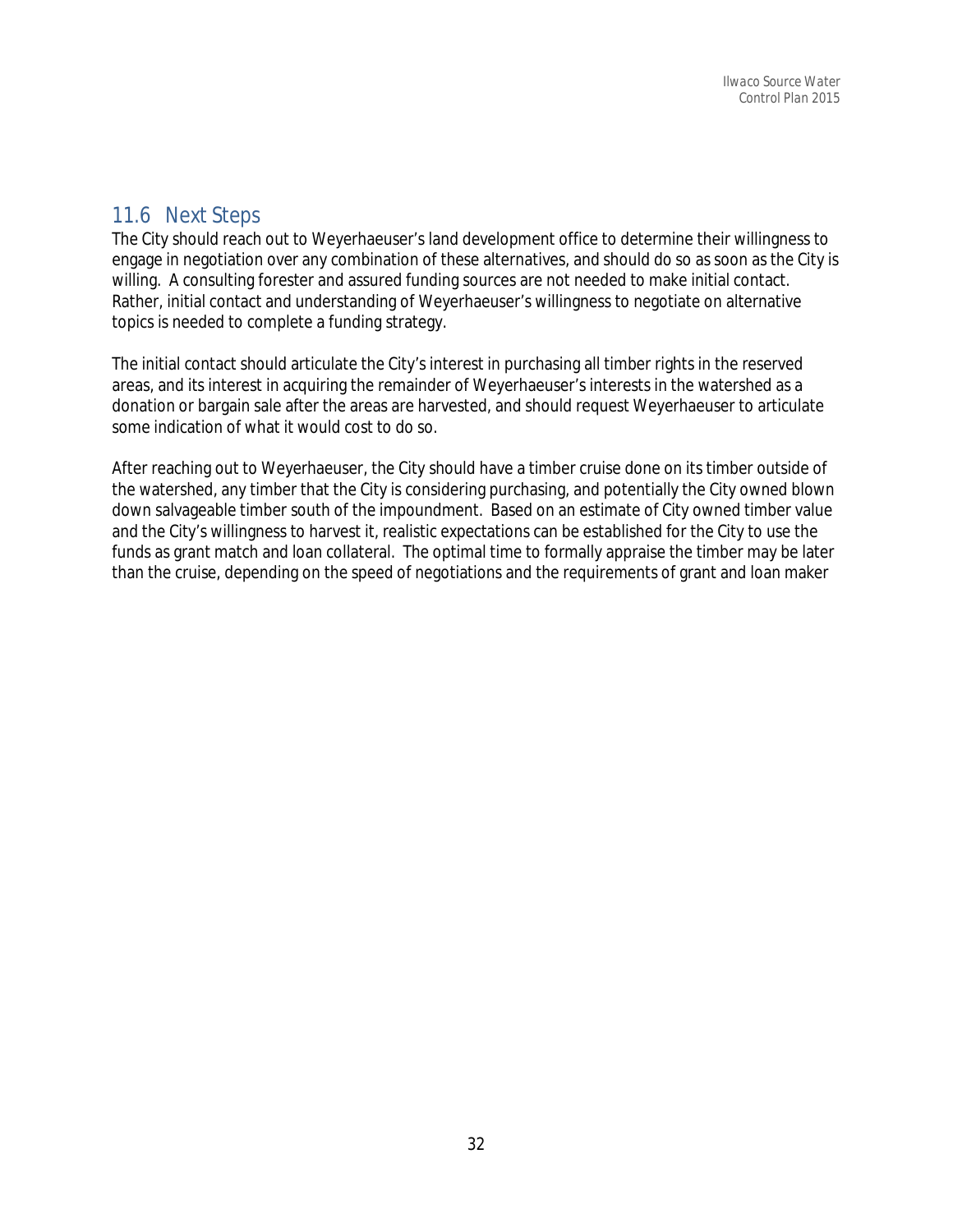| Unite $# per$<br>1987<br>Agreement<br>16 | <b>County Parcel Location</b><br>Number | (all in Township 10 North, Range 10 West)                                    | Acres <sup>17</sup>        | Last known<br>harvest | Estimated<br>future<br>harvest <sup>18</sup> | Harvest<br>Related<br>Road Work <sup>19</sup> | Timber Owner <sup>20</sup> | Land Owner <sup>21</sup> |
|------------------------------------------|-----------------------------------------|------------------------------------------------------------------------------|----------------------------|-----------------------|----------------------------------------------|-----------------------------------------------|----------------------------|--------------------------|
| N/a                                      |                                         | 09100300000 Section 3 (Township 9N)                                          | 640 (20 inside watershed)  | Unkn.                 | Unkn.                                        | 2015                                          | Weyerhaeuser               | Weyerhaeuser             |
| N/a                                      |                                         | 10103428000 NE ¼, SE ¼, SW ¼ of Section 34                                   | 480 (150 inside watershed) | Unkn.                 | Unkn.                                        | 2015                                          | Weyerhaeuser               | Weyerhaeuser             |
| N/a                                      | East Half                               | 10103429000 East 1/2 of NW 1/4 of Section 33                                 | 80 (60 inside watershed)   | Unkn.                 | Unkn.                                        | 2015                                          | Weyerhaeuser               | Weyerhaeuser             |
| N/a                                      | West Half                               | 10103429000 West ½ of NW ¼ of Section 33                                     | 80                         | Unkn.                 | None                                         | None                                          | Ilwaco                     | Ilwaco                   |
| N/a                                      |                                         | 10103322002 Portion of the NW ¼ of Section 33                                | 80                         | Unkn.                 | None                                         | None                                          | Ilwaco                     | Ilwaco                   |
| N/a                                      |                                         | 10102837000 South 1/2 the SW 1/4 of Section 28                               | 84                         | Unkn.                 | None                                         | None                                          | Ilwaco                     | Ilwaco                   |
| 625                                      | Portion of                              | 10102822001 Portions of all quarters in Section 28                           |                            | 1983                  | None                                         | None                                          | Ilwaco                     | Ilwaco                   |
| 637                                      | Portion of<br>10102822001               |                                                                              | 251(244)                   | 1983                  | None                                         | None                                          | Ilwaco                     | Ilwaco                   |
| 644                                      | Portion of<br>10102822001               |                                                                              |                            | 1987                  | None                                         | None                                          | Ilwaco                     | Ilwaco                   |
| 626                                      | Portion of<br>10102822001               | 10102732001 Portion of SW ¼ of Section 27 &<br>Portion of SE ¼ of Section 28 | 52 (59)                    |                       | 2018 - 2027                                  | 2015                                          | Weyerhaeuser               | Ilwaco                   |
| 759                                      |                                         | 10103312003 Portion of NE ¼ of Section 33                                    | 102                        | Unkn.                 | 2018 - 2027                                  | 2015                                          | Weyerhaeuser               | Ilwaco                   |
| 761                                      |                                         | Portion of NE ¼ of Section 33 &<br>Portion of SE ¼ of Section 33             | 14                         | Unkn.                 | 2018 - 2027                                  | 2015                                          | Weyerhaeuser               | <b>Ilwaco</b>            |

#### <span id="page-34-5"></span><span id="page-34-4"></span><span id="page-34-3"></span><span id="page-34-2"></span><span id="page-34-1"></span><span id="page-34-0"></span>**Table 7 Parcels and Harvest Units in the Watershed**

 $\overline{a}$ 

<sup>16</sup> Unit numbers provided in text and Exhibit D of the 1987 Agreement. Parcel numbers obtained from Pacific County GIS webpage.

<sup>&</sup>lt;sup>17</sup> Acres are approximate and not based on a survey. The 1987 agreement ambiguously includes a 7 acre portion of parcel 10102732001 in the timber reservation. Including that seven acres makes the total acreage of the Unit 626 reservation 59 acres.

<sup>18</sup> Estimated future harvest in the timber reservation areas is based on the 1987 agreement parameters, that notice of intent to harvest must be provided three years in advance, and that the harvests must be completed 40 years from recording of the agreement, which occurred in 1987.

<sup>&</sup>lt;sup>19</sup> Road work information was obtained by reviewing forest practices act applications, and field observation. Not all approved road work has been initiated as of the writing of this plan.<br><sup>20</sup> The timber owner is assumed

the entirety of parcel 10103429000 is owned by City of Ilwaco, however forest practices application indicate that that the east half of the parcel remains in Weyerhaeuser ownership. Until more definitive information is available to settle the question, it is assumed for analysis purposes only that that Weyerhaeuser owns the east half of parcel 10103429000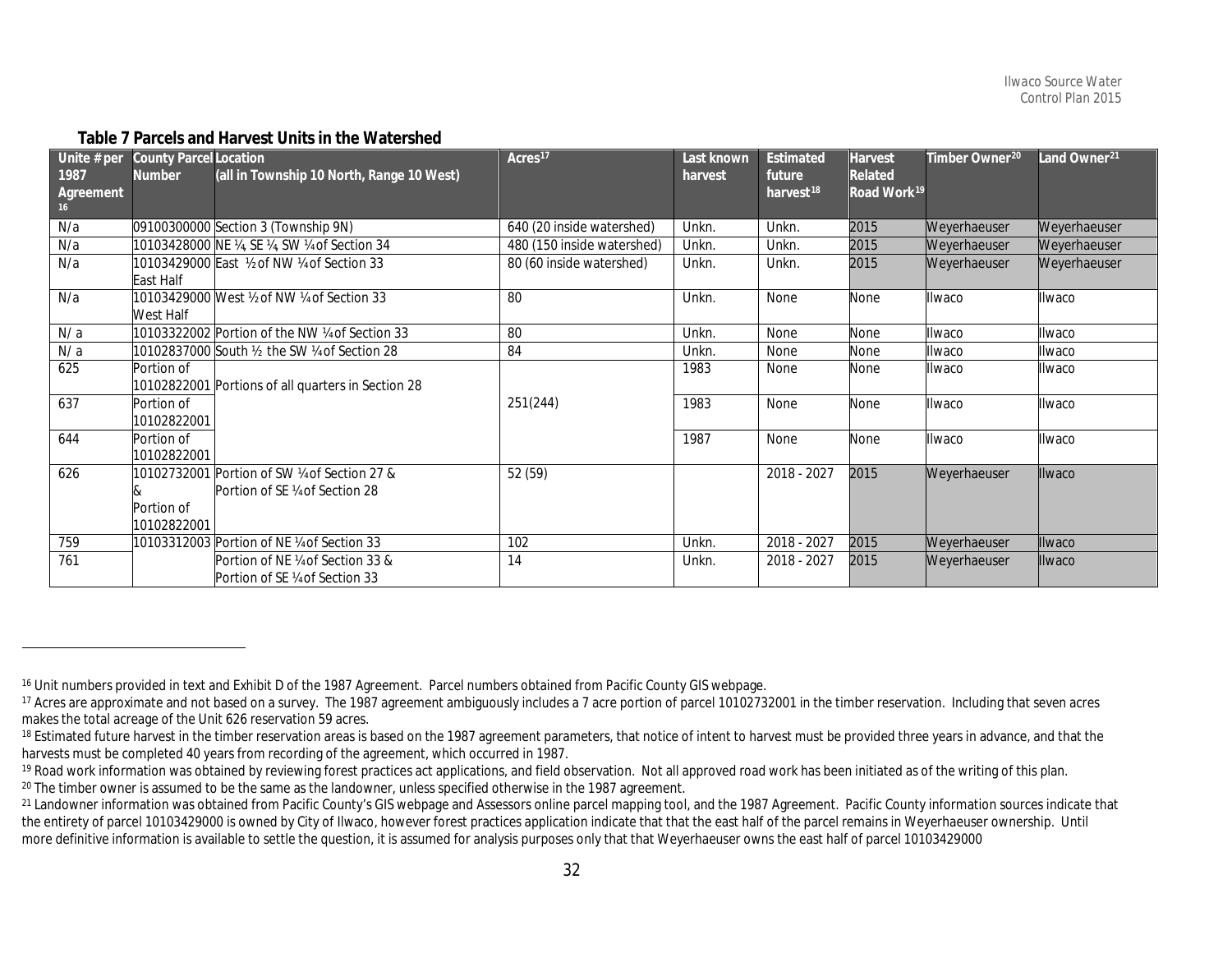| Parcel                    | Location                   | <b>RMZ/ WMZ Acres</b><br>Detail <sup>22</sup>                              | RMZ/ WMZ Adjusted Acres <sup>23</sup>                  | OM Board ft Detail <sup>24</sup>       | OM Timber Value <sup>25</sup> |
|---------------------------|----------------------------|----------------------------------------------------------------------------|--------------------------------------------------------|----------------------------------------|-------------------------------|
|                           |                            | 10103312003 Portion of NE ¼4920 ft. of Type F                              | 102 total acres                                        | $22,000 - 25,000$ bf per acre          | $$495,000 - $656,250$         |
|                           | lof Section 33             | 12 Core Zone Acres<br>22 Inner/Outer Acres<br>4224 ft of Type Nx           | Minus 27 RMZ/WMZ acres<br>Equals 75 merchantable acres | \$300 - \$350 per 1000 bf.             |                               |
|                           |                            | 10 Acres                                                                   |                                                        | Timber = $$6,600$ to \$8,750 per acre  |                               |
|                           | 10102732001 Portion of SW  | 4771 ft. of Type Nx                                                        | 59 total acres                                         | $22,000 - 25,000$ bf per acre          | $$353,100 - $468,125$         |
| 8                         | 1/4 of Section 27 11 Acres |                                                                            | Minus 5.5 RMZ/WMZ acres                                |                                        |                               |
| Portion of<br>10102822001 | Portion of SE 1/4          |                                                                            | Equals 53.5 merchantable acres                         | $$300 - $350$ per 1000 bf.             |                               |
|                           | of Section 28              |                                                                            |                                                        | Timber = $$6,600$ to $$8,750$ per acre |                               |
|                           |                            |                                                                            |                                                        |                                        |                               |
|                           |                            | Total Order of Magnitude Estimate of Timber value in reserved timber areas |                                                        |                                        | $$848,100 - $1,124,375$       |

<span id="page-35-3"></span><span id="page-35-2"></span><span id="page-35-1"></span><span id="page-35-0"></span>**Table 8. Order of Magnitude Estimate of Timber Value in Reserved Timber Areas**

 $\overline{a}$ 

<sup>&</sup>lt;sup>22</sup> Parcel acres are approximate and not based on a survey. WA DNR stream type data were used to measure stream length by water type. Linear measurements were multiplied by FP rule buffer widths for RMZ's/WMZ's. Stream type classification and harvest options within RMZ zones are finalized at the time of forest practices application review, therefor the real harvestable timber will vary from the estimates provided here.

<sup>&</sup>lt;sup>23</sup> Type F Inner and Outer Zone acres, and Nx acres were halved to approximately represent harvest limitations in these areas.

<sup>&</sup>lt;sup>24</sup> The board foot volume per acre based on visual observation from roads is a preliminary estimate. The board foot value is based on a 2013 sample appraisal from SW Washington and personal communications with professional forest managers, and represents the net value of timber after the cost of harvest and hauling. <sup>25</sup> Order of Magnitude (OM) Timber Value does not include acreage of spur road ROW's and platforms that have already been harvested. Although this biases the estimate towards being too high, Weyerhaeuser might expect to recuperate the sunk cost of road and platform reconstruction that has occurred. The estimate does not include transaction costs. An estimate of value for the reserved timber area used in prior City communications was \$3,500 per acre; however the assumptions underlying that estimate aren't known and therefor were not used in this analysis. An order of magnitude estimate is accurate to within an order of magnitude.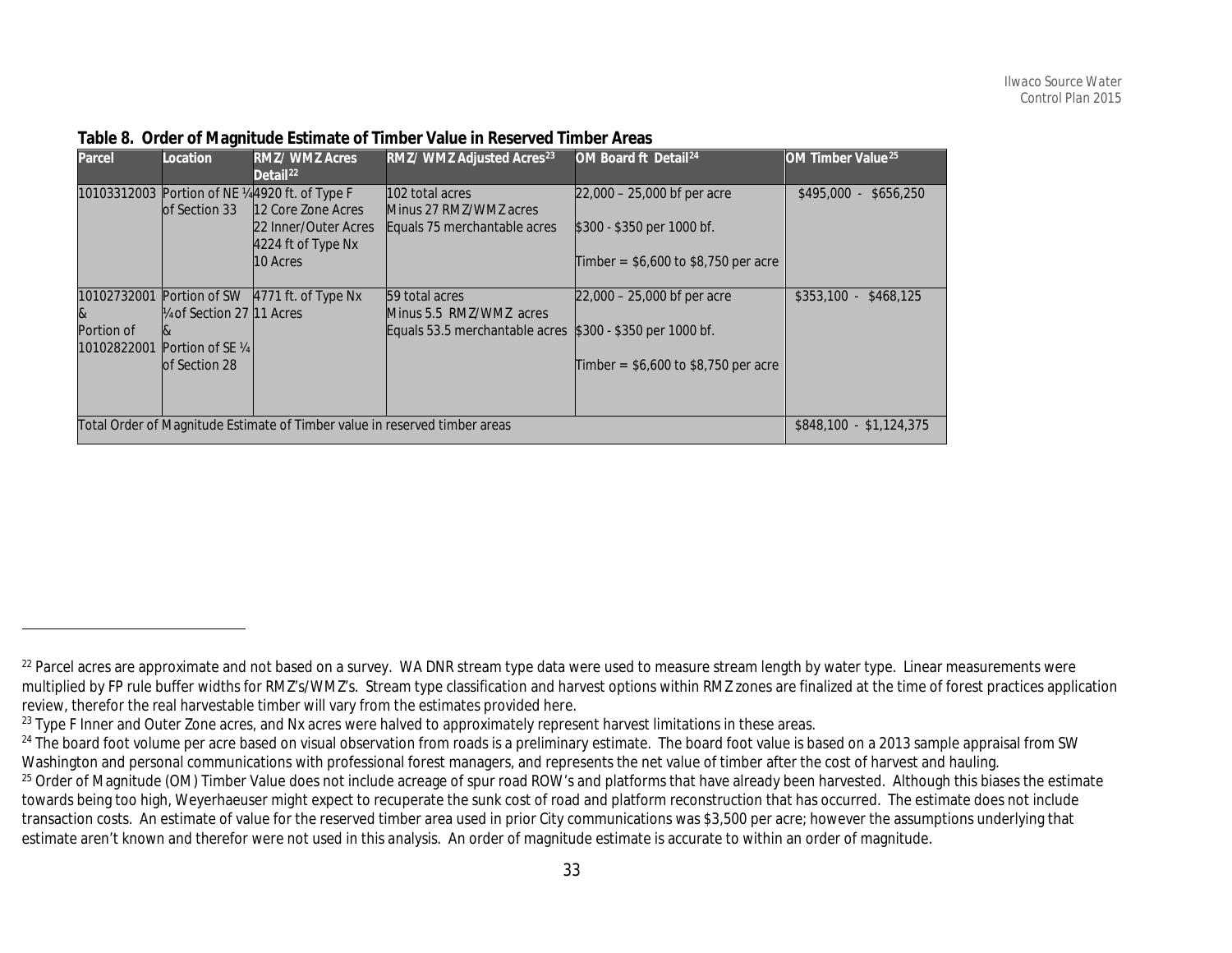| <b>County Parcel Location</b><br><b>Number</b> | (all in<br>Township 10<br>North, Range<br>10 West)                       | Acres <sup>27</sup>                        | Bare Land Value per Acre <sup>28</sup>                                        | Order of Magnitude Bare Land<br>Value <sup>29</sup> |
|------------------------------------------------|--------------------------------------------------------------------------|--------------------------------------------|-------------------------------------------------------------------------------|-----------------------------------------------------|
| 09100300000 Section 3                          | (Township 9N) watershed)                                                 | 640 (20 inside                             |                                                                               | $$10,000 - $14,000$                                 |
|                                                | 1/4 of Section 34 watershed)                                             | 10103428000 NE ¼, SE ¼, SW 480 (150 inside | \$500 - \$700 per acre                                                        | \$75,000 - \$105,000                                |
| East Half                                      | 10103429000 East 1/2 of NW 80 (60 inside<br>1/4 of Section 33 watershed) |                                            |                                                                               | $$30,000 - $42,000$                                 |
|                                                |                                                                          |                                            | Total Order of Magnitude Estimated Value of Bare Land owned by Weyerhaeuser = | $$115,000 - $161,000$                               |

### <span id="page-36-3"></span><span id="page-36-2"></span><span id="page-36-1"></span><span id="page-36-0"></span>**Table 9. Order of Magnitude Estimate of the Bare Land Value Owned By Weyerhaeuser[26](#page-36-0)**

 $\overline{a}$ 

<sup>&</sup>lt;sup>26</sup> The land is currently forested. This estimate contemplates the value of the bare land after the timber is harvested.<br><sup>27</sup> Acres are approximate and not based on a survey. The 1987 agreement ambiguously includes a 7 ac makes the total acreage of the Unit 626 reservation 59 acres.

<sup>&</sup>lt;sup>28</sup> Land value per acre range obtained from personal communication with professional foresters.

<sup>&</sup>lt;sup>29</sup> The estimate does not include transaction costs. An order of magnitude estimate is accurate to within an order of magnitude. Exact acreage, market changes, and the interests of transaction participants affect value.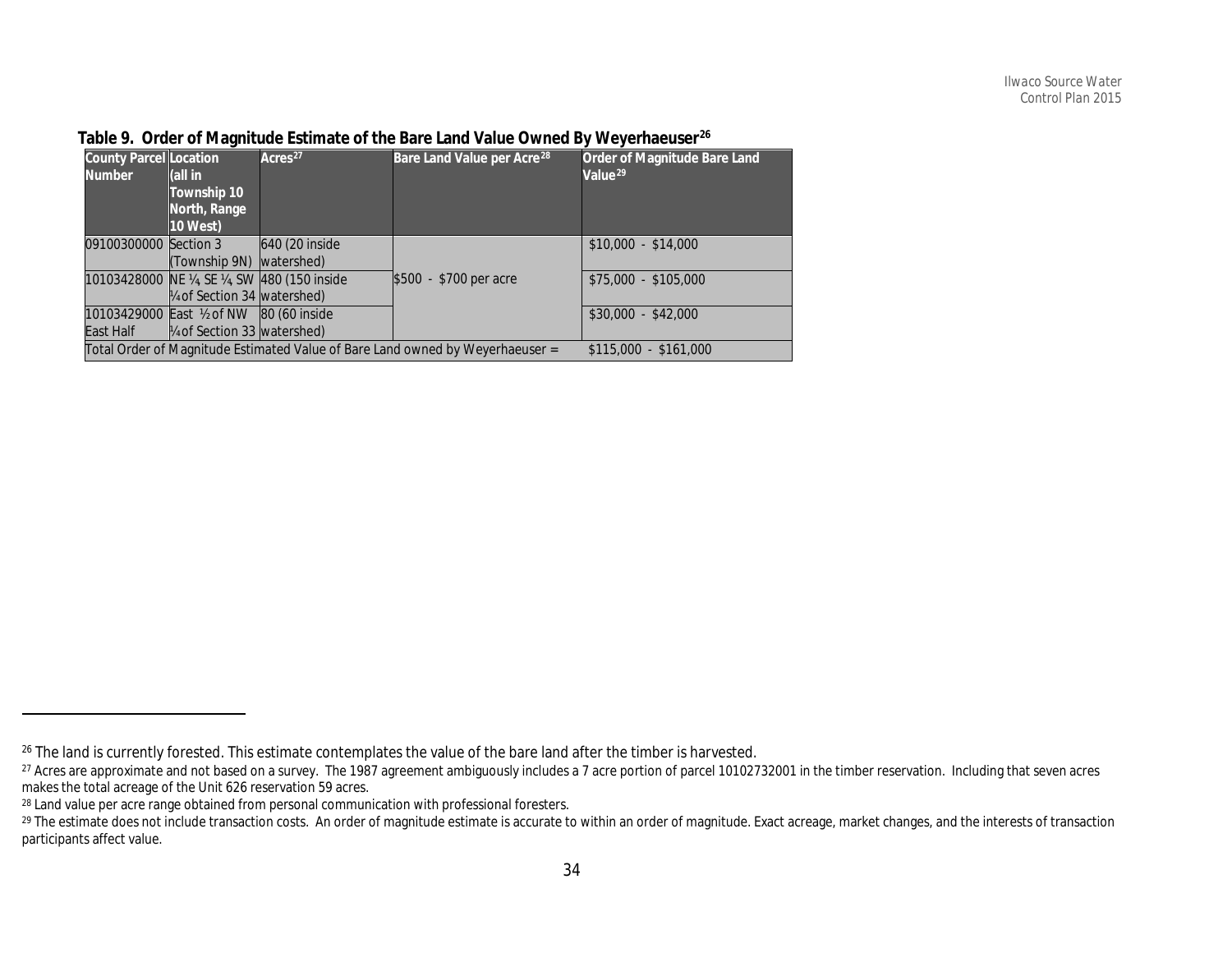# **REFERENCES**

#### **Media**

[Bengel,](http://www.dailyastorian.com/apps/pbcs.dll/section?category=staff&template=staffProfilePages&staffID=ebengel) Erick. 2014. Ecola reserve improvements postponed for lack of funds. The Daily Astorian. Published: December 12, 2014.

Gorrow, Chelsea. Campbell Group changes recipe for Warrenton's watershed. The Daily Astorian Published: March 7, 2012.

Learn, Scott. 2013. Do Oregon's clear-cut and pesticide buffers protect drinking water from creeks, rivers? [The Oregonian.](http://connect.oregonlive.com/user/slearn/posts.html) August 20, 2013, updated August 26, 2013.

Shorack, Ted. 2013. City Manages Watershed One Tree at a Time. Daily Astorian. October 29th 2013.

Swindler, Samantha. 2013. Forest Grove watershed lands provide water, timber revenues for the city. The Oregonian. October 21, 2013, updated October 21, 2013.

#### **Technical Resources**

Department of Natural Resources. 2015. Forest Practices Board Manual. http://www.dnr.wa.gov/BusinessPermits/Topics/ForestPracticesRules/Pages/fp\_board\_manual.asp

Department of Ecology, Water Quality Program. Forest Practices Compliance with Water Quality Standards Focus on Roads and Turbidity.

http://www.ecy.wa.gov/programs/wq/nonpoint/ForestPractices/ForestRdComplianceWQS062910.pdf

Freeman, J, R Madsen, and K Hart. 2008. Statistical analysis of drinking water treatment plant costs, source water quality, and land cover characteristics. Trust for Public Lands. https://www.tpl.org/sites/default/files/cloud.tpl.org/pubs/water‐landuse‐water‐whitepaper.pdf

Gomi, T, RD Moore, and MA Hassan. 2005. Suspended sediment dynamics in small forest streams of the Pacific Northwest. J. Amer. Water Resources Assoc. 41: 877‐898. [http://www.wou.edu/las/physci/taylor/g473/refs/gomi\\_etal\\_2005.pdf](http://www.wou.edu/las/physci/taylor/g473/refs/gomi_etal_2005.pdf)

Grant, GE, SL Lewis, FJ Swanson, JH Cissel, and JJ McDonnell. 2008. Effects of forest practices on peak flows and consequent channel response: a state‐of‐science report for western Oregon and Washington. Gen. Tech. Rep. PNWGTR‐760. Portland, OR: U.S. Department of Agriculture, Forest Service, Pacific Northwest Research Station.

Grizzel, JD and RL Beschta. 1993. Municipal water source turbidities following timber harvest and road construction in western Oregon: a summary report. Forest Engineering Department, Oregon State University: Corvallis, Oregon.

Grizzel, JD and N Wolff. 1998. Occurrence of windthrow in forest buffer strips and its effect on small streams in Northwest Washington. Northwest Science 72: 214‐223

Ice, GG, A Skaugset, and A Simmons. 2006. Estimating areas and timber values of riparian management on forest lands. Journal of the American Water Resources Association 42: 115‐124